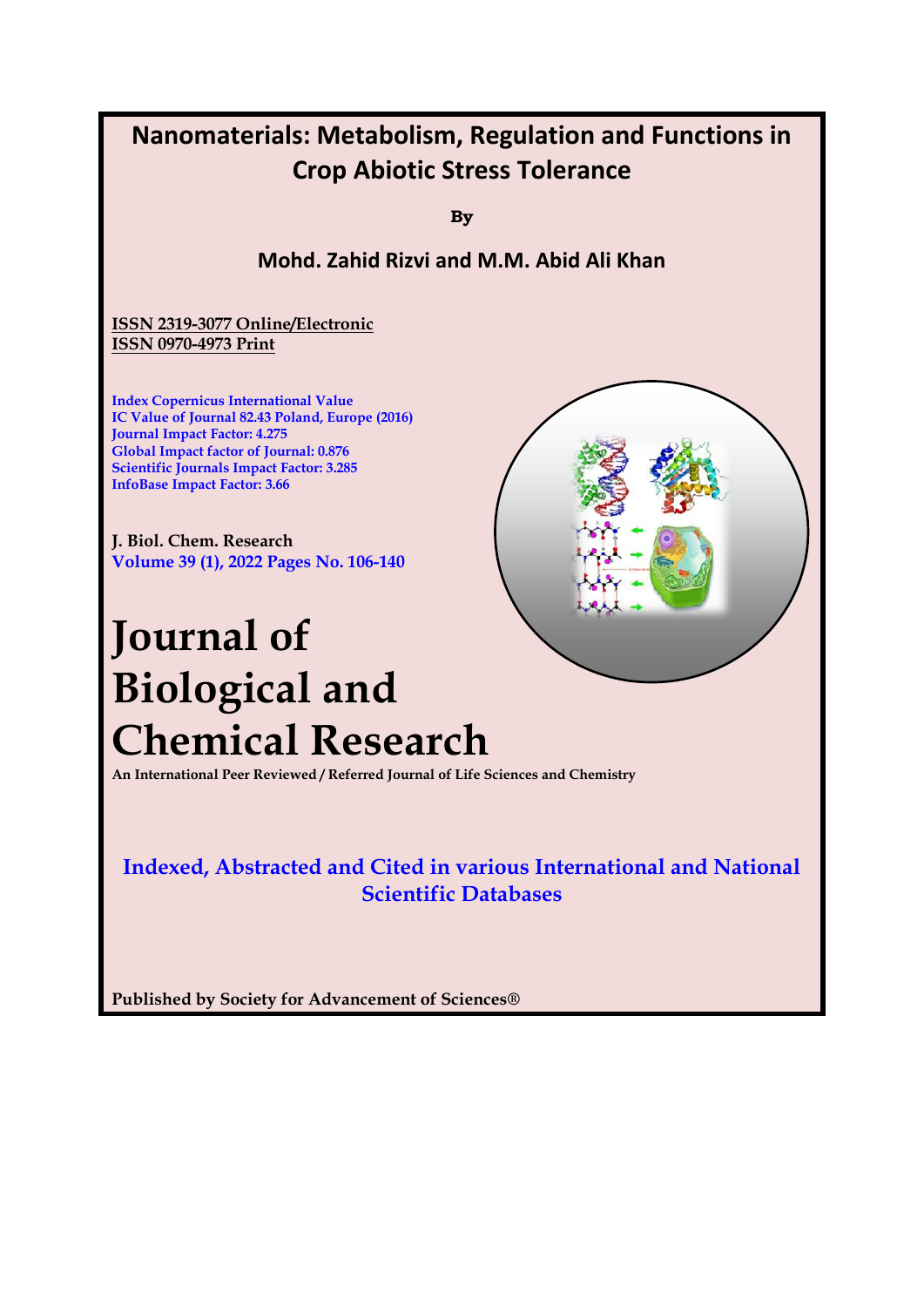# **J. Biol. Chem. Research. Vol. 39, No 1, 106-140, 2022**

**(An International Peer Reviewed / Refereed Journal of Life Sciences and Chemistry) Ms 39/01/0030/2022 All rights reserved ISSN 2319-3077 (Online/Electronic) ISSN 0970-4973 (Print)**





 **Dr. Mohd. Zahid Rizvi http:// [www.sasjournals.com](http://www.sasjournals.com/) http:/[/ www.jbcr.co.in](http://www.jbcr.co.in/) [jbiolchemres@gmail.com](mailto:jbiolchemres@gmail.com)**

**Received: 14/03/2022 Revised: 15/05/2022 Accepted: 16/05/2022**

**REVIEW ARTICLE**

# **Nanomaterials: Metabolism, Regulation and Functions in Crop Abiotic Stress Tolerance**

# **Mohd. Zahid Rizvi and M.M. Abid Ali Khan**

**Department of Botany, Shia Post Graduate College, Sitapur Road, Lucknow-226020, Uttar Pradesh, India**

# **ABSTRACT**

*Abiotic stresses like drought, salt, chilling, heavy metal stress have serious impact on development and productivity of crops. There is an urgent requirement to mitigate negative effects of abiotic stress on crops for enhancing crop productivity to fulfil global food requirement. The plants cope with abiotic stress through alterations in their structure and physicochemical processes. Abiotic stress resistant varieties are developed through modern methods like genetic engineering. Nowadays, nanotechnology is helpful in counteracting effects of abiotic stress on plants. Nanomaterial synthesis can be achieved through different methods. The green manufacturing of nanomaterials involving plants through biological method seems promising. Nanomaterials, harbour properties not found in larger particles. These nanomaterial properties can play important role in tackling stress scenerios in crops thus improving their growth and productivity prospects under abiotic stress. But effects of this technology on crops are to be properly assessed and future work is required. Nanoparticles, being small sized, may be toxic to plants. Due to this globally risk assessment and regulatory methods are being developed but worldwide different approaches are employed to regulate use of nanotechnolgy in agriculture and nanobased agricultural products. A consensus should be reached globally for policies regarding toxicity, biomonitoring, risk assessment and regulation of nanomaterials, especially in agriculture and agricultural products. Present review paper takes into account nanomaterial's role for abiotic stress resistance in crops. Aspects like synthesis, metabolism, toxicity, regulation of nanomaterials are also covered.*

*Keywords: Abiotic stress, nanomaterials, plants, regulation, synthesis and toxicity.*

# **INTRODUCTION**

A mismatch is being created between food demand created by increasing global population and supply through agricultural production.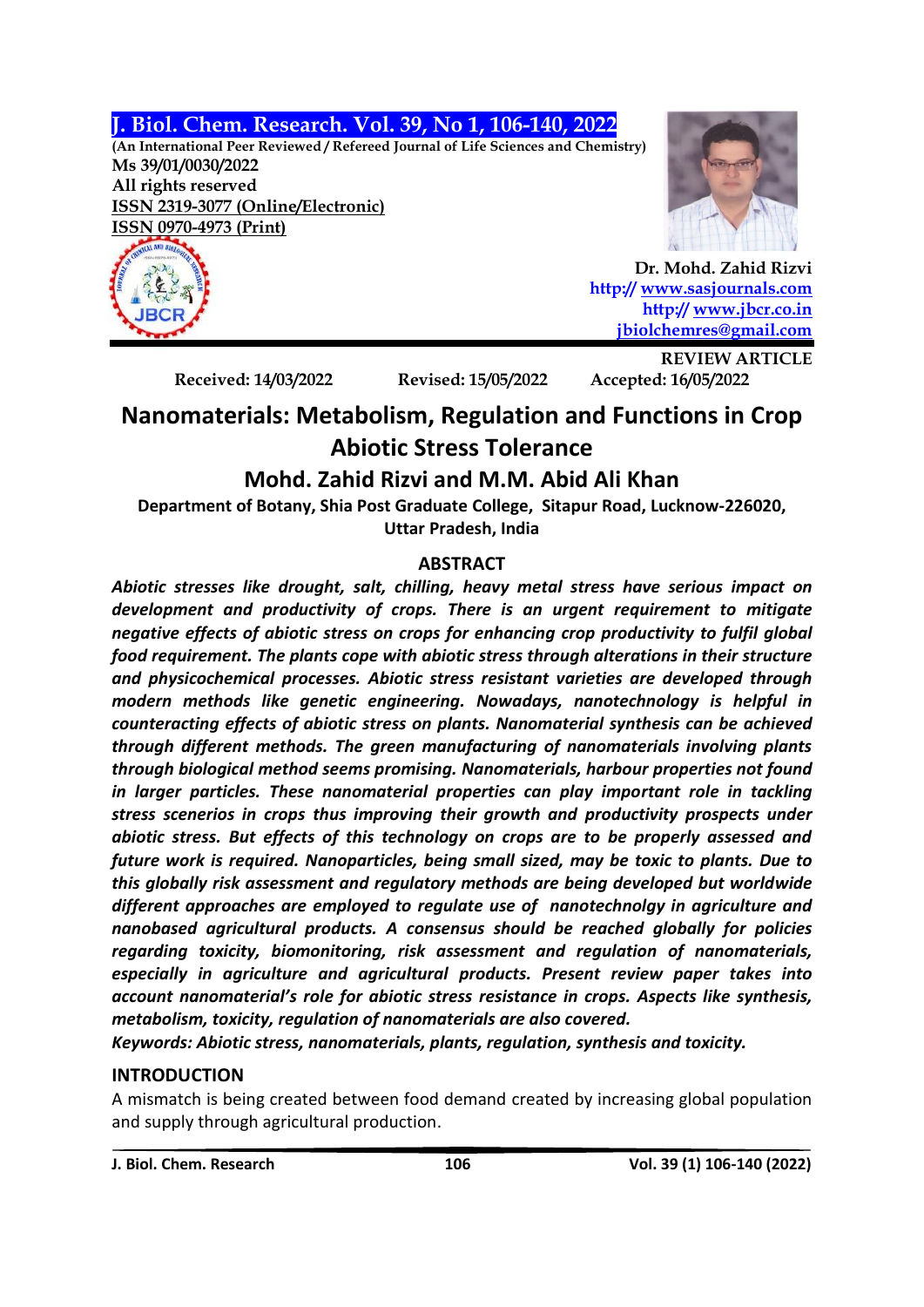Cultivated land is shrinking mainly due to the use of agricultural land for urbanization, industrial and other anthropogenic activities which have significant adverse effect on crop productivity (Das and Das, 2019). Abiotic stress has major effect on decrease in crop productivity up to 70% (Acquaah, 2007). Developing countries not having much needed resources to tackle effect of abiotic stress on crops, bear the brunt of increasing hunger problems. Different kinds of abiotic stress encountered include drought, salt stress, heavy metals stress, waterlogging, low and high temperature stress, ozone and ultraviolet radiation. Biotic stresses in plants chiefly includes bacteria, virus and fungi (Abiri et al., 2017; Lu et al., 2017). Due to climatic alterations and impact of abiotic stresses on crop yield, effective strategies should be developed for abiotic stress resistance in plants (Wani et al., 2016). Conventional breeding strategies are not much effective in enhancing stress resistance of crops. Therefore, development of efficient strategies besides traditional methods like breeding, are urgently required (Das and Das, 2019).

Recently nanomaterials (NMs) are being employed in strategies for abiotic stresses resistance in plants (Reddy et al., 2016; de la Rosa et al., 2017). The nanotechnology, employed in creation of NMs, operates between 1 and 100 nanometers (nm); [Dubchak et al., 2010; [Recommendation](https://eur-lex.europa.eu/legal-content/EN/TXT/?uri=CELEX:32011H0696) on the definition of a nanomaterial (2011/696/EU); Rai et al., 2018]. Nanoparticles (NPs) small size grants them easy access inside plants. NPs having miniscule size, enhanced surface area and catalytic action, can interact with plants more efficiently (Dubchak et al., 2010). Besides this, NPs are stable, have high adsorption, electrical and optical properties (Rai et al., 2018). Lynn W. Jelinski, USA, introduced term "nanobiotechnology" (Saxena et al., 2016). Possessing peculiar structural and functional features, NMs characters vary from ordinary compounds. Common types of NMs observed are carbon nanotubes, dendrimers, quantum dots, fullerenes, different metal and metal oxide NPs. NMs are manufactured artificially or generated through various natural processes (Das and Das, 2019). Many researches have been conducted on association between NMs and plant stresses (Kole et al., 2016; Zaytseva and Neumann, 2016). Abiotic stress exerts oxidative stress on plants (Servin and White, 2016). NMs may be helpful to plants undergoing stress in inducing defence system consisting mainly antioxidative enzymes (Patra et al., 2016). NPs increase the drought resistance through enhanced root water uptake in plants, neutralizing reactive oxygen species (ROS), stress signaling, and inducing relevant hormonal cascades. The small size and enhanced translocation capacity of NPs results in speedy delivery of nutrients throughout plants, thus enhancing their nutritional status during stress (Das and Das, 2019).

Nowadays NPs are synthesized artificially for impact on plant's growth by modifying their physiological and biochemical processes for many purposes including stress tolerance (Giraldo et al., 2014). The artificially manufactured NPs can take genetic materials like DNA into plant tissues and organs (Torney et al., 2007). NPs affect various crop yield, development and quality parameters (Burke et al., 2015; Jalil and Ansari, 2019), indicating towards possible advantages of nanotechnology in agriculture. Despite the enhanced NMs application in agriculture globally, the information of mechanism of NPs functions and interaction with plants is not at advanced stage (Khodakovskaya et al., 2011). In this review article, development and agricultural use of NMs for resistance and adaptation to abiotic stress is discussed. It also covers synthesis, uptake, movement, aggregation, interaction of NMs in plants and toxicity and regulatory aspects.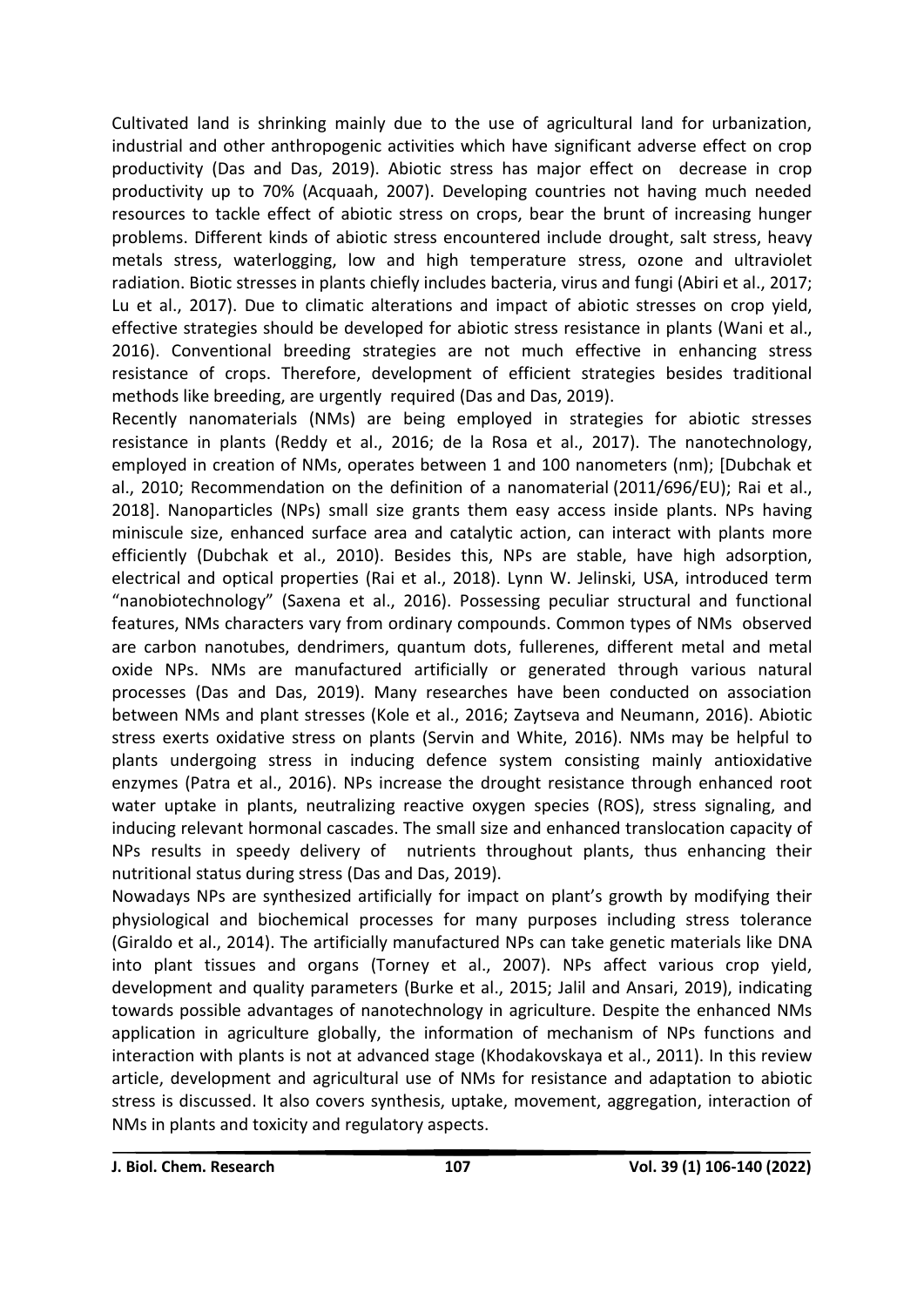#### **METABOLISM OF NANOMATERIALS**

# **Entry, Transport and Aggregation of Nanomaterials inside Plants**

Uptake, transport and accumulation of NMs is affected by many factors like plant type and size, kind, chemistry and stability of NPs. The movement and aggregation of NPs in plant depends on plant cell's structural and physiological aspects and how NMs behave during their uptake by the soil (Janmohammadi et al., 2016). Aggregation of non-toxic NPs depends upon exposure levels. There is a proportional relationship between transpiration rates and NPs movement (Hendrickson et al., 2017). Initially NPs uptake from soil occurs by roots, thereafter NPs move to aerial plant parts and stored within cell organelles (Nair et al., 2010). Many changes in NPs like crystal phase dissolution, biotransformation, bioaggregation takes place to facilitate their uptake and transfer to plant tissues. The NP's size is vital for uptake and entry into cellular and stomatal pores, movement into cells through plasmodesmata and into cellular organelles and it subsequently affects NPs toxicity to plants (Tripathi et al., 2017). Shape and surface area of NPs affect their agglomeration, reactivity on cell surface and inside plants (Wang et al., 2013). The NPs enter plants initially in roots and going through lateral root junctions reach xylem (Dietz and Herth, 2011); (Figure1). The NPs interact with plants through ROS generation, ion cell membrane transport and lipid peroxidation. Inside cells, NPs react with functional groups like sulfhydryl and carboxyl and subsequently change functionality of proteins. NPs movement in plants takes place through their attachment with membrane transporters or root exudates (Watanabe et al., 2008; Kurepa et al., 2010). Inside cytoplasmic organelles, NPs affect cellular physiology (Zhang and Monteiro, 2009). The transmission across generations of C70-NOM in rice plants was found after their treatment with fullerenes in first generation (Lin et al., 2009).

The nature of NPs affects their entry through cell wall and cell membrane or stimulating association with radical surface or radical exudates (Ling and Silberbush, 2002). Additionally structure and coating on NPs affects their movement in rhizosphere and interaction with plants. The charge on NPs and charge on cell wall, NPs size and hydrophobicity found on plant surface has impact on association of NPs with cell wall and their uptake and movement (Kaphle et al., 2018). Gold (Au) NPs with positive charge have quick uptake by roots. Au NPs with negative charge move from roots to shoots. Cell wall's pore size also impacts NPs uptake by the cell. It was reported that 40-50 nm size NPs move inside the cell (Mousavi et al., 2007). Additionally further small sized NPs (3 to 5 nm) can either directly move into root epidermal cells or they can move inside roots due to osmotic pressure, capillary forces. On the other hand, large NPs can not move inside semipermeable epidermal cells of root cell wall. Some NPs can move inside plants by inducing new pores in epidermal cell wall (Lin and Xing, 2008; Du et al., 2011). After passing through cell wall, NPs use extracellular spaces to arrive at central vascular tissue by apoplastic movement, permitting in xylem to move in single direction upside. But NPs have to symplastically pass through the casparian strip for their entry in central vascular cylinder. This is facilitated by attachment with endodermal cell membrane's carrier proteins, pore generation and movement. Intercellular NPs movement occurs through plasmodesmata as assimilated in cytoplasm (Figure 1); (Perez-de-Luque, 2017; Tripathi et al., 2017). NPs not moving further inside are stuck on casparian strip, while NPs arriving at the xylem move to shoots and through phloem again to roots (Wang et al., 2012; Perez-de-Luque, 2017).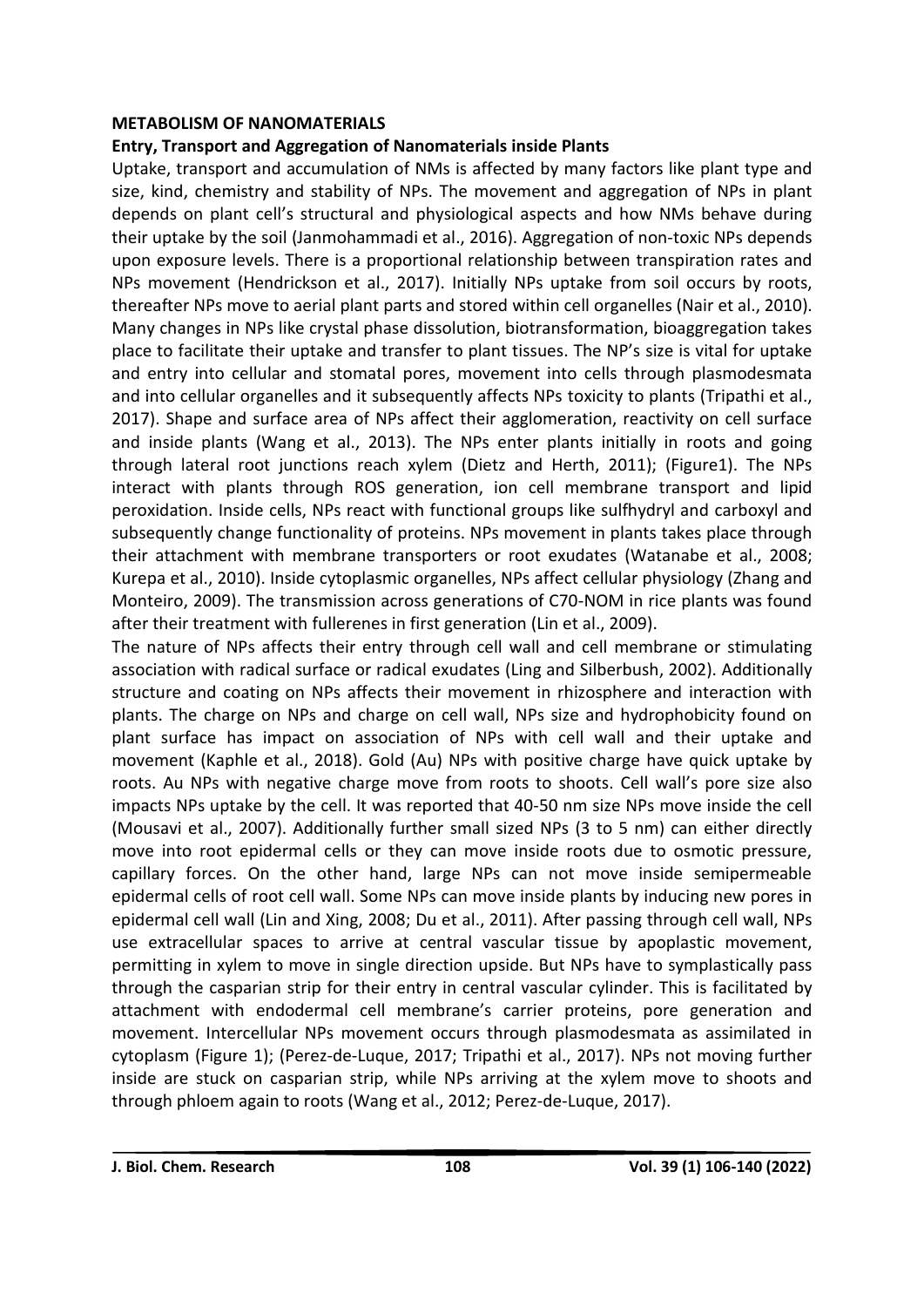Direct intake of NPs in seeds may take place by their movement inside coat through parenchymatic intercellular spaces, and diffusion in cotyledon (Tripathi et al., 2017). The entry points of NPs in leaves are stomata or cuticles. The cuticle inhibits the intake of NPs lesser than 5 nm. On the other hand NPs larger than 10 nm are taken up through stomata, and their cellular movement takes place by apoplastic and symplastic passages into plant vascular system (Ruttkay-Nedecky et al., 2017); (Figure 1). The movement of NPs (10-50 nm), preferentially takes place through the symplastic passage (neighbor cell's cytoplasm). While larger NPs in size range 50-200 nm have intercellular movement (apoplastic passage). Sugar flow passing through phloem sieve tubes helps in the movement of NPs which come inside plants. Phloem transport helps in bidirectional movement of NPs which aggregate in sink organs for sap e.g. roots, shoots, fruits, grains and foliage (Wang et al., 2013; Ruttkay-Nedecky et al., 2017). Numeous nutrients, nonessential metal complexes prefer nonselective apoplastic passage (Banijamali et al., 2019). The efficient NPs entry in leaves after foliar application depends on how they are applied, their size, concentration and climatic conditions (Wang et al., 2013). Morphology of leaves, their chemical composition, trichomes, leaf exudates and waxes help in NPs attachment on leaf surface (Larue et al., 2014). Climatic conditions also affect aggregation rate of NPs in roots. Addition of potassium chloride and ammonium thiosulfate to silver sulfide  $(Ag_2S)$  NPs increased AgNPs accumulation in *Lactuca sativa* shoot and roots (Doolette et al., 2015).

Bioavailability and toxic properties of NPs depend upon their biotransformations in soil. NPs uptake also depend upon the plant species and characteristics of NPs itself. It was reported that Au NPs can accumulate in *Oryza sativa*. But they cannot aggregate inside *Cucurbita pepo* and *Raphanus raphanistrum* (Zhu et al., 2012). In *Cucurbita pepo*, silver (Ag) level in plant shoots was higher as compared to those plants which were treated with Ag powder exposed to 10-1000 mg L<sup>-1</sup> Ag NPs (Stampoulis et al., 2009). Titanium dioxide (TiO<sub>2</sub>) and silicon dioxide (SiO<sub>2</sub>) NPs were most stable NPs (Larue et al., 2011; Servin et al., 2012). Capacity for transformation by disparity has been observed in copper (II) oxide (CuO), cerium oxide (CeO<sub>2</sub>), lanthanum oxide (La<sub>2</sub>O<sub>3</sub>), and nickel oxide (NiO) NPs, which subsequently caused alterations in accumulated plant speciation (Castillo-Michel et al., 2017). In *Z. mays*, roots and shoots are the organs where highest storage of zinc (Zn) takes place when there is hydroponic application of zinc oxide (ZnO) NPs in different forms e.g. Zn-phosphate. The reason may be enhanced rhizospheric dissolution, plant absorption and Zn movement in ionic form during hydroponic exposure (Lv et al., 2015). Similar type of Zn aggregated speciation was reported in soil grown wheat (Dimkpa et al., 2012, 2013). During uptake from soil of ZnO and CeO<sub>2</sub> NPs into *Glycine max* while CeO<sub>2</sub> NPs moved as NPs, but biotransformation of Zn into Zn-citrus took place inside tissue (Hernandez-Viezcas et al., 2013). In *Z. mays* copper oxide (CuO) NPs moved from roots to shoots via xylem while they reverted via phloem (Wang et al., 2012). In *Triticum aestivum*, role of NP TiO<sub>2</sub> in translocation was studied. In *T. aestivum*, NPs size was very important in their movement and storage in different plant tissues like shoots and roots (Larue et al., 2012).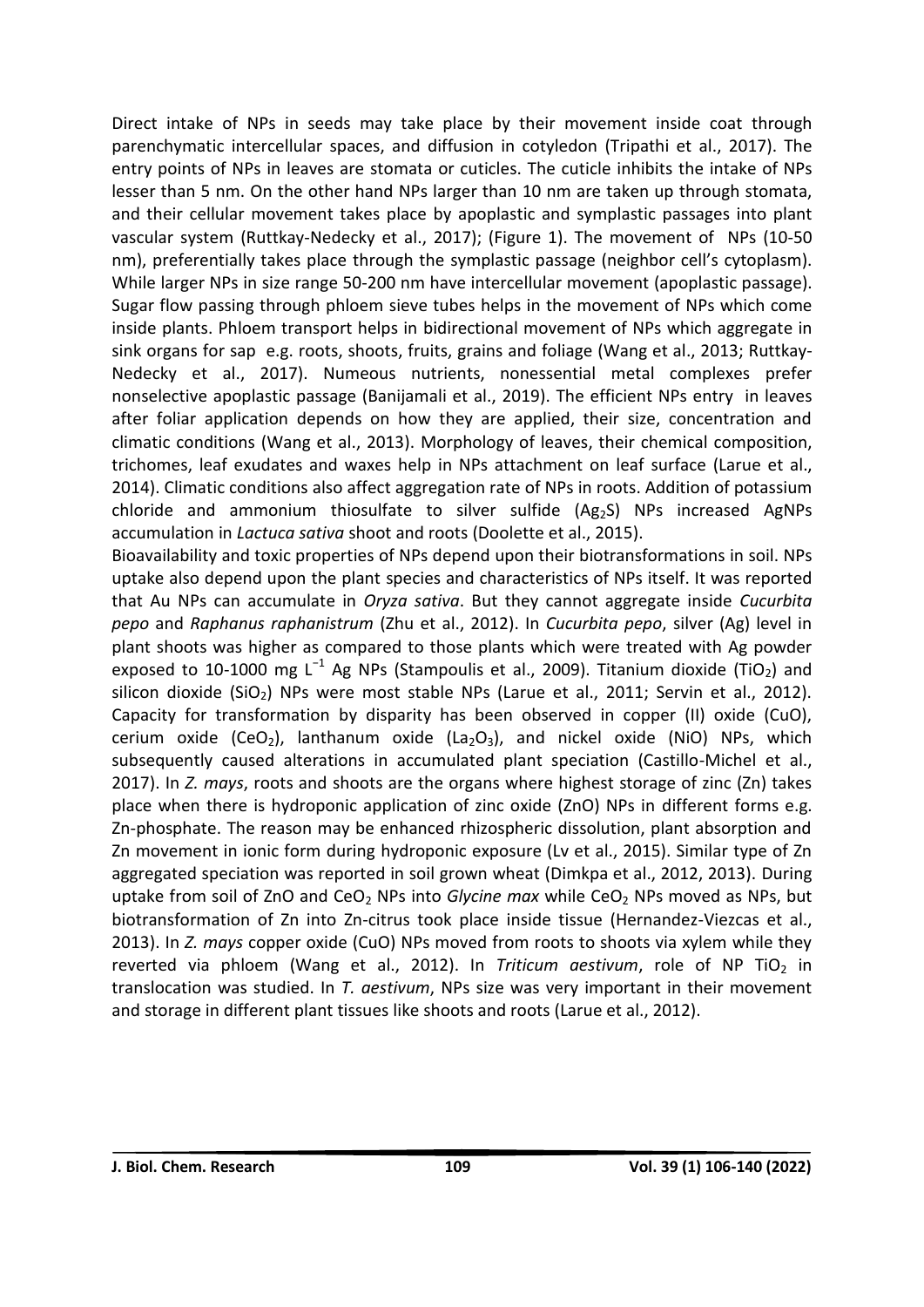

 **Figure 1. Uptake, inside movement and cellular entry of nanoparticles (NPs) in plants.**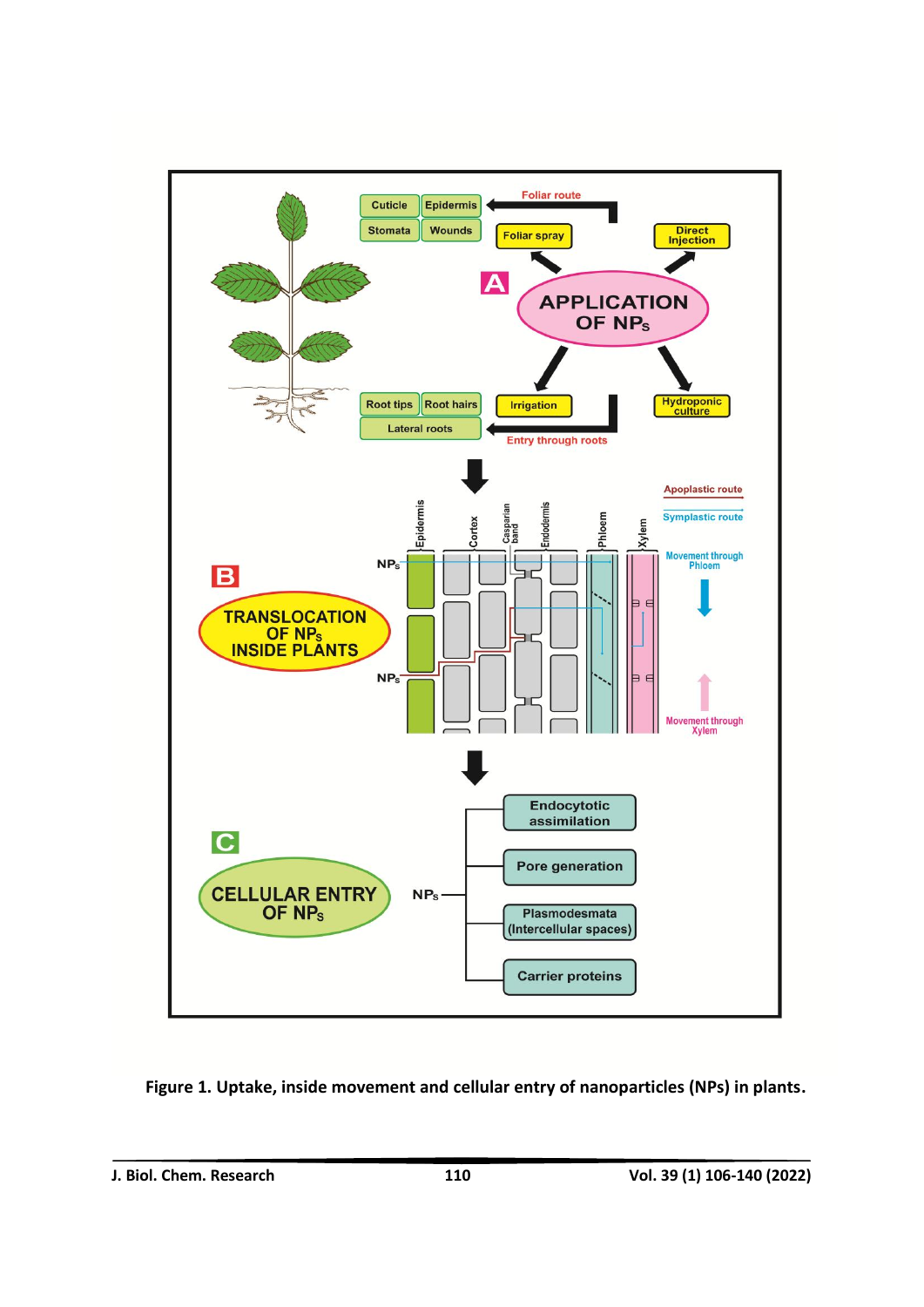#### **Nanomaterials and Plants Interaction**

Plants and NMs Interactions are influenced by plants species, growth medium, time period for which plants are exposed to NMs, exposure route, stress, NM physicochemical properties (Dietz and Herth, 2011; Ma et al., 2015). Additionally adsorption of NMs, assimilation, movement and bioaccumulation also impact their effect on plants (e.g., yield of crops, nutritional quality, NMs toxicity to plants and NMs movement to humans). The NMs can move across various trophic levels, internalized by edible plants and at higher levels can reach humans. Movement of NPs from algae and tobacco to the next trophic levels are observed (Navarro et al., 2008; Judy et al., 2011). NMs may be trapped on the waxy cuticule and move inside plants through pores such as stomatal pores. Water and nutrient elements in soil or hydroponic growth media help in NPs uptake in roots. External elements such as growth medium (Korenkova et al., 2017), root exudates (Rossi et al., 2018), pH (Du et al., 2017), cation exchange power (Xue et al., 2018) and mycorrhizal fungi (Noori et al., 2017) affect NPs intake. For entry through root and foliar routes, NM intake depends upon plant's type and transpiration rate (Zhao et al., 2017; Kranjc et al., 2018), size of NMs (Noori et al., 2017), surface functionalization (Deng et al., 2017); NM chemistry (Pagano et al., 2017; Pradas Del Real et al., 2017), stability (Ma et al., 2017a) and age (Gao et al., 2018).

Co-exposures of engineered NMs (ENMs) with pollutants and other kinds of ENMs impacts intake and movement of these substances by plants, thus influencing interactions of NMs with plants. ENMs when applied along with pollutants can amplify intake and adverse effects of pollutants in plants (Li et al., 2018). Intake of pollutants and toxicity can be reduced if concentration and/or access of pollutants to plants are decreased by adsorption and entrapment on surfaces of ENMs (Deng et al., 2017). Co-application of tetracycline with  $TiO<sub>2</sub>$  in hydroponic medium resulted in inhibition of intake of tetracycline (Ma et al., 2017a). In another study,  $SiO<sub>2</sub>$  NMs helped in overcoming negative effects of Nickel oxide (NiO) NMs on plant biomass and antioxidant capacity and reverted effects of NiO NMs on photosynthesis in barley plants (Soares et al., 2018). Rossi et al. (2018) observed that shoot cadmium (Cd) level was decreased in soybean hydroponic cultivation by co-application of polyvinylpyrrolidone (PVP)-CeO<sub>2</sub> NMs and Cd<sup>2+</sup>. The reason for decreased shoot Cd level was attachment of biomolecules in root exudate and  $Cd^{2+}$ . Changes in Na levels in roots and foliage in rapeseed were observed following co-application of PVP-CeO<sub>2</sub> NMs and NaCl. These changes may be attributed to shortened root apoplastic barrier entities (Rossi et al., 2017). Therefore in plants, co-exposure of NMs with other chemicals may change the effects of both materials especially NMs.

# **Biotransformation of NMs**

Biotransformations of nanomaterials occur due to interactions between NMs and biota. How NMs act may be changed after NM biotransformations. Some important processes coming under NM biotransformations are dissolution, redox processes and chemical reactions with molecules occuring in contact with biological entities (Maurer-Jones et al., 2013). As far as ENM biotransformations are concerned, there are largely two categories. In first category there are ENMs who generally exhibit no changes under various environmental and biological scenarios, while in second category comes those ENMs which can undergo transformations. It was observed that dissolution of NMs are important for their biotransformation. Undissolved NMs are unlikely to undego biotransformation (Cruz et al., 2017; Peng et al., 2017).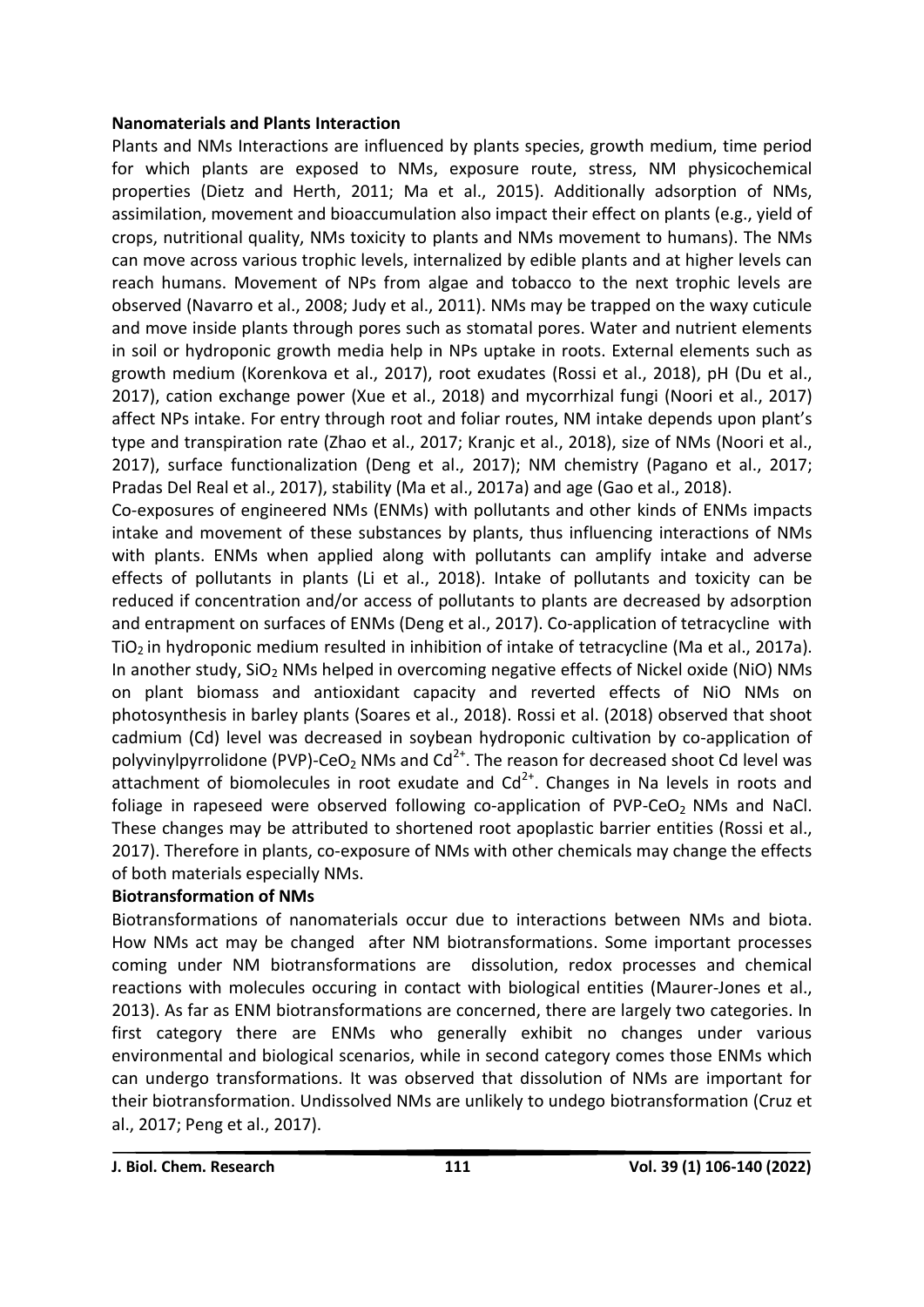Hydroponic medium was found more suitable for NM uptake, accumulation, dissolution and biotransformation than soil. Therefore NMs have more chances to affect plants grown in hydroponic medium. Consistent with above mentioned observations. CeO<sub>2</sub> NM biotransformation was not reported after application of  $CeO<sub>2</sub>$  NMs to wheat (Rico et al., 2017) and tomato (Layet et al., 2017) roots in soil. In cucumber (Ma et al., 2017b) and wheat roots (Spielman-Sun et al., 2017) Ce(IV) to Ce(III) biotransformation was reported in hydroponic medium. In application of Ag NMs or silver sulfide ( $Ag<sub>2</sub>S$ ) NMs to wheat root in hydroponic medium, biotransformation of both NMs was observed. It was revealed that dissolution of Ag2S NMs before uptake (may be because of root exudates), resulted in biotranformation of even highly stable Ag<sub>2</sub>S NMs (Pradas Del Real et al., 2017). In bean seed germination experiments with aqueous ZnO NMs, it was observed that biotransformed Zn amount was linked with the intensity of negative effects instead of total Zn found inside seedlings (Savassa et al., 2018). Therefore ease of dissolution of NMs has impact on effects of NMs on cultivated plants in soil. The dissolved ions were more harmful than the NMs. Treatment of leaves with NM-containing suspension gave better results instead of spraying (Borgatta et al., 2018).

# **TYPES OF NANOMATERIALS**

One criteria of classification of nanomaterials depends upon their dimensions: 0D category NMs are those whose entire dimensions belong to nanoscale, 1D category NMs have their only one dimension belonging to macroscle, examples of this category are nanofibers and nanowires, 2D and 3D covers NMs having their 2 and 3 dimensions in macroscale respectively; nanosheets and thin films comes under 2D category and materials in bulk belong to 3D category (Singh, 2016). Different forms in which NMs may be found are single, fused or agglomerated and various shapes are circular, tubular and irregular shape (Das and Das, 2019). Another criteria for classification of NMs is their chemical nature. Based upon this criteria, there are 4 types of NMs: carbon, metal, metal oxides and polymeric substances (Khan et al., 2019). Fullerenes, graphene and carbon nanotubes (CNTs) comes under carbon-based NMs (Ealias and Saravanakumar, 2017); Another type are inorganic metal-oxide compounds e.g. TiO<sub>2</sub>, ZnO and Iron oxide (FeO<sub>2</sub>) (Thomas et al., 2015); metallic NMs are based upon Au, Ag, Cu and Ni. Organic NMs consists of dendrimers, generated from organic NPs symmetrical to nucleus (Ealias and Saravanakumar, 2017). But in agriculture, usually carbon NMs, metal NPs and metal oxides NPs are employed.

# **Carbon-based NMs**

Carbon-based nanomaterials (CNMs) have been extensively employed in agriculture (Zaytseva and Neumann, 2016). CNMs are stable, having enhanced chemical reactivity and they uniformly disperse in the medium (Verma et al., 2019). CNMs especially carbon nanotubes (CNTs) and fullerol are useful in stimulating drought resistance in many agricultural crops. Carbon-based NMs like CNTs, fullerenes and graphene can also be employed in various areas including precision agriculture (Zaytseva and Neumann, 2016). **Metallic NPs**

Metallic NPs are employed in many areas-such as in medical diagnostic services, as antibacterials, having electrical and optical properties. Commonly encountered metallic NPs are made up of metals Au, Ag, Pt, Zn and Ni (Intermetallic alloys comes under metallic NPs); (Dolez, 2015). NPs made up of largely inert metals such as gold become more active after reduction in size at NP level, thus becoming useful in catalytic applications (Saleh, 2020).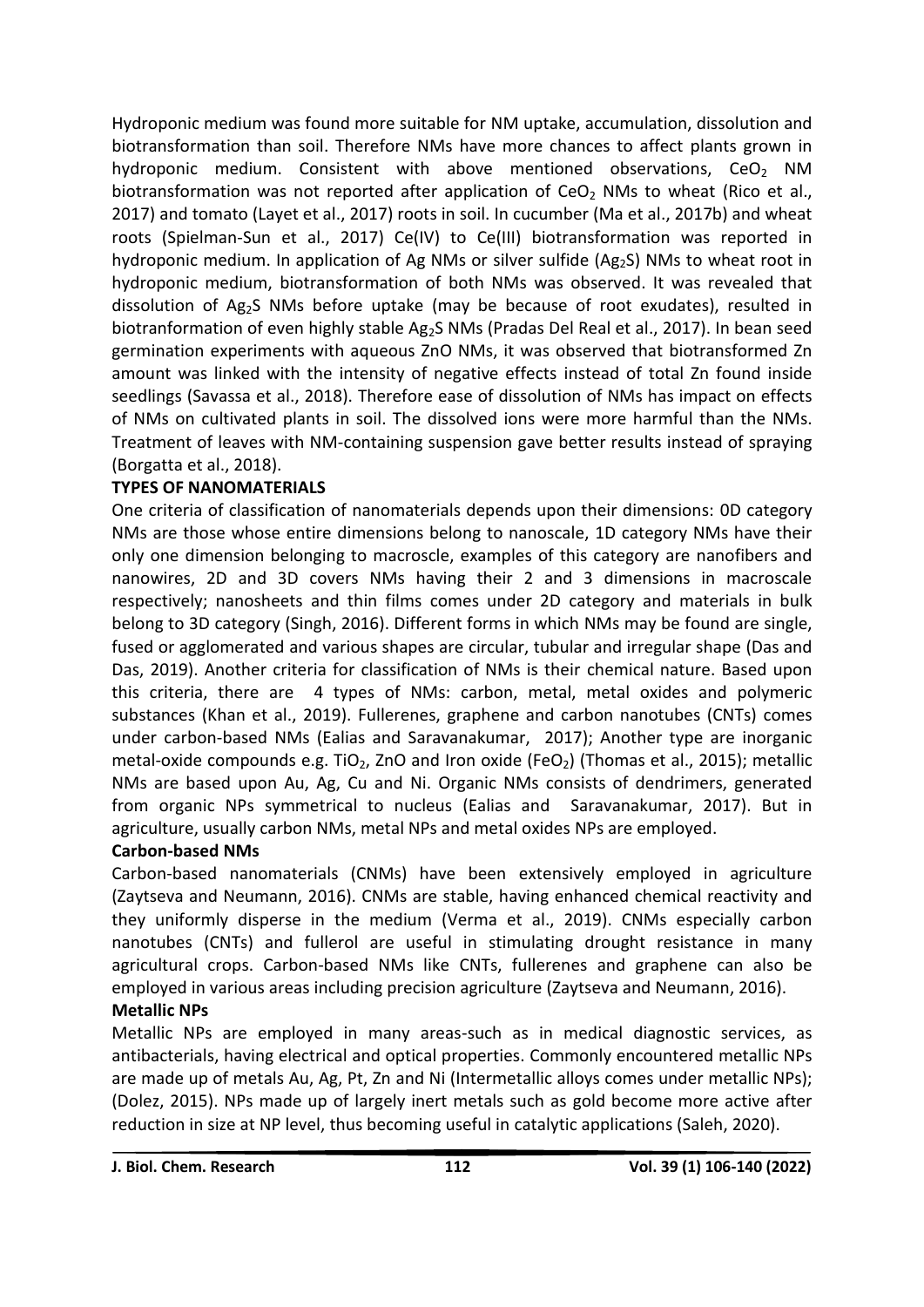# **Metal Oxide NPs**

Many metallic oxide compounds such as TiO<sub>2</sub>, ZnO, Tin (IV) oxide (SnO<sub>2</sub>), Ferric oxide (Fe<sub>2</sub>O<sub>3</sub>), Copper (II) oxide (CuO), Zirconium dioxide (ZrO<sub>2</sub>) and Molybdenum trioxide (MoO<sub>3</sub>) have been found to harbour photocatalytic properties (Sharma et al., 2018). Photocatalytic compounds on interaction with light of specific energy promote an electron and subsequently causing excited electron to generate hydroxyl radicals and other ROS, associated with photocatalytic degradation processes (Prasad et al., 2019). Alteration of metal oxide NPs surface by processes such as metal ion doping or non-metal insertion increases photocatalytic response (Bishoge et al., 2018).

# **NANOMATERIALS SYNTHESIS**

Physical, chemical or biological methods are employed for synthesis of NMs e.g. nanoparticles (Singh et al., 2016). Metals (Ag, Au etc) or metal oxides (TiO<sub>2</sub>, SiO<sub>2</sub>, ZnO) are usually taken for nanoparticles manufacturing but recently green synthesis of NPs through biological methods is becoming popular where mostly plants or plant extracts are employed. Green manufacturing of NPs is without threat to environment, cost-effective, without chemical impurities, and largely free from side-effects for biological uses (Gopinath et al., 2014).

# **Biosynthesis of NMs**

There are two methods for NMs synthesis. First one involves 'bottom-up' approach where starting from minute atoms and molecules, nanoscale materials are generated. Another approach is 'top-down' approach where starting from macro-level materials, going down the size-scale, small nano-scale materials are generated (Das and Das, 2019). Biological methods for NPs synthesis follow "bottom-up" techniques involving NPs generation from small-scale materials by reduction and oxidation and NPs manufactured through these processes are with fewer defects. Enzymes, sugars, proteins, secondary metabolites e.g. phenolics, terpenoids, flavonoids and latex, alcohols, amines and cofactors found in plants act as reducing and stabilizing agents during generation of NPs (Sharma et al., 2009; Siddiqui et al., 2014). Dihydroxy(oxo)titanium [TiO(OH)2] solution in conjunction with *Eclipta*  prostrate leaf extract was employed for TiO<sub>2</sub> NPs synthesis (Rajakumar et al., 2012). Synthesis of  $CeO<sub>2</sub>$  NPs was achieved employing organic agarose polymer (Kargara et al., 2015). *Malva sylvestris* reduced Cu ions and this process resulted in generation of CuO NPs which have antibacterial properties (Awwad et al., 2015). Fe NPs synthesis employing green tea and eucalyptus leaf extract was reported by Wang et al. (2014). The extracellular synthesis of Ag, Au and Au-Ag NPs in water employing extract of mushroom *Volvariella volvacea* was achieved (Philip, 2009).

# **APPLICATIONS OF NANOMATERIALS IN ABIOTIC STRESS RESISTANCE OF CROPS**

Development and yield of different crops is adversely impacted by drought, salinity, temperature fluctuations, waterlogging and toxicity by mineral elements or their deficiencies (Boyer, 1982). Drought and salinity may reduce crop yield upto 50% (Kaushal and Wani, 2016). Water shortage and increasing high temperatures are causing environmental changes globally which decrease fertile agricultural area worldwide (Xue et al., 2016). Drought and salt stresses affect alterations in cellular structure and cell organelle structure e.g. chloroplast (Xu et al., 2009; Hu et al., 2018), these stresses also affect plant water relations and metabolism, cause alterations in nutritional balance.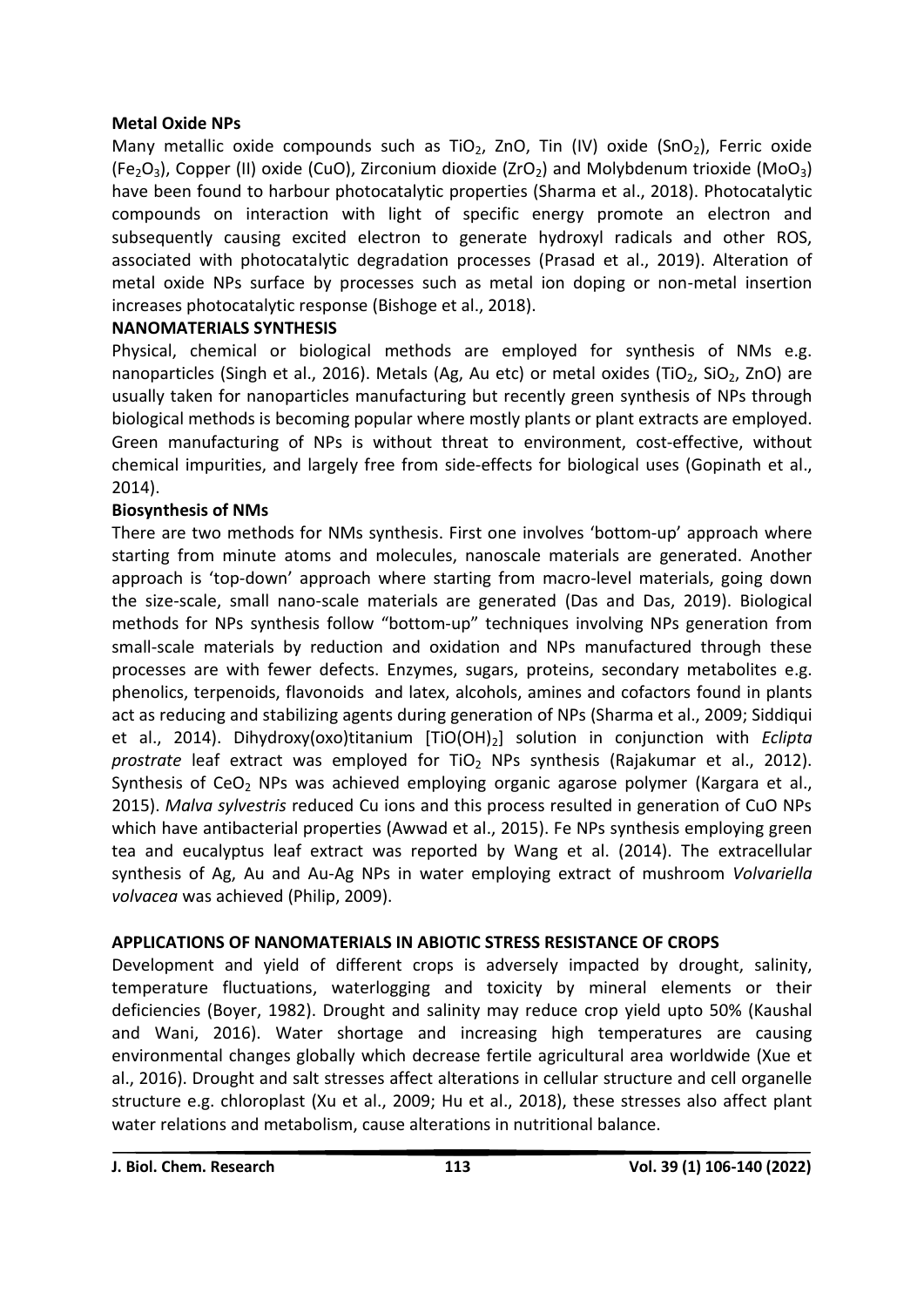| Nanomaterial | <b>Plant Species</b>           | <b>Type</b>               | of | <b>Observed</b><br><b>Stress</b>                                                                                                                                                                                                                                                                                                                                                                                                           | <b>References</b>            |
|--------------|--------------------------------|---------------------------|----|--------------------------------------------------------------------------------------------------------------------------------------------------------------------------------------------------------------------------------------------------------------------------------------------------------------------------------------------------------------------------------------------------------------------------------------------|------------------------------|
|              |                                | <b>Abiotic</b>            |    | Response(s)                                                                                                                                                                                                                                                                                                                                                                                                                                |                              |
|              |                                | <b>Stress</b>             |    |                                                                                                                                                                                                                                                                                                                                                                                                                                            |                              |
| Nano-SiO $2$ | Hawthorns<br>(Crataegus sp.)   | drought                   |    | Efffect of Nano-Si (silicon)<br>during<br>drought,<br>on<br>photosynthetic rate and<br>stomatal conductance of<br>Hawthorns (Crataegus sp.)<br>observed.<br>plants<br>was<br>enhanced<br>Nano-Si<br>biomass, xylem<br>water<br>potential<br>and<br>malondialdehyde (MDA)<br>levels. Therefore Nano-Si<br>had positive effect in<br>maintenance of important<br>physiological<br>and<br>biochemical activities in<br>hawthorn seedlings and | Ashkavand<br>et<br>al., 2015 |
|              |                                |                           |    | plant's<br>increased                                                                                                                                                                                                                                                                                                                                                                                                                       |                              |
|              |                                |                           |    | drought<br>resistance for<br>stress.                                                                                                                                                                                                                                                                                                                                                                                                       |                              |
| Nano-Si      | Rice (Oryza sativa             | Heavy                     |    | Nano-Si exhibited better                                                                                                                                                                                                                                                                                                                                                                                                                   | Liu et al., 2015             |
|              | L)                             | metal<br>(Pb)<br>toxicity |    | results as compared to<br>common<br>Si<br>regarding<br>alleviation of the toxicity<br>induced by lead (Pb) on<br>growth of rice and it<br>reduced roots to shoots<br>movement and<br>Pb<br>its<br>$\mathsf{in}$<br>storage<br>grains,<br>especially<br>in<br>soils<br>harbouring increased Pb<br>levels<br>high-Pb<br>and<br>accumulating-cultivars.                                                                                       |                              |
| Nano-Si      | Faba Bean (Vicia<br>$faba$ L.) | Salinity                  |    | Nano-silicon<br>treatments<br>has been observed to<br>decrease negative effects<br>of salinity on V. faba by<br>increasing<br>activity<br>of<br>antioxidant<br>enzymes<br>ascorbate<br>peroxidase<br>(APX), catalase (CAT) and<br>peroxidase (POD)<br>in<br>leaves,<br>but<br>reduced<br>of<br>superoxide<br>activity<br>dismutase (SOD) in plants<br>without stress.                                                                      | Qados, 2015                  |

# **Table 1. Role of nanomaterials in mitigating various abiotic stresses in plants.**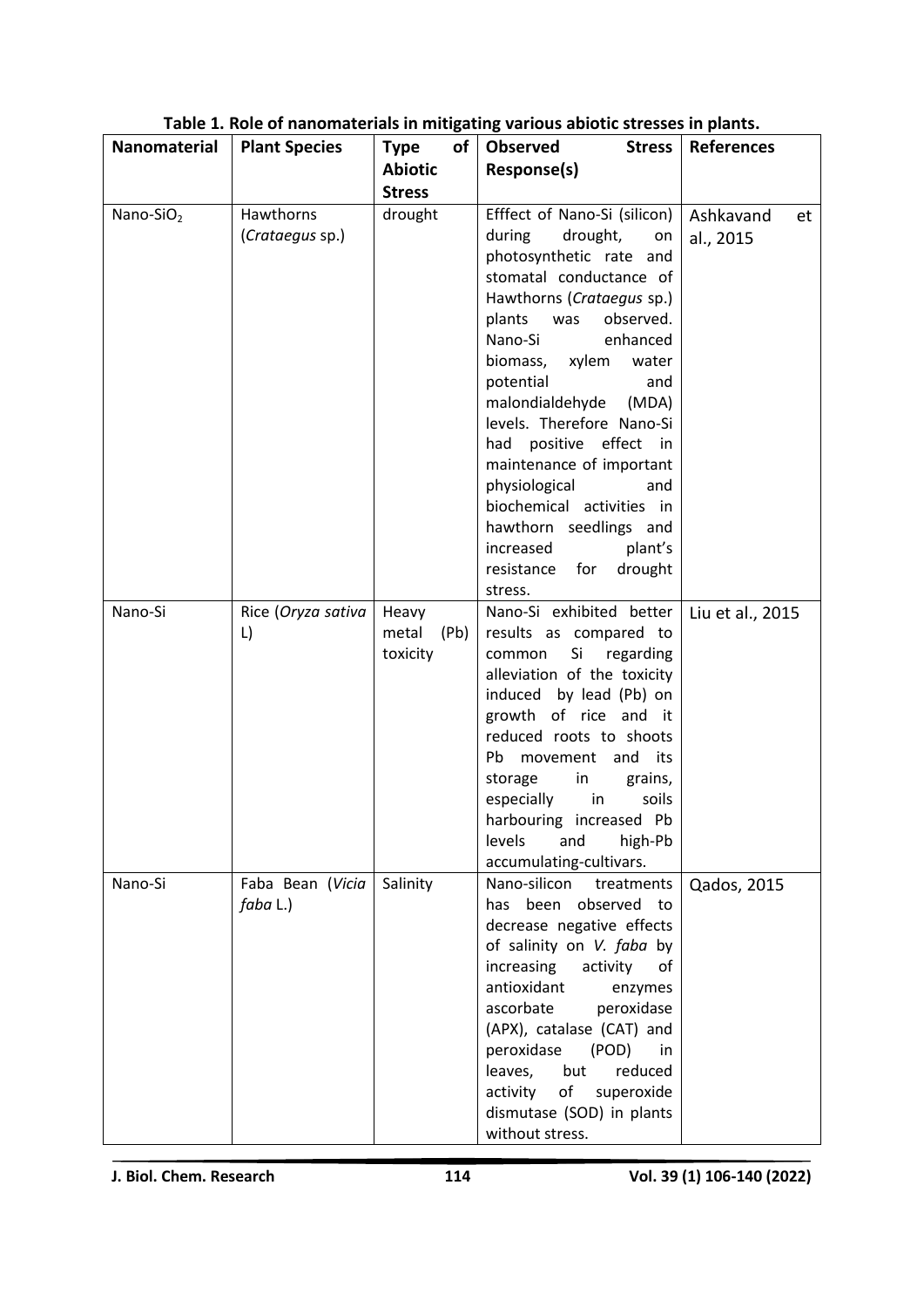| Nano-Si      | culinaris<br>(Lens | Salinity | Applying Si-NPs on lentil      | Sabaghnia<br>and |
|--------------|--------------------|----------|--------------------------------|------------------|
|              | Medik.)            |          | (Lens culinaris<br>Medik.)     | Janmohammad,     |
|              |                    |          | genotypes<br>exposed<br>to     | 2015             |
|              |                    |          | salinity<br>stress<br>caused   |                  |
|              |                    |          | increase<br>in<br>seed         |                  |
|              |                    |          | germination and seedling       |                  |
|              |                    |          | growth.                        |                  |
| Nano-Si      | Tomato (Solanum    | Salinity | Tomato<br>seeds                | Almutairi, 2016b |
|              | lycopersicum L)    |          | germination, root length       |                  |
|              |                    |          | fresh<br>weight<br>and<br>of   |                  |
|              |                    |          | seedlings<br>tomato            |                  |
|              |                    |          | experiencing salt stress       |                  |
|              |                    |          | increased.<br>Salt<br>stress   |                  |
|              |                    |          | AREB,<br>TAS14,<br>geens       |                  |
|              |                    |          | NCED3 and CRK1 were            |                  |
|              |                    |          | upregulated.                   |                  |
| AgNPs        | Tomato (Solanum    | Salnity  | Seed germination, root         | Almutairi, 2016a |
|              | lycopersicum)      |          | length and seedling weight     |                  |
|              |                    |          | in tomato were enhanced        |                  |
|              |                    |          | after AgNPs treatment of       |                  |
|              |                    |          | plants undergoing NaCl         |                  |
|              |                    |          | induced salinity stress.       |                  |
|              |                    |          | AREB, MAPK2, P5CS and          |                  |
|              |                    |          | CRK1<br>genes,<br>have         |                  |
|              |                    |          | enhanced expression and        |                  |
|              |                    |          | DDF2,<br>TAS14,<br>ZFHD1       |                  |
|              |                    |          | decreased<br>genes,<br>have    |                  |
|              |                    |          | expression.                    |                  |
| AgNPs<br>and | lentil<br>(Lens    | Drought  | Application<br>of<br>AgNPs     | Hojjat, 2016     |
| Polyethylene | culinaris Medic)   |          | along<br><b>PEG</b><br>with    |                  |
| glycol (PEG) |                    |          | substantially<br>affected      |                  |
|              |                    |          | germination, root length,      |                  |
|              |                    |          | dry and fresh weight in        |                  |
|              |                    |          | seeds of lentil.<br>AgNPs      |                  |
|              |                    |          | application was helpful in     |                  |
|              |                    |          | lentil<br>increasing           |                  |
|              |                    |          | germination<br>under           |                  |
|              |                    |          | drought stress.                |                  |
| Nano-ZnO     | Sunflower          | Water    | ZnO<br>Nano<br>treatment       | Seghatoleslami   |
|              | (Helainthus        | stress   | substantially<br>enhanced      | and<br>Forutani, |
|              | annuus)            |          | yield<br>chiefly<br>seed<br>by | 2015             |
|              |                    |          | increasing seed number         |                  |
|              |                    |          | head<br>and<br>also<br>per     |                  |
|              |                    |          | increased<br>water<br>use      |                  |
|              |                    |          | efficiency.                    |                  |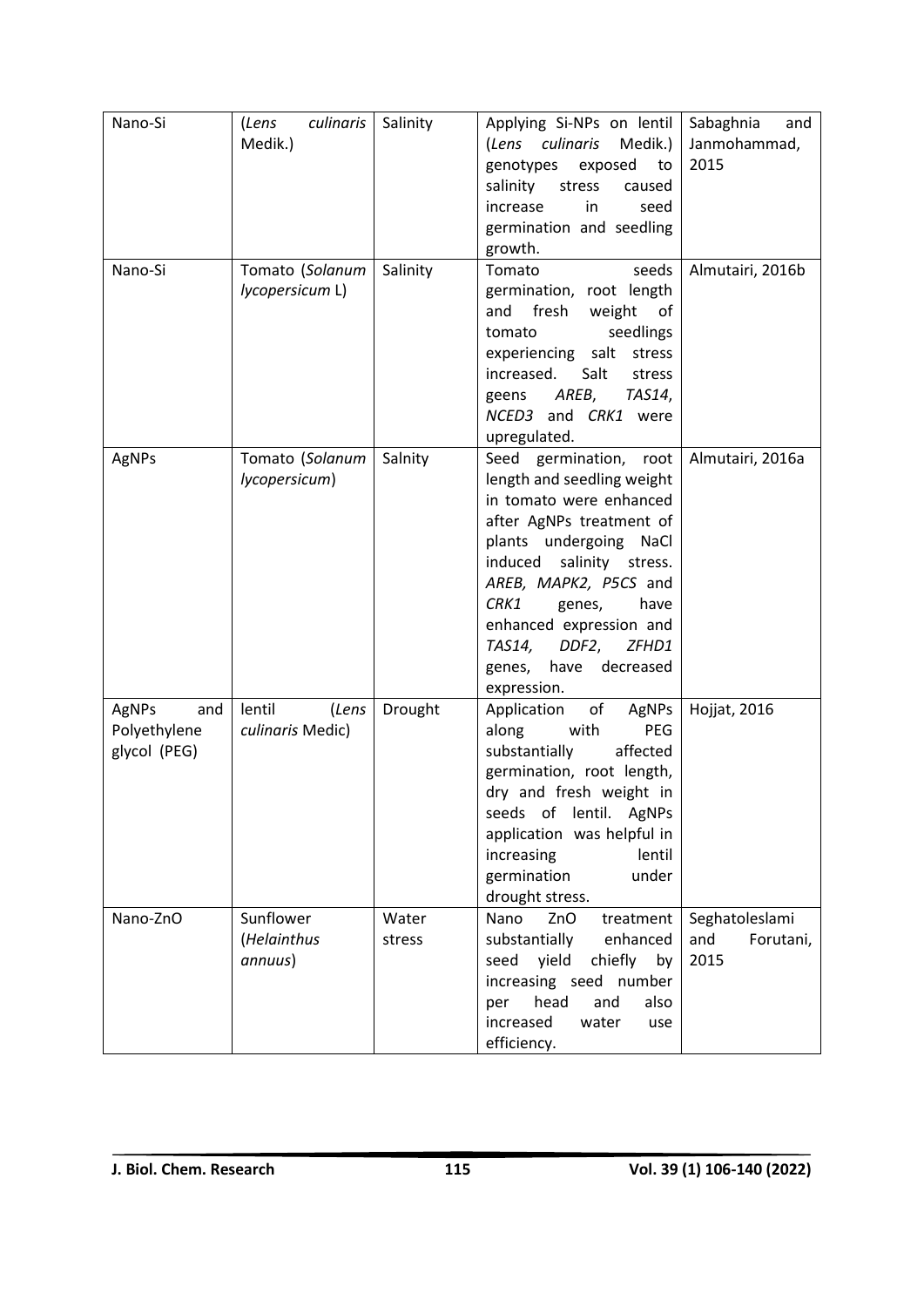| ZnO NPs          | Sorghum            | Drought | Applying ZnO NP to soil                                  | Dimkpa<br>al.,<br>et |
|------------------|--------------------|---------|----------------------------------------------------------|----------------------|
|                  | (Sorghum bicolor)  |         | enhanced development                                     | 2019                 |
|                  |                    |         | yield,<br>helped<br>and<br>in                            |                      |
|                  |                    |         | fortifying<br>grains<br>with                             |                      |
|                  |                    |         | important<br>essential                                   |                      |
|                  |                    |         | nutrients like Zn, and                                   |                      |
|                  |                    |         | improved nitrogen uptake                                 |                      |
|                  |                    |         | capacity<br>in<br>sorghum                                |                      |
|                  |                    |         | exposed to drought.                                      |                      |
| Nano-ZnO         | Maize (Zea mays    | Drought | Drought caused changes in                                | Sun et al., 2020     |
|                  | L)                 |         | subcellular entities<br>and                              |                      |
|                  |                    |         | storage of<br>MDA and                                    |                      |
|                  |                    |         | osmotically<br>active                                    |                      |
|                  |                    |         | materials. Application of                                |                      |
|                  |                    |         | nano-ZnO at 100 mg $L^{-1}$<br>concentration<br>enhanced |                      |
|                  |                    |         |                                                          |                      |
|                  |                    |         | melatonin synthesis and<br>antioxidant<br>enzyme         |                      |
|                  |                    |         | machinery due to which                                   |                      |
|                  |                    |         | there was alleviation of                                 |                      |
|                  |                    |         | subcellular<br>injury<br>to                              |                      |
|                  |                    |         | structures<br>caused<br>by                               |                      |
|                  |                    |         | drought in maize. Possibly                               |                      |
|                  |                    |         | alterations in endogenous                                |                      |
|                  |                    |         | melatonin synthesis were                                 |                      |
|                  |                    |         | linked<br>with<br>nano-ZnO                               |                      |
|                  |                    |         | stimulated<br>drought                                    |                      |
|                  |                    |         | resistance in maize.                                     |                      |
| (Cu)<br>Copper   | Wheat<br>(Triticum | Drought | Cu and Zn NPs helped in                                  | Taran et al., 2017   |
| and zinc<br>(Zn) | sp.)               |         | overcoming<br>drought                                    |                      |
| <b>NPs</b>       |                    |         | impact on<br>wheat<br>by                                 |                      |
|                  |                    |         | inducing<br>antioxidant                                  |                      |
|                  |                    |         | enzyme<br>machinery and                                  |                      |
|                  |                    |         | relative<br>water<br>level,                              |                      |
|                  |                    |         | reducing<br>thiobarbituric                               |                      |
|                  |                    |         | acid reactive substance                                  |                      |
|                  |                    |         | (TBARS) aggregation and                                  |                      |
|                  |                    |         | by<br>maintaining                                        |                      |
|                  |                    |         | photosynthetic<br>pigment                                |                      |
|                  |                    |         | level in leaves.                                         |                      |
| Nano-TiO $_2$    | Wheat<br>(Triticum | Water   | Application of TiO <sub>2</sub> NPs                      | Jaberzadeh et al.,   |
|                  | aestivum L.)       | deficit | through foliar route at                                  | 2013                 |
|                  |                    | stress  | 0.02% enhanced various                                   |                      |
|                  |                    |         | agricultural<br>parameters                               |                      |
|                  |                    |         | under water<br>shortage                                  |                      |
|                  |                    |         | conditions.                                              |                      |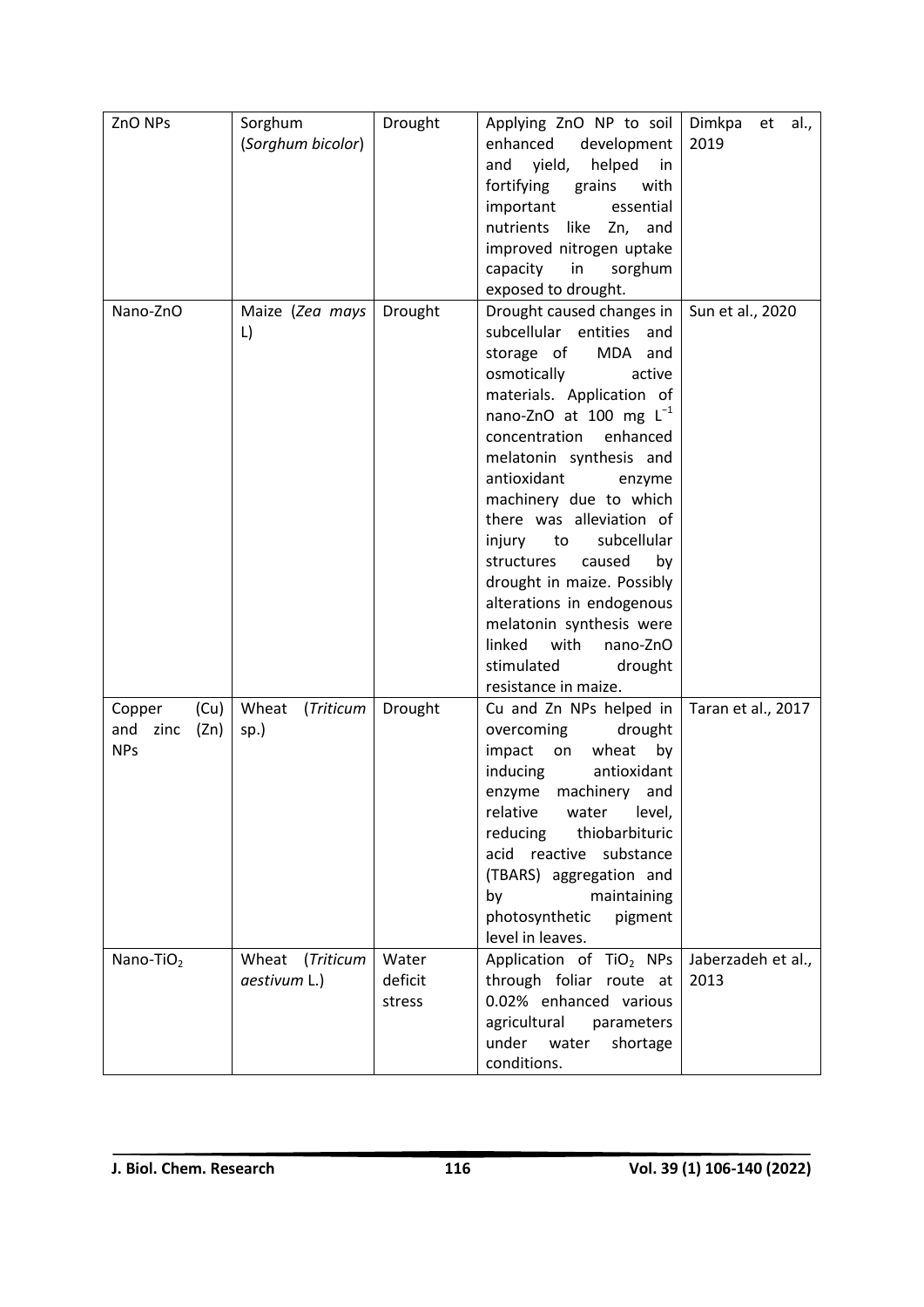| Nano-TiO $2$          | Chick pea (Cicer<br>arietinum L)                     | Cold                              | Treatment of Nano-TiO <sub>2</sub> to<br>chick pea (Cicer arietinum L)<br>sensitive<br>cold-<br>and<br>cold-<br>tolerant<br>genotypes<br>cold<br>experiencing<br>stress<br>exhibited<br>that<br>Nano-TiO $2$<br>treatment did not stimulated<br>oxidative damage and helped<br>in coping with membrane<br>damage during cold stress<br>exposure.                                                                                                                                                                                               | Mohammadi<br>et<br>al., 2013 |
|-----------------------|------------------------------------------------------|-----------------------------------|------------------------------------------------------------------------------------------------------------------------------------------------------------------------------------------------------------------------------------------------------------------------------------------------------------------------------------------------------------------------------------------------------------------------------------------------------------------------------------------------------------------------------------------------|------------------------------|
| Nano-TiO $2$          | (Borago<br><b>Borage</b><br>officinalis L.)          | Water<br>shortage<br>stress       | Foliar application of methanol<br>(45% v/v concentration) and<br>nano $TiO2$ (0.05%) in borage<br>(Borago officinalis L.) under<br>irrigation<br>conditions<br><b>less</b><br>resulted in maximum levels of<br>chlorophyll (Chl) a, b and total<br>chlorophyll,<br>net<br>photosynthetic rate, rubisco<br>carboxylase<br>activity,<br>anthocyanin<br>and<br>nitrate<br>reductase (NR).                                                                                                                                                         | Akbari<br>al.,<br>et<br>2014 |
| Nano-TiO $_2$         | Soybean (Glycine<br>max)                             | Heavy<br>metal<br>Cadmium<br>(Cd) | Treatment of soybean plants<br>$nano-TiO2$ reduced<br>with<br>toxicity of Cd and Cd stress<br>through<br>enhancement<br>in<br>photosynthetic<br>rate<br>and<br>growth characteristics<br>and<br>nano-TiO <sub>2</sub> in<br>soil<br>also<br>increased Cd uptake by the<br>plants.                                                                                                                                                                                                                                                              | Singh and Lee,<br>2016       |
| Nano-TiO <sub>2</sub> | Moldavian<br>balm<br>(Dracocephalum<br>moldavica L.) | Salinity                          | Moldavian<br>$\ln$<br>balm,<br>as<br>compared to exposure to<br>salinity<br>stress<br>scenarios<br>without TiO <sub>2</sub> NPs treatment;<br>TiO <sub>2</sub> NPs application under<br>stress<br>improved<br>salt<br>all<br>agronomic<br>characters<br>and<br>enhanced antioxidant enzyme<br>activity. Nano-TiO <sub>2</sub> also largely<br>reduced H <sub>2</sub> O <sub>2</sub> content. Highest<br>oil<br>level<br>essential<br>was<br>observed in 100 mg $L^{-1}$ TiO <sub>2</sub><br>NP -treated plants<br>under<br>control conditions. | Gohari<br>al.,<br>et<br>2020 |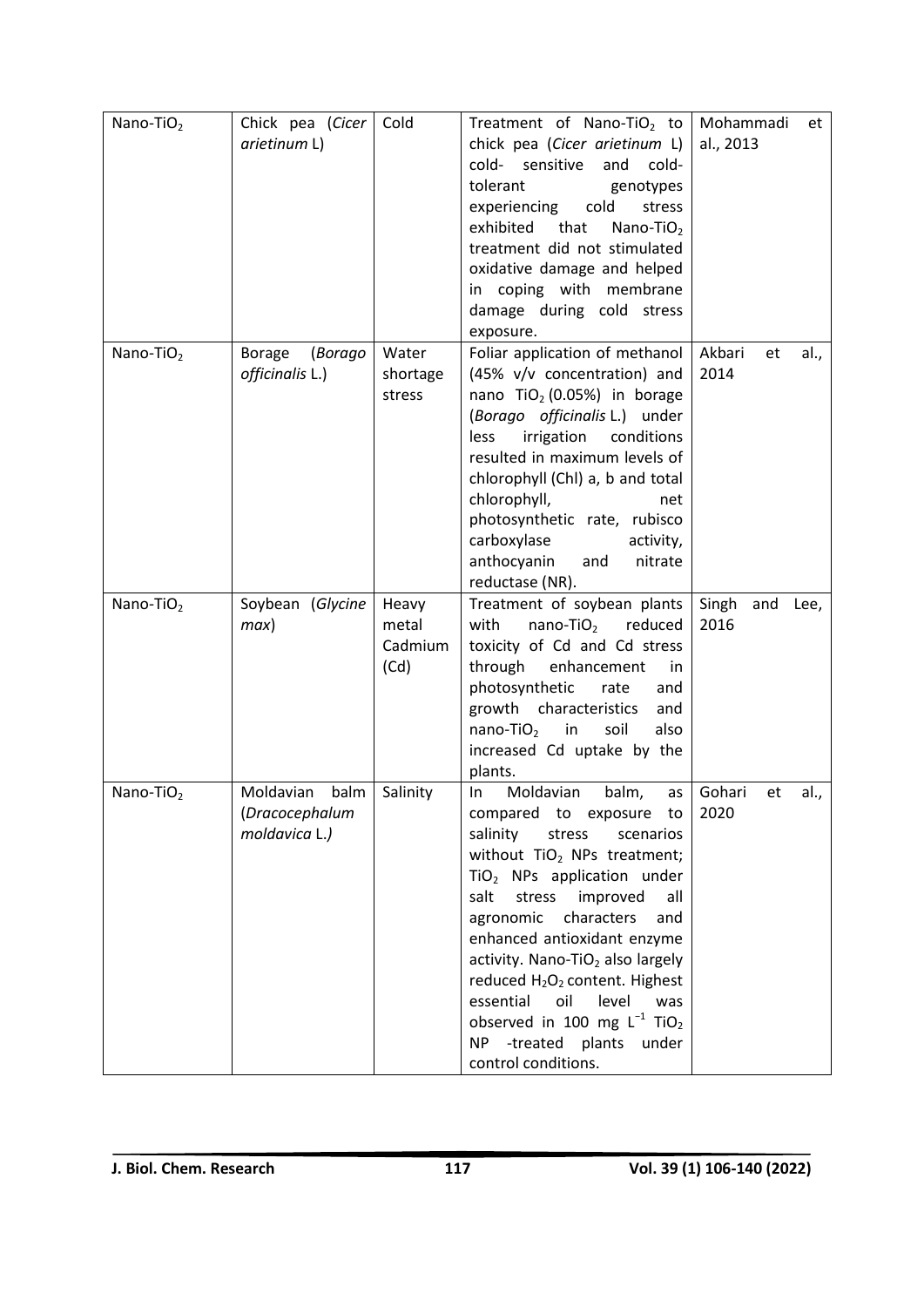| Nano-TiO $_2$ and                        | Cotton          | Drought  | Nano-TiO $_2$<br>$nano-SiO2$<br>or                                     | Shallan<br>al.,<br>et |
|------------------------------------------|-----------------|----------|------------------------------------------------------------------------|-----------------------|
| nano-SiO <sub>2</sub>                    | (Gossypium      |          | treatment<br>through<br>foliar                                         | 2016                  |
|                                          | barbadense      |          | to<br>cotton<br>plants<br>route                                        |                       |
|                                          | L.              |          | experiencing drought stress                                            |                       |
|                                          |                 |          | resulted in enhancement of                                             |                       |
|                                          |                 |          | pigments<br>content,<br>total                                          |                       |
|                                          |                 |          | soluble sugars, phenolics and                                          |                       |
|                                          |                 |          | soluble<br>proteins,<br>proline                                        |                       |
|                                          |                 |          | reducing<br>levels,<br>power,                                          |                       |
|                                          |                 |          | antioxidant capability<br>and                                          |                       |
|                                          |                 |          | increase in yield.                                                     |                       |
| $\gamma$ -Fe <sub>2</sub> O <sub>3</sub> | <b>Brassica</b> | Drought  | Treatment of Yttrium doping-                                           | Palmqvist et al.,     |
| (maghemite)                              | napus           |          | stabilized $\gamma$ -Fe <sub>2</sub> O <sub>3</sub> NPs to             | 2017                  |
| nanoparticles                            |                 |          | Brassica napus plants caused                                           |                       |
|                                          |                 |          | reduction in $H_2O_2$ and lipid                                        |                       |
|                                          |                 |          | peroxidation<br>levels,<br>thus                                        |                       |
|                                          |                 |          | pointing towards effect of $y$ -                                       |                       |
|                                          |                 |          | Fe <sub>2</sub> O <sub>3</sub><br>nanoparticles<br>on                  |                       |
|                                          |                 |          | alleviating oxidative<br>stress                                        |                       |
|                                          |                 |          | and<br>improved<br>drought                                             |                       |
|                                          |                 |          | resistance.<br>$v$ -Fe <sub>2</sub> O <sub>3</sub>                     |                       |
|                                          |                 |          | nanoparticles in capacity of                                           |                       |
|                                          |                 |          | fertilizer<br>caused                                                   |                       |
|                                          |                 |          | improvement of agronomic                                               |                       |
|                                          |                 |          | characters as compared to                                              |                       |
|                                          |                 |          | chelated iron.                                                         |                       |
| oxide<br>Iron                            | Forest<br>Red   | Salinity | oxide<br>nanoparticles<br>Iron                                         | Singh et al., 2021    |
| nanoparticles                            | Gum             |          | (IONPs) application resulted                                           |                       |
|                                          | (Eucalyptus     |          | management of abiotic<br>in                                            |                       |
|                                          | tereticornis)   |          | in Eucalyptus<br>stress                                                |                       |
|                                          |                 |          | tereticornis experiencing salt                                         |                       |
|                                          |                 |          | stress. Treatment of IONP (25                                          |                       |
|                                          |                 |          | ppm) to the microshoots of E.                                          |                       |
|                                          |                 |          | tereticornis caused increase                                           |                       |
|                                          |                 |          | superoxide<br>dismutase,<br>in.                                        |                       |
|                                          |                 |          | soluble<br>total<br>sugar<br>and<br>proline levels while<br><b>MDA</b> |                       |
|                                          |                 |          | content<br>decreased,<br>was                                           |                       |
|                                          |                 |          | pointing<br>towards<br>the                                             |                       |
|                                          |                 |          | of<br>salt<br>alleviation<br>stress.                                   |                       |
|                                          |                 |          | IONPs may up-regulate the                                              |                       |
|                                          |                 |          | transcript levels of salt-                                             |                       |
|                                          |                 |          | responsive<br>genes                                                    |                       |
|                                          |                 |          | encoding symporter<br>HKT1,                                            |                       |
|                                          |                 |          | NHX1 and SOS1 either by                                                |                       |
|                                          |                 |          | efflux of Na <sup>+</sup> ions from cell or                            |                       |
|                                          |                 |          | by their sequestration in                                              |                       |
|                                          |                 |          | vacuole during stress.                                                 |                       |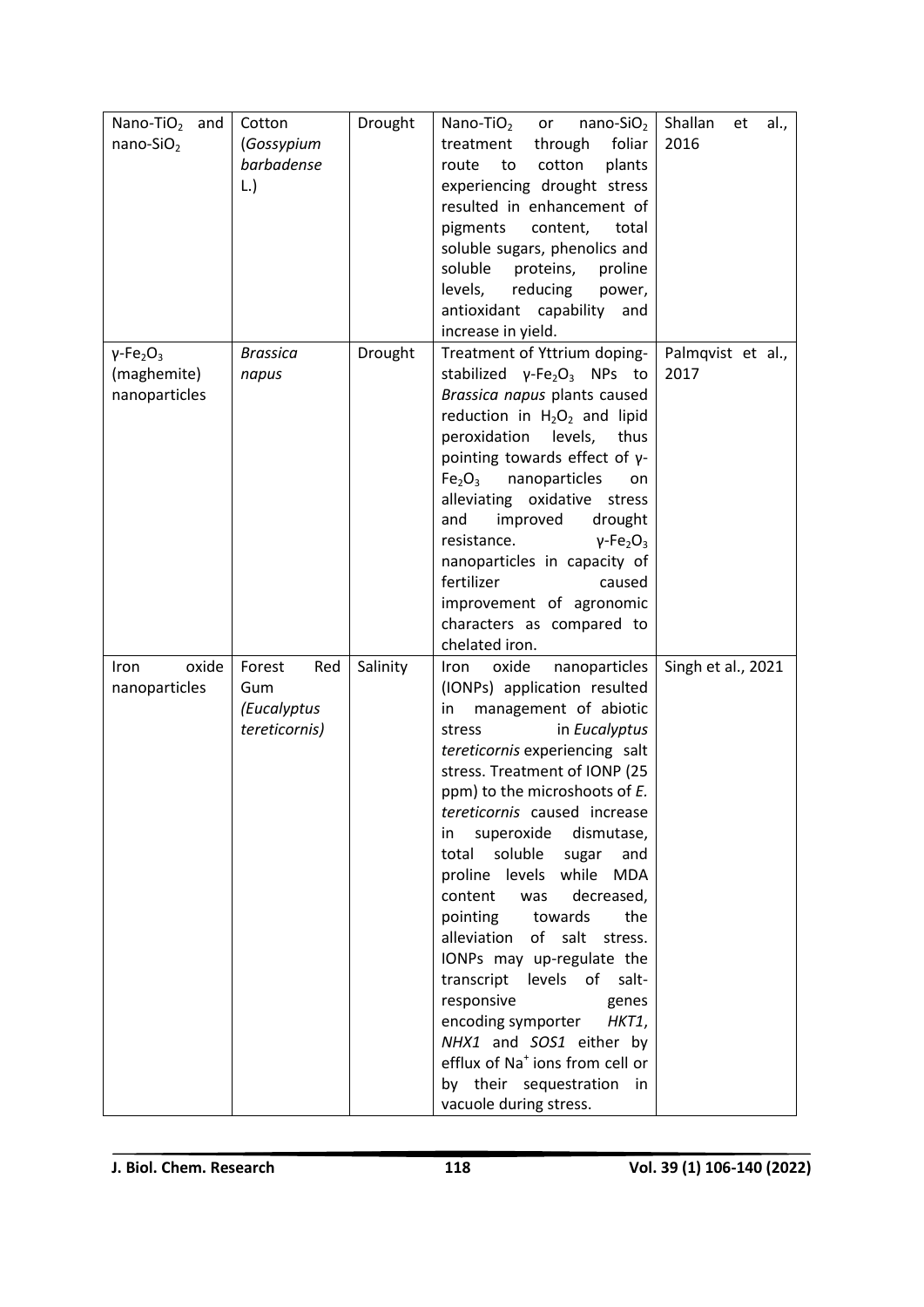| Iron,<br>copper,<br>cobalt (Co) and<br>zinc<br>oxide<br>metal<br>based<br><b>NPs</b> | Soybean (Glycine<br>max L.)          | Drought | Treatment of Fe, Cu, Co $\vert$<br>and ZnO metal based NPs<br>helped<br>in<br>drought<br>of<br>soybean<br>resistance<br>possibly by stimulation of<br>drought-linked<br>gene<br>expression. The relative                                                                                                                                                                                                                                                                                                                                                                                                                                              | Linh et al., 2020  |
|--------------------------------------------------------------------------------------|--------------------------------------|---------|-------------------------------------------------------------------------------------------------------------------------------------------------------------------------------------------------------------------------------------------------------------------------------------------------------------------------------------------------------------------------------------------------------------------------------------------------------------------------------------------------------------------------------------------------------------------------------------------------------------------------------------------------------|--------------------|
|                                                                                      |                                      |         | water level and biomass<br>reduction<br>rate<br>were<br>substantially<br>improved,<br>especially in plants with<br>Fe-NPs-application.                                                                                                                                                                                                                                                                                                                                                                                                                                                                                                                |                    |
| Selenium<br><b>NPs</b><br>(SeNPs)                                                    | Wheat                                | Drought | Biosynthesized SeNPs at<br>30 mgL $^{-1}$ were optimal for<br>enhancement in various<br>morphological<br>plant<br>parameters and growth of<br>selected drought-tolerant<br>(V1)<br>and<br>drought-<br>wheat<br>susceptible (V2)<br>varieties<br>under<br>normal<br>and<br>water-shortage<br>scenarios.                                                                                                                                                                                                                                                                                                                                                | Ikram et al., 2020 |
| $CeO2$ NPs                                                                           | Cotton<br>(Gossypium<br>hirsutum L.) | Salt    | Treatment of PNC (poly<br>acrylic<br>acid<br>coated<br>nanoceria)<br>to<br>cotton<br>exhibited<br>better<br>morphological characters,<br>increased<br>chlorophyll<br>biomass<br>level,<br>and<br>improved<br>carbon<br>assimilation<br>rate<br>compared<br>to<br>group<br>without<br><b>NP</b><br>treatment,<br>resulting in improved salt<br>stress resistance in PNC<br>applied cotton plants. PNC<br>treatment<br>caused<br>significantly reduced MDA<br>$H_2O_2$ levels.<br><b>PNC</b><br>and<br>application enabled better<br>managed cytosolic K <sup>+</sup> / Na <sup>+</sup><br>homeostasis<br>and<br>increased tolerance to salt<br>stress. | Liu et al., 2021   |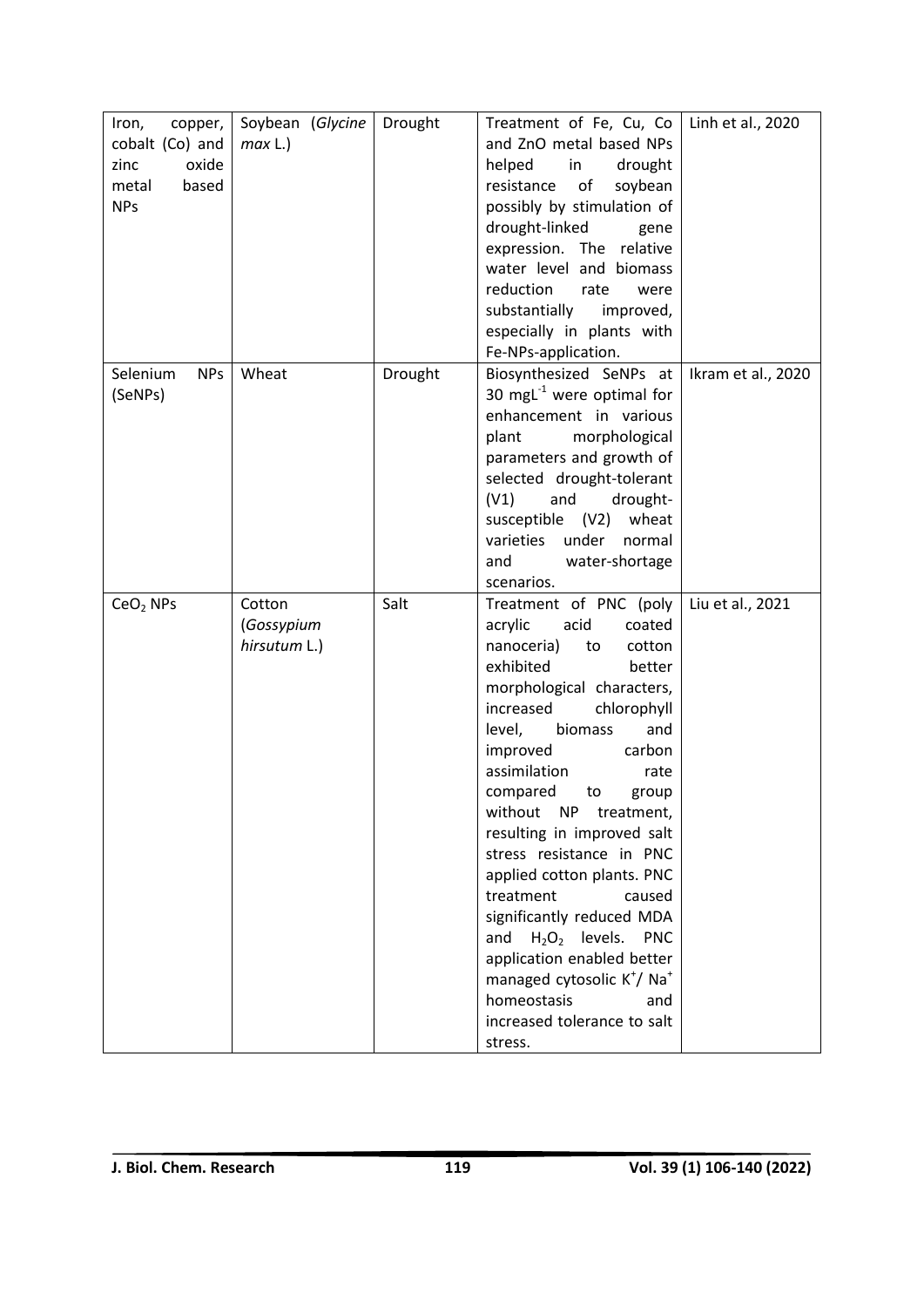| Chitosan<br>NP    | Maize (Zea mays) | Salinity | Chitosan NP encapsulated     | Oliveira | et | al., |
|-------------------|------------------|----------|------------------------------|----------|----|------|
| encapsulated      |                  |          | NO donor (S-nitroso-MSA)     | 2016     |    |      |
| with nitric oxide |                  |          | exhibited alleviation of the |          |    |      |
| (NO) donor (S-    |                  |          | impact of salinity stress    |          |    |      |
| nitroso-MSA)      |                  |          | such as harmful effects in   |          |    |      |
|                   |                  |          | photosystem II activity,     |          |    |      |
|                   |                  |          | chlorophyll level<br>and     |          |    |      |
|                   |                  |          | growth in maize plants.      |          |    |      |
|                   |                  |          | The possible reson for this  |          |    |      |
|                   |                  |          | be enhancing<br>may          |          |    |      |
|                   |                  |          | bioactivity of NO by S-      |          |    |      |
|                   |                  |          | nitroso-MSA                  |          |    |      |
|                   |                  |          | nanoencapsulation.           |          |    |      |

Ionic toxicity is also increased such as in salt stress (Ashraf, 1994). Generation of reactive oxygen or nitrogen species is also enhanced during exposure to these stresses (Chakrabarty et al., 2016). Nanoparticles-mediated stress resistance involves changes in phytohormones levels (Hao et al., 2019).

NMs mitigate abiotic stresses. During alleviation of oxidative stress experienced by plants, NMs play role similar to antioxidative enzymes. NMs may stimulate ROS formation, thus inducing secondary signaling messengers and causing control of secondary metabolic processes at transcriptional level (Zaytseva and Neumann, 2016; Marslin et al., 2017). Generally, NMs cause positive effect at low concentrations while at high concentrations they cause adverse effects (Agathokleous et al., 2019). Role of some important NMs in mitigating abiotic stress in important crop plants is discussed below (Table 1):

# **Silicon Nanoparticles (SNPs)**

SNPs are very helpful in alleviation of negative effects of salinity stress on plant growth (Wang et al., 2010; Wang et al., 2011). These effects of SNPs imparting tolerance to plants under salt stress may be due to generation of fine layer of SNPs in cell wall upon their absorption by roots (Derosa et al., 2010).

SNPs affects xylum humidity, water movement, increase turgor pressure and causing enhanced water use efficiency in plants (Wang and Naser, 1994; Rawson et al., 1998). As compared to micro-SiO<sub>2</sub>, sodium silicate (Na<sub>2</sub>SiO<sub>3</sub>), and silicic acid (H<sub>4</sub>SiO<sub>4</sub>), SiO<sub>2</sub> nanoparticles exhibited swift and improved uptake by seeds or roots of maize crop. Therefore  $SiO<sub>2</sub>$  nanoparticles due to enhanced uptake, have better utilization by plants and thus they positively affect plant growth (Suriyaprabha et al., 2012).

Silicon decreases uptake of Na<sup>+</sup> by improving K<sup>+</sup>: Na<sup>+</sup> ratio. Almutairi (2016b) investigated role of nano-silicon in salt resistance in tomato seedlings experiencing salt stress. Nano-Si improved seed germination and growth in plants undergoing salinity stress. Effect of Si nanoparticles in plants like stimulation of gene expression and increasing activity of antioxidant enzymes, improved uptake mechanism, maintaining balance of nutrient elements, controlling synthesis of osmotically active solutes, altering gas exchange, can cause better abiotic stress resistance in plants (Liang et al., 2007; Qados, 2015).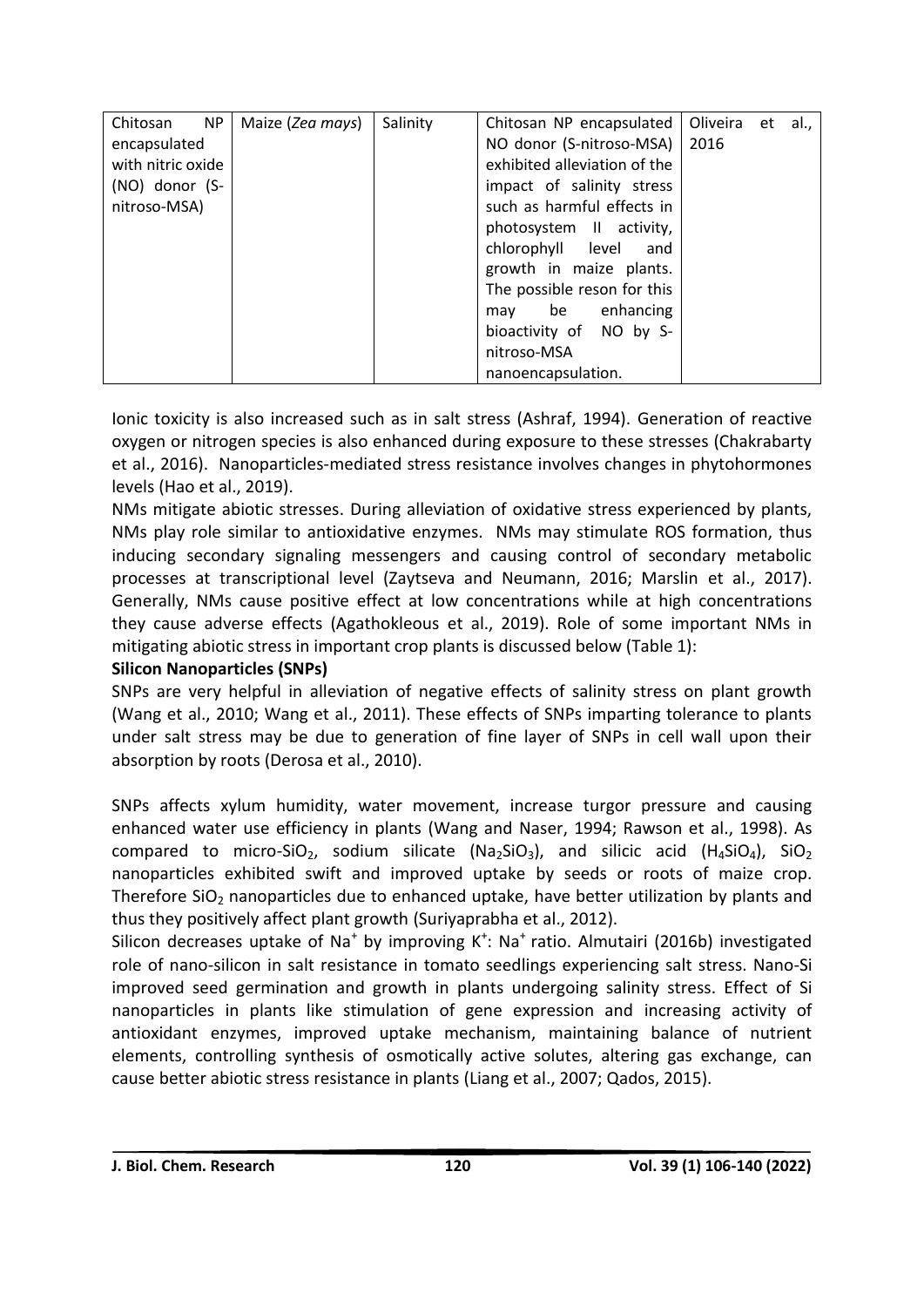Applying silicon as SNPs and fertilizer exerted beneficial effects on physiology and morphology of basil exposed to salt stress. Enhancement in growth, chlorophyll and proline levels in basil (*Ocimum basilicum*) was observed (Kalteh et al., 2014).

Silicon nano-particles caused enhancement of seed germination and seedling growth in lentil (Lens culinaris Medik.) genotypes experiencing salt stress. SiO<sub>2</sub> nano-particles help in plant's resistance for salt induced toxicity (Sabaghnia and Janmohammad, 2015). Si applied to cucumber plants resulted in enhanced activities of important antioxidant enzymes in leaves undergoing salinity stress which subsequently prevents cell membrane oxidative damage thus enhancing growth of cucumber plants. The  $SiO<sub>2</sub>$  decreases the accessibility to plasma wall of leaf cells causing loss of lipid peroxidation (Zhu et al., 2004). Silica nanoparticles decrease Na<sup>+</sup> ion concentration, possibly by decreasing Na<sup>+</sup> ion uptake by plants which helps in tolerance of salinity stress (Raven, 1983).

SNPs application enhances plant resistance toward drought in Hawthorns (*Crataegus* sp.). Physiological and biochemical responses in Hawthorns seedlings varies according to concentrations of applied silica NPs and intensity of stress through which plant is going through (Ashkavand et al., 2015).

Nano-Si alleviates heavy metal stress and improves plant growth. This is done possibly by decreasing active heavy metal ions, activation of antioxidant systems, binding and coprecipitation of toxic metals with Si, structural modifications in plants and controlling metal transport genes expression. But what type of mechanisms are followed mainly, may be possibly dependent on plant species, genotypes, types of metals to which they are exposed, growth conditions, stress duration and therefore alleviation of metal induced toxicity through Si can not be generalized (Adrees et al., 2015).

# **Silver Nanoparticles (Ag-NPs)**

AgNPs in *Brassica juncea* (Sharma et al., 2012) resulted in enhancement in antioxidant enzymes activities (APX, guaiacol peroxidase and CAT) thus mitigating adverse effects of ROS. During molecular response of *Arabidopsis* after Ag NPs application, upregulation of 286 genes was observed while down regulation of 81 genes was observed. The upregulated genes linked with metal and oxidative stress, while downregulated genes linked with plant defence machinery and hormonal stimuli (Kaveh et al., 2013). Ag NPs treatment in rice exhibited that Ag NPs responsive proteins linked with oxidative stress response processes,  $Ca<sup>2+</sup>$  control and signaling, transcription, protein damage, cell wall biosynthesis, cell division, and programmed cell death (Mirzajani et al., 2014).

# **Zinc oxide Nanoparticles (ZnO-NPs)**

Zinc helps plants in increasing adaptiveness of plants to resist drought stress (Cakmak, 2008). Nanozinc helps in more efficient intake of zinc and functions associated with zinc can be achieved at lesser amount. Comparable results between nano-ZnO and bulk ZnO were observed in terms of productivity and water use efficiency of sunflower plants in water shortage conditions (Seghatoleslami and Forutani, 2015). Fertilizers in nano form resulted in increased plant responses to drought compared to conventional bulk fertilization (Saxena et al., 2016). In case of *in vitro*-grown banana plants, supplementing ZnO NPs enhanced somatic embryo formation, plant regeneration and stress resistance (Helaly et al., 2014). In maize, the supplementation of nano-ZnO (400 mg  $L^{-1}$ ) resulted in enhancement of grain yield compared to control (42% higher) and zinc sulpate ( $ZnSO<sub>4</sub>$ ) treated maize (15% higher); (Subbaiah et al., 2016).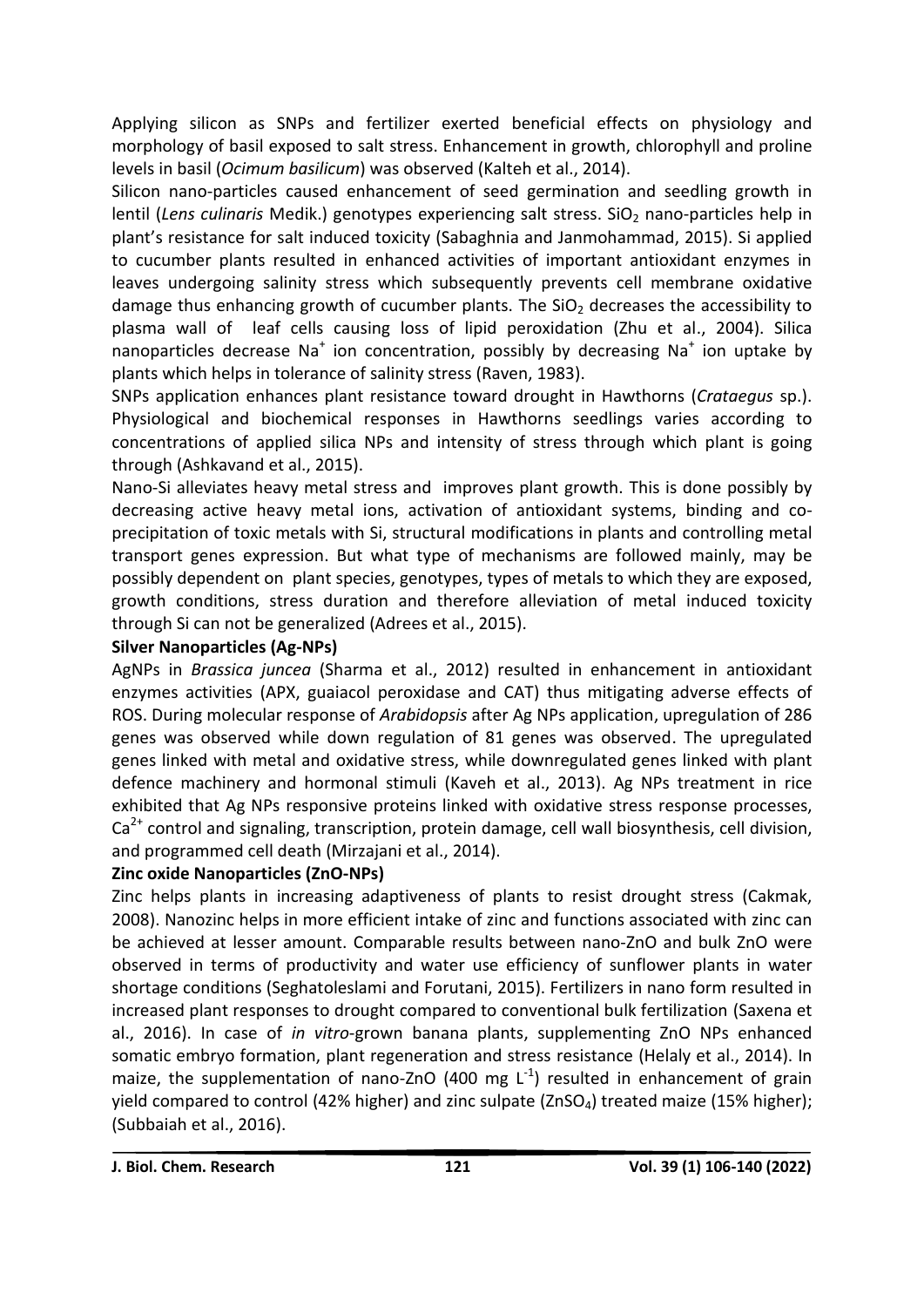The effect of nZnO, fullerene soot (FS) or nTiO(2) in *Arabidopsis thaliana* roots was investigated. The genes stimulated by nZnO and FS were mainly stress responsive genes (oxidative, salt, water shortage). While upon nTiO(2) treatment, minor alterations in gene expression linked mainly with responses to biotic and abiotic stimuli were observed (Landa et al., 2012).

# **Titanium Oxide Nanoparticles (TiO2-NPs)**

 $TiO<sub>2</sub>$  nanoparticles have photocatalytic property and involved in oxidation-reduction reactions causing generation of superoxide anion radical and hydroxide upon light exposure (Hong et al., 2005a). Nano-TiO<sub>2</sub> can elevate water and nitrogen use efficacy in plants and stimulate SOD, POD, CAT antioxidative enzyme action in canola (Mahmoodzadeh et al., 2013). Shallan et al. (2016), reported that applying nano-TiO<sub>2</sub> or nano-SiO<sub>2</sub> through foliar route could improve drought resistance of cotton plants augmented by increase in antioxidant system capability; and enhancement of yield parameters. While, exposure to nano-TiO<sub>2</sub> can decrease Cd stress and increase Cd uptake in soybean. Possibly these responses occur due to generation of new bonds in plant tissue with  $Cd/nano-TiO<sub>2</sub>$  particles (Singh and Lee, 2016). Exposure to nano-TiO<sub>2</sub> resulted in enhanced germination rate, plant dry weight, chlorophyll generation, ribulose bisphosphate carboxylase/ oxygenase activity, rate of oxygen evolution in chloroplast subsequently causing efficient photosynthesis in spinach. The enhancement of photosynthesis by nano-TiO<sub>2</sub> possibly correlated with activation of photochemical reaction of chloroplasts (Hong et al., 2005b; Zheng et al., 2005). During treatment of onion seedling with  $TiO<sub>2</sub>$  nanoparticles, there was corresponding increase in SOD activity upon enhancement in  $TiO<sub>2</sub> NP$  concentration. Seed germination and seedling growth in onion were increased at low concentration of  $TiO<sub>2</sub>$  NPs but higher concentrations have inhibitory effect. Similarly although  $TiO<sub>2</sub>$  Nanoparticles caused stimulation of amylase, CAT and POD activities, but there was an inverse relationship between increase in enzyme activities and concentration of  $TiO<sub>2</sub>$  NPs (Laware and Raskar, 2014).

# **Iron Nanoparticles (Fe-NPs)**

Being a important micronutrient, iron is important for plant nutrition. Therefore proper absorption of iron may be crucial for drought resistance (Saxena et al., 2016). Substantial impact of Fe-NPs in plants experiencing drought stress was exhibited on boll number in a branch, seed number in a boll, 1000 seed weight and productivity (Davar et al., 2014). Exposure to Fe-NPs through foliar route exhibited drought stress alleviating effects on yield and oil content of Goldasht spring safflower. Fe-NPs also increased yield at flowering and granulation, although better results were obtained at flowering than seed generation. In plants experiencing drought stress scenarios without Fe-NPs application, same above mentioned results were not obtained (Davar et al., 2014). Kim et al. (2015), observed that treatment of nano zerovalent iron (nZVI) to *Arabidopsis thaliana* resulted in high plasma membrane H<sup>+</sup>-ATPase activity. Regarding mechanism of stomatal opening during nZVI exposure, it was exhibited that nZVI increases stomatal opening by stimulating plasma membrane H<sup>+</sup>-ATPase activation, due to which perhaps there is enhanced  $CO<sub>2</sub>$  uptake. Nanomaterials having properties similar to enzymes may be very helpful in enhancing plant's performance under abiotic stresses. Yttrium doping-stabilized γ-Fe<sub>2</sub>O<sub>3</sub> NPs exhibited having potential as plant fertilizer and drought stress mitigation through enzymatic activity (Palmqvist et al., 2017).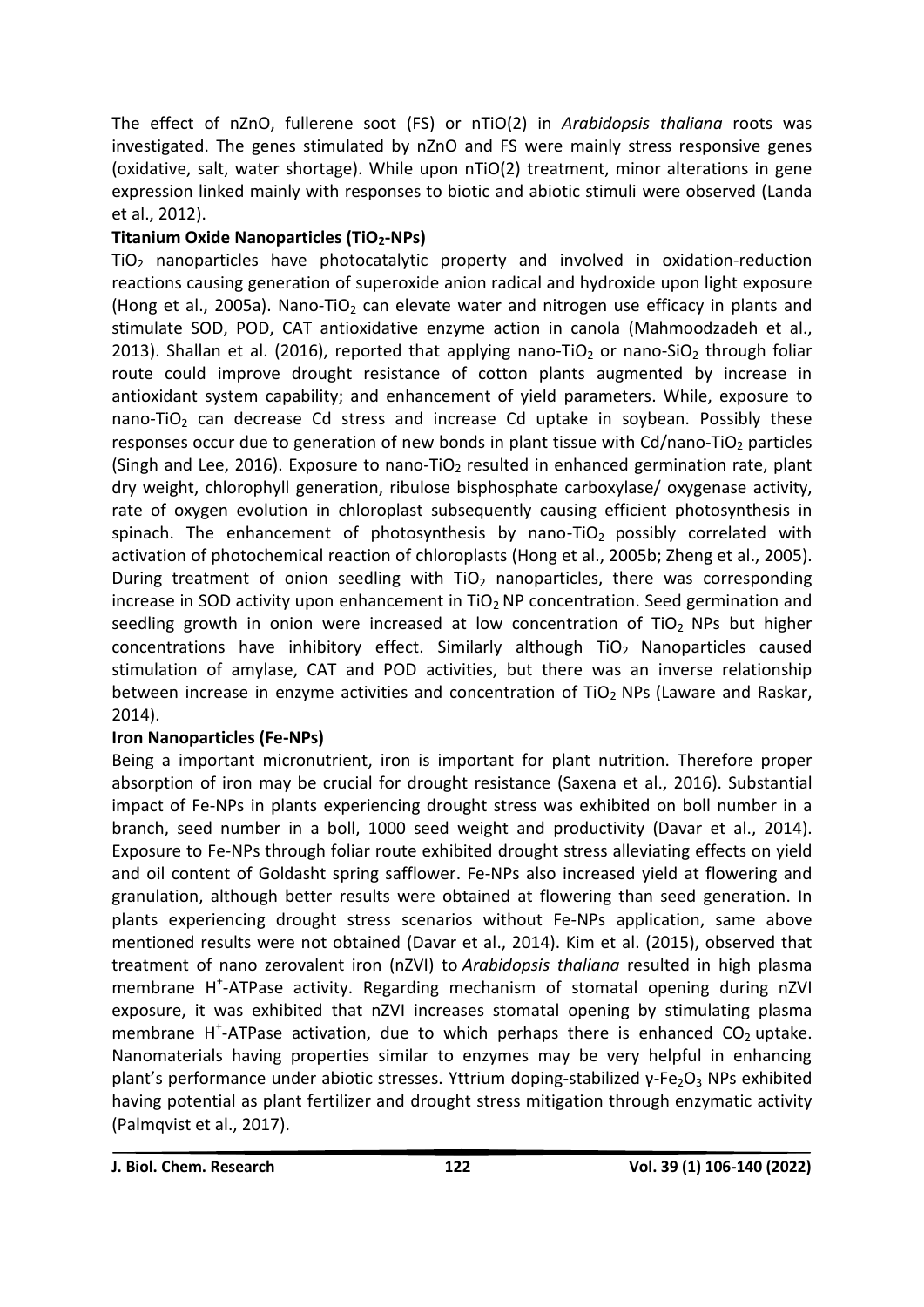Employing iron oxide nanoparticles (IONPs) exhibited management of abiotic stress in *Eucalyptus tereticornis* undergoing high NaCl induced salinity stress. Even when plants were not experiencing stress, IONPs enhanced the shoot growth of *E. tereticornis* by increasing gene expression of antioxidant enzymes (Singh et al., 2021). Supplementation of Nano-Fe<sub>2</sub>O<sub>3</sub> (1000 mg kg<sup>-1</sup>) enhanced the gibberellic acid (GA) and zeatin riboside (ZR) levels, which improved peanut growth (Rui et al., 2016). In watermelon, nano-Fe<sub>2</sub>O<sub>3</sub> (80 mg L<sup>-1</sup>) application enhanced jasmonic acid (JA) and 12-oxo phytodienoic acid (12-OPDA) levels, resulting in improvement of stress resistance in watermelon (Kasote et al., 2019).

# **Copper Nanoparticles (Cu-NPs)**

Cu, an essential micronutrient, has important roles in controling plant growth and development including chlorophyll and seed production (Viera et al., 2019). Free metal Cu nanoparticles affected seed yield and quality in soybean (Quoc et al., 2014).

Applicaton of iron, copper, cobalt, zinc oxide metal based NPs augmented drought resistance of NP-treated soybean. The drought resistance may be due to NP application induced drought-linked gene expression (Linh et al., 2020).

# **Gold Nanoparticles (GNPs)**

Supplementation of of GNPs to *B*. *juncea* seedlings caused increased activities of antioxidant enzymes like APX, guaiacol peroxidase (GPX), CAT and glutathione reductase (GR) coupled with enhanced  $H_2O_2$  and proline accumulation (Gunjan et al., 2014).

# **Selenium Nanoparticles (Se-NPs)**

SeNPs were biosynthesized and applied through foliar route to drought-tolerant (V1) and drought-susceptible (V2) wheat plant varieties under controlled irrigation and drought conditions. SeNPs at 30 mgL $^{-1}$  was optimal for enhancement in various morphological parameters and growth of selected wheat varieties under normal and water-shortage scenarios. While morphological characters decreased at higher concentrations (40 mg  $\textsf{L}^{\text{-1}}$ ) in both wheat varieties (Ikram et al., 2020).

# **Manganese Nanoparticles (Mn-NPs)**

Mn NPs may help plants in mitigating abiotic stresses at enhanced efficiency and decreased toxicity, in comparision to their bulk or ionic counterparts. But Mn-plant interactions, their mode of signaling and the Mn-mediated regulation mechanism need to be deciphered in detail (Ye et al., 2019).

# **Cerium oxide Nanoparticles (CeO2-NPs)**

Upon prolonged exposure of kidney bean to 500 mg  $L^{-1}$  nCeO<sub>2</sub>, antioxidant enzyme activities substantially decreased in roots, while the root soluble protein was enhanced. Additionally GPX activity in leaf was increased upon nCeO2 application to maintain cellular homeostasis (Majumdar et al., 2014). Application of PNC (poly acrylic acid coated nanoceria) to cotton plants exhibited improved morphological parameters, enhanced chlorophyll level, biomass and improved carbon assimilation rate compared to NNP (non-nanoparticle control) group thus causing better salt stress resistance in PNC treated cotton plants (Liu et al., 2021).

# **Chitosan NPs**

Increased production of antioxidant enzymes was a major factor in chitosan induced mitigation of adverse effect caused by drought or water shortage (Yin et al., 2008) along with enhanced root growth thus improving water absorption capacity (Zeng and Luo, 2012). Chitosan NPs encapsulated with NO donor (S-nitroso-MSA) mitigated effects of salt stress in maize (Oliveira et al., 2016). The encapsulated S-nitroso-MSA may give safety to NO donor (Seabra et al., 2014).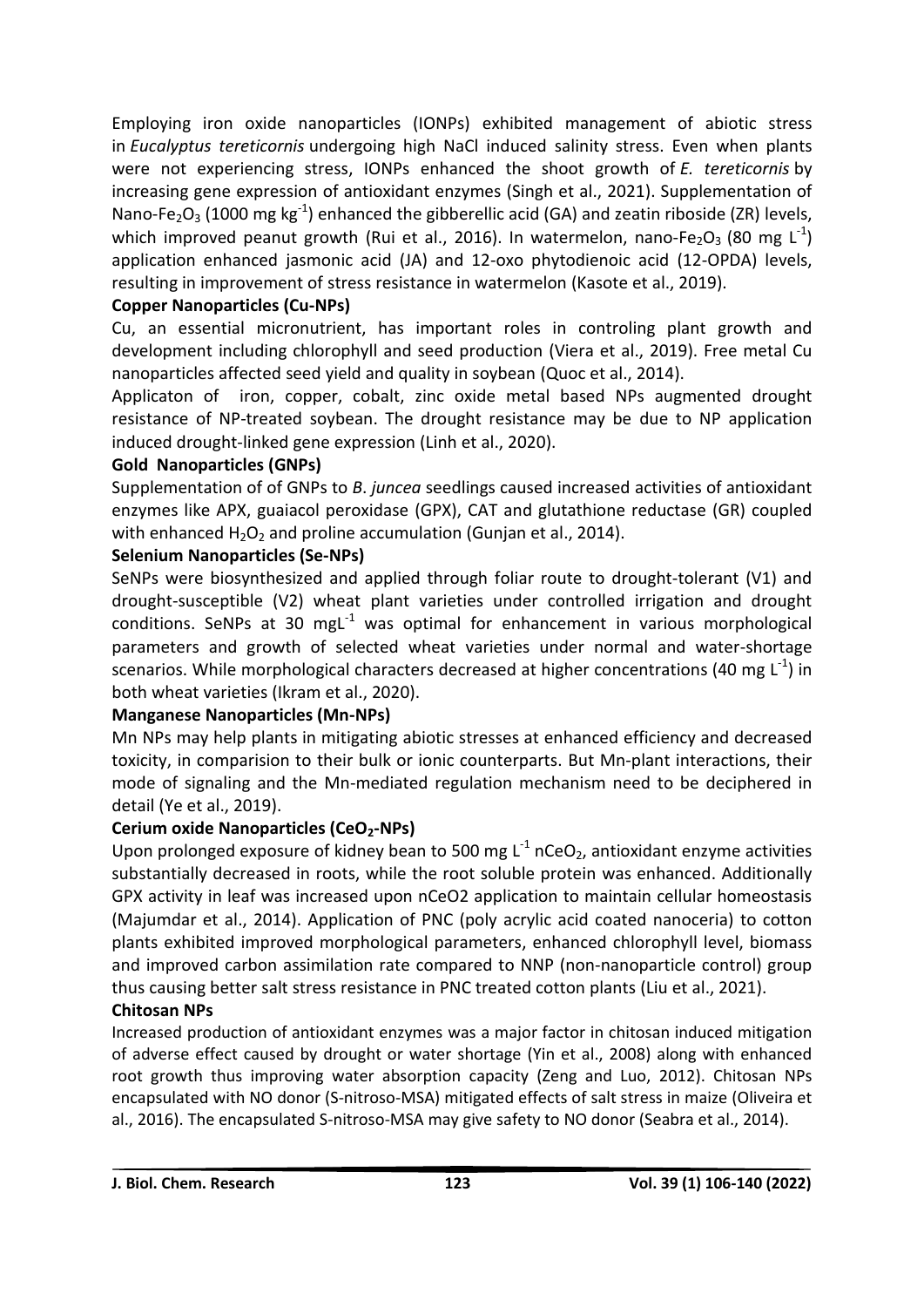# **Carbon Nanotubes**

Multi-walled carbon nanotubes significantly impacted tomato seeds germination and seedling growth and this effect was mainly exerted through up-regulation of stressassociated gene expression (Khodakovskaya et al., 2009).

# **Nanoreclaimants**

Nano-reclaimants are employed in reclamation of salt-affected soils. The nano-reclaimants such as nano gypsum, nano calcium and magnesium compounds, can be easily produced, exhibit efficiency, impart improved hydraulic properties and result in soil stability (Mukhopadhyay and Kaur, 2016; Patra et al., 2016).

There are different roles of NPs in augmenting defence responses of crops to abiotic stresses. The central role of NPs through which they help in plant's adaption to stress is by activating antioxidant defence system and stimulating stress-associated genes expression (Khan et al., 2017). The plant's response to stimuli generated by environmental stress factors, is through activation of different transcellular membrane sensors, especially  $Ca^{2+}$ channels and Ca<sup>2+</sup>- attaching proteins (Thapa et al., 2011). Later on transmission of these signals downstream result in gene expression changes and subsequently adaptation of crops to stress. Therefore nanomaterials help in mitigating abiotic stresses by plants mainly through activation of cellular signals because of excess ROS and/or reactive nitrogen species (RNS) production, inducing plant defence system and storage of relevant osomotically active substances, free amino acids and nutrients which help in adapting to abiotic stresses (Khan et al., 2017).

# **NANOMATERIALS TOXICITY**

Due to increasing use of NMs such as ENMs in recent times, instances of NMs leakage into environment has increased in recent times. Because NMs have small size which matches with the scale of size of cellular components, NMs will be having more penetrative capacity and high intensity interactions between NMs and cellular components are expected (Auffan et al., 2009). NMs toxicity has been tested in many studies including model plant *Arabidopsis thaliana* (Wang et al., 2011) and algae (He et al., 2012). Exposure of plants to NMs especially their high concentrations for a significant time period cause alterations in their morphology, physiology, biochemistry, genetics and at molecular level they result in changes in gene expression which later on affect crop growth, productivity and nutritional value (Wang et al., 2016; Zuverza-Mena et al., 2017). NMs after their uptake from soil by the plants accumulate in edible vegetative/ reproductive organs of the crops and pass on to different trophic levels with potentially serious effects on animals and humans. After their discharge into environment, NMs can remain in air, water or soil for a longer time. NMs treatment to plants undergoing stress may increase and accelerate generation of various reactive species such as ROS and RNS, thus damaging structure and functions of cell membrane, proteins, lipids and nucleic acids (e.g. DNA), affecting signaling process and causing changes in gene transcription and protein formation (Buzea et al., 2007; Khan et al., 2017).

Nanotoxicology is a subdiscipline of toxicology (Hobson, 2016), in which NMs effects on living organisms including humans and mechanism of interaction with these living organisms are investigated.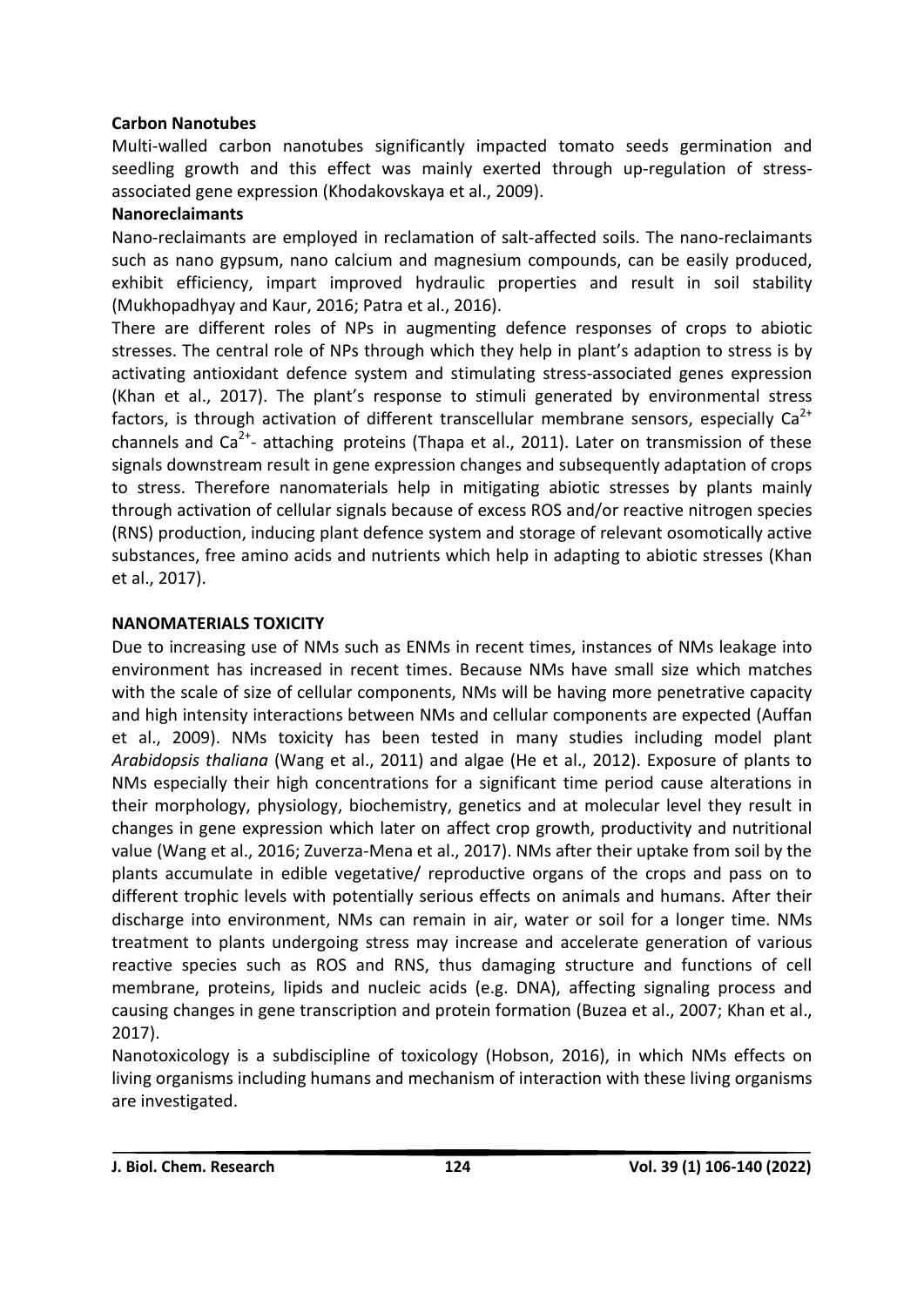For understanding negative effects of NMs on plants, information about interaction with plants, their uptake and distribution inside plant system is required which is largely dependent upon physico-chemical characteristics of NPs and types of plant species.

Properties of the NPs like their concentration, particle size, particle shape, surface area, surface coating and functionalization, aggregation, crystal structure have profound effect on phytotoxicity induced by NMs. Type of application, experimental procedure followed, the NP treatment time, the plant's developmental phase during contact with NPs and NPs interaction with plants also affect phytotoxicity (Jeevanandam et al., 2018; Paramo et al., 2020). Formation of ROS which is dependent upon physico-chemical characteristics of NPs also significantly affects mechanism of NP induced phytotoxicity (Rui et al., 2015; Zhang et al., 2015).

# **REGULATION OF NANOMATERIALS**

Several legislative acts and rules have been framed and implemented by many governments globally to minimize or avoid risks and adverse effects caused by NMs [\(http://webivad](http://webiva/)ownton.s3.amazonaws.com/877/eb/2/8482/FOE\_Nano

BabyFormulaReport\_13.pdf.; Jeevanandam et al., 2018). However, there is no consensus globally regarding methods for toxicity testing, assessing environmental effects of NPs, manufacturing, handling and regulation of NPs. Globally accepted definition for NPs needs to be worked out properly. Globally, United States of America (USA) and European Union (EU) have strong regulatory organizations, legislative measures and guidelines to assess and control risks posed by NMs.

[\(http://ec.europa.eu/health/ph\\_risk/committees/04\\_scenihr/docs/scenihr\\_o\\_023.pdf\)](http://ec.europa.eu/health/ph_risk/committees/04_scenihr/docs/scenihr_o_023.pdf). In US, controlling bodies like Food and Drug Administration (FDA), United States Environmental Protection Agency (USEPA) and Institute for Food and Agricultural Standards (IFAS) have started developing protocols for coping with potential risks posed by NM based products (Thomas et al., 2006). EU and Switzerland, have taken care to include regulatory aspects of NMs into their legislation for agri/feed/food, which contains methods for risk assessment for NMs use and/or legally binding definitions of "nanomaterial", and/or requirements for labeling and giving information about usage of NMs in products (Amenta et al., 2015). Many countries such as Australia, New Zealand, Canada have adopted somewhat relaxed policy and non-mandatory provisions regarding regulation of NMs in agri/feed/food. Other countries like Malaysia are employing their current governing provisions for agri/feed/food regarding control of nanotechnology (OECD, 2013a). Largely except EU, operating definitions of NMs are taken into consideration which are not legally binding. Iran, Taiwan and Thailand have devised procedures for tracing and tagging NMs based consumer products (e.g. NanoMark system), but they differ from tagging requirements in EU (Amenta et al., 2015). The Food and Agriculture Organization (FAO), United Nations and WHO are jointly working towards framing international food standards, guidelines, working codes and advisory information, which could be employed for nanotechnology-based products (http://www.fao.org>fao-who-codexalimentarius). Nano Science and Technology Initiative (NSTI) programme was initiated by Government of India in 2001. Later on another programme "Nano Mission" was started in 2007 (https://dst.gov.in>scientific-programmes>mission-nano).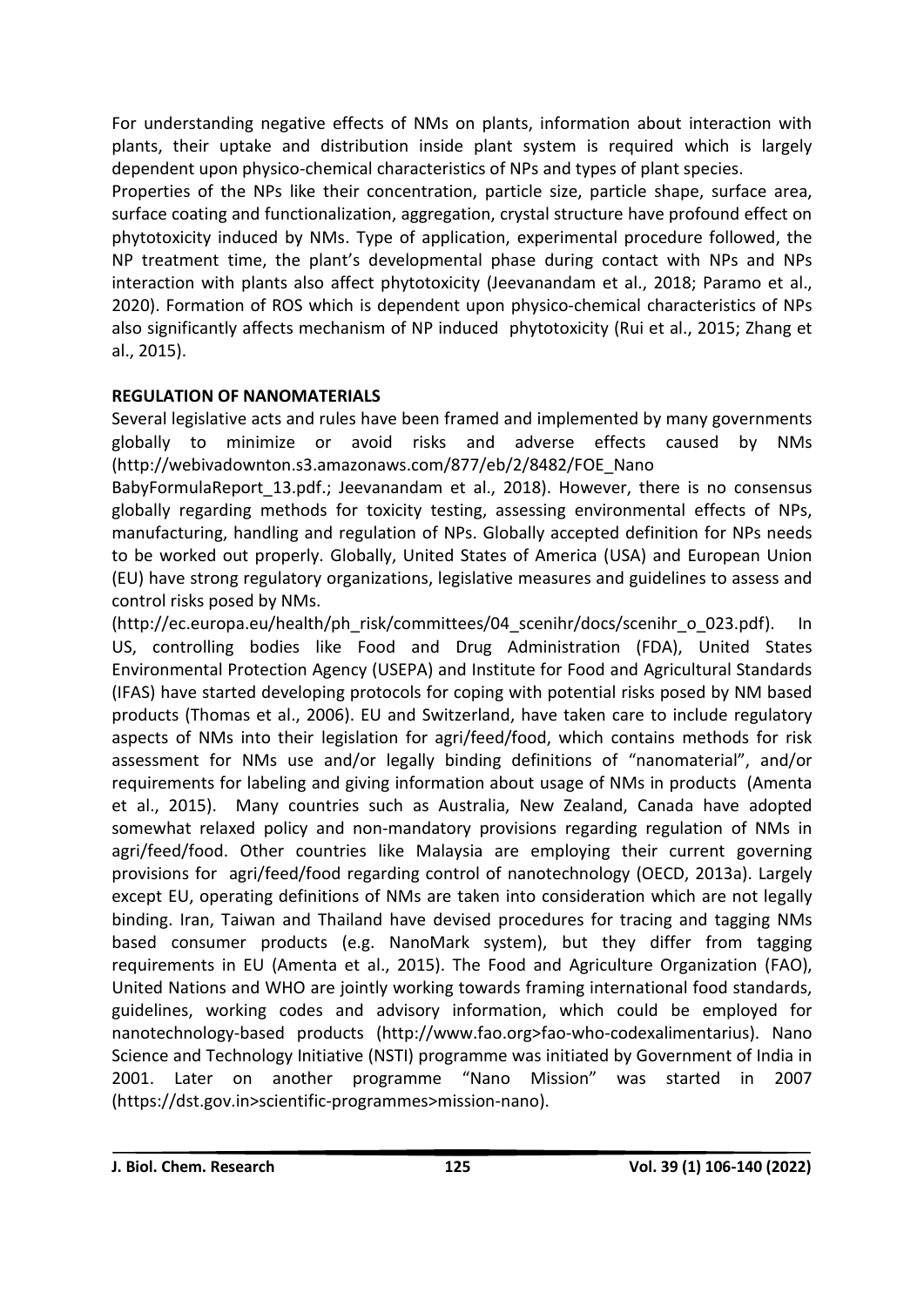Department of Science and Technology (DST) working under Central Government of India is nodal agency for implementing "Nano Mission", while Department of Biotechnology (DBT), India has been assigned the responsibility to promote its use in different areas of life science. The DBT has been funding research activities since 2007. In November 2017, The Energy and Resources Institute (TERI), India had launched [zero draft](https://www.teriin.org/sites/default/files/2018-03/zero-draft-policy.pdf) on regulation of nanobased products in agriculture area, The TERI report had stressed upon employing nanotechnology in agriculture with the purpose to decrease nutrient losses and agrochemicals and fertilizers used; through efficient distribution of functional compounds and increased crop yield through better water and nutrient management [\(Aggarwal,](https://india.mongabay.com/by/mayank-aggarwal/) 2019). [DBT,](http://dbtindia.gov.in/) Govt. of India published guidelines for nano-based-agri input and food products (Guidelines for evaluation of nano-based agri-input and food products in India, DBT, Govt. of India, New Delhi, March, 2020). They were formed with the purpose to maintain the quality, ensuring safe and efficient use besides promoting the commercial aspects of nanotechnology-based products. The guidelines cover nano-agri-input products (NAIPs) and nano-agri-products (NAPs) beside taking into account nano composites and NMs based sensors and those requiring direct contact with crops, food and feed for data generation. According to these guidelines NAIP means NMs based agricultural formulation to be used on crop for farming while NAP includes an agricultural formulation consisting of NMs for potential use in food/feed, their supplements and nutraceutical delivery. NAIPs mainly include nano fertilizers, nanopesticides and other nano-based products for their potential employment in crop production, crop conservation, post-harvest handling and packaging. NMs can be redesigned so that their properties are changed in a way causing lower toxicity and decrease in threat they pose to environment (Maddinedi et al., 2015; Dasgupta et al., 2016). Biodegradable, non-toxic substances can be used in NMs generation so that they will be safe for employment in agriculture and NM-based agricultural products (Oomen et al., 2015). Environmental and biological monitoring can be done for assessing crop's exposures to NMs by quantifying specific biomarkers in crops exposed to NMs (Paterson et al., 2011; Gardea-Torresdey et al., 2014). Because of small size, NMs properties are different from normal bulk materials, therefore separate set of risk assessment and regulatory measures are required for nanotechnology based products (Kookana et al., 2014). There is need for

implementing regulatory measures dealing especially with NMs and NM-based products. Besides this, there is need for global agreement on a common definition of NMs for better exchange of NMs related knowledge, trade of NM-based products and improved practices for risk assessment and alleviation of NM linked hazards (OECD, 2013b).

# **CONCLUSIONS**

Nanotechnology has been recently developed from different branches of science. Nanotechnology is used in development of NMs and nanotechnology-based services are employed for enhanced crop growth and yield and mitigation of various types of abiotic stresses. NMs impart stress-resistance to plants through enhanced intake of water and nutrients mainly through roots and their movement in plants, stimulation of stressresponsive hormonal signaling pathways and expression of stress-specific genes, activating anti-oxidative enzymes, mitigating poisonous impact of various reactive oxygen species formed during stress.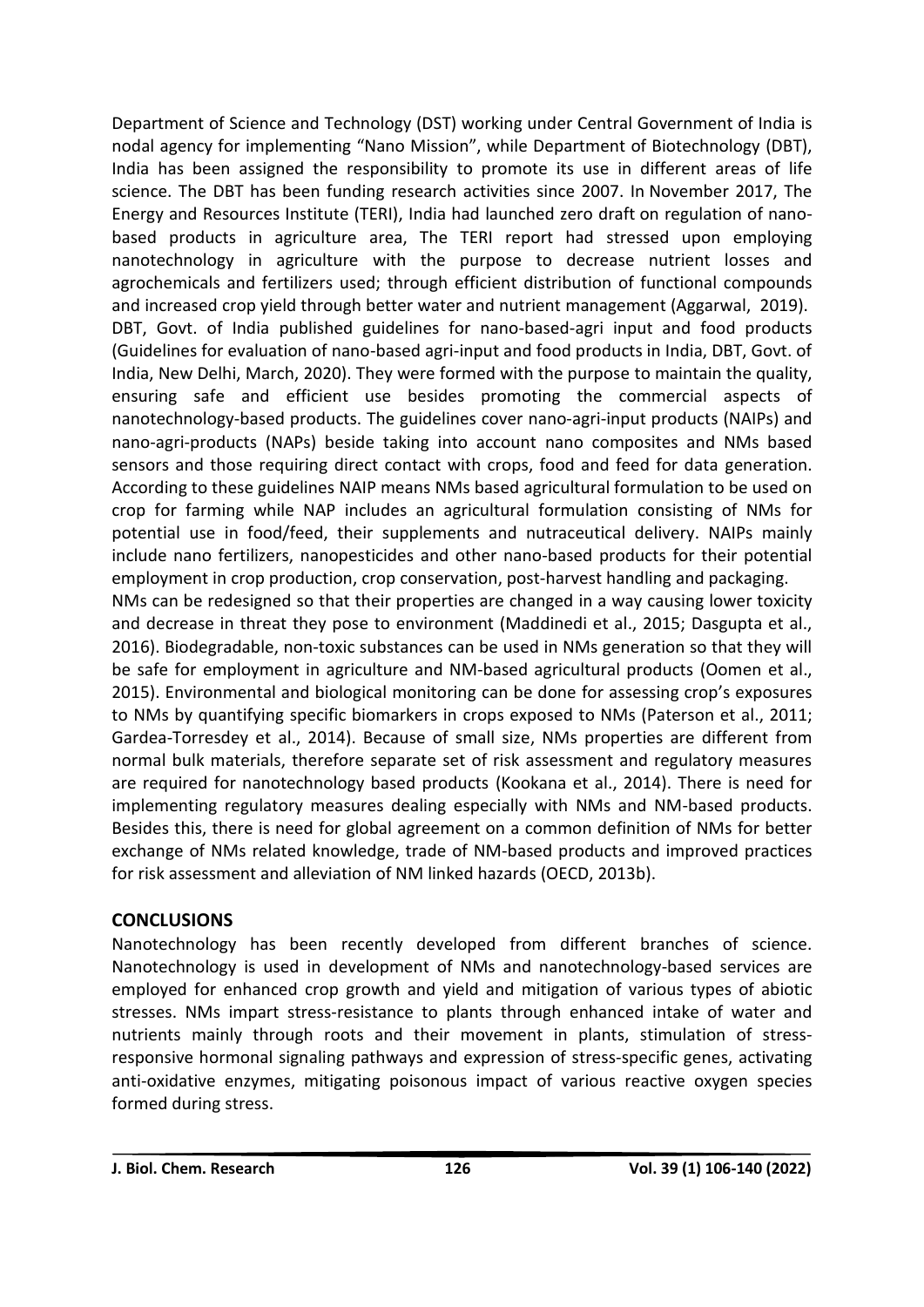Further investigations on manufacturing, absorption, movement, accumulation, biotransformation and biodegradability of NMs for secure use in agiculture and agriculturebased processes are required. Studies regarding compartmentation of NMs within subcellular organelles in plants and biomonitoring of NMs is needed. Dimensions and concentration of NMs should be optimized for reduction in their potential toxicity to crops and environment. Impact of surface operationalization and alteration of surface characters of NMs on NMs uptake and aggregation inside plants should be observed in detail. Long term toxicity of NMs on crops and environment and shifting to animals and humans by food chain should be observed in detail for proper risk-assessment and devising regulatory measures. For this crop's contact to NMs in stress conditions should be observed across many generations. Assessment of impact of NMs in mitigation of abiotic stress should be done in actual field conditions where crops are simultaneously exposed to different abiotic stresses or through simulating actual field conditions, for a better idea of NMs induced stress-resistance mechanism. Non-toxic, biodegradable NMs can be developed for safe agricultural applications. The mechanism of stress-resistance induction in crops by NMs should be investigated at molecular level including detailed studies at transcriptomics and proteomics levels. Alterations in secondary metabolites profile in crops under stress with NMs treatment should be studied. Effective biomonitoring methods for NMs should be developed and implemented globally for their safe use in agriculture. Standardized riskassessment protocols should be developed at global level through joint efforts of both government and private organizations. There should be consensus globally regarding definitions of NMs and nanotechnology for easy coordination of NM-based research and devising policies and people should be made aware about both positive and negative aspects of use of NMs and NM-based products.

# **ACKNOWLEDGEMENTS**

Help and support provided by colleagues and friends is kindly acknowledged.

# **REFERENCES**

- **Abiri, R., Shaharuddin, N.A., Maziah, M., Yusof, Z.N.B., Atabaki, N., Sahebi, M., Valdiani, A., Kalhori, N., Azizi, P. and Hanafi, M.M. (2017).** Role of ethylene and the APETALA 2/ethylene response factor superfamily in rice under various abiotic and biotic stress conditions. *Environ. Expt. Bot.*, 134: 33-44.
- **Acquaah, G. (2007).** Principles of Plant Genetics and Breeding. Blackwell, Oxford, U.K.
- **Adrees, M., Ali, S., Rizwan, M., Zia-ur-Rehman, M., Ibrahim, M., Abbas, F. and Irshad, M.K. (2015).** Mechanisms of silicon-mediated alleviation of heavy metal toxicity in plants: a review. *Ecotoxicol. Environ. Safety*, 119:186-197.
- **Agathokleous, E., Feng, Z.Z., Ivo Iavicoli, I. and Calabrese, E.J. (2019).** The two faces of nanomaterials: a quantification of hormesis in algae and plants. *Environ. Int.*, 131:105044.
- **[Aggarwal,](https://india.mongabay.com/by/mayank-aggarwal/) M. (2019).** New guidelines proposed to ensure safe use of nanotechnology in agriculture. Mongabay.
- **Akbari, G.A., Morteza, E., Moaveni, P., Alahdadi, I., Bihamta, M.R. and Hasanloo, T. (2014).** Pigments apparatus and anthocyanins reactions of borage to irrigation, methylalchol and titanium dioxide. *Int. J. Biosci.*, 4 (7):192-208.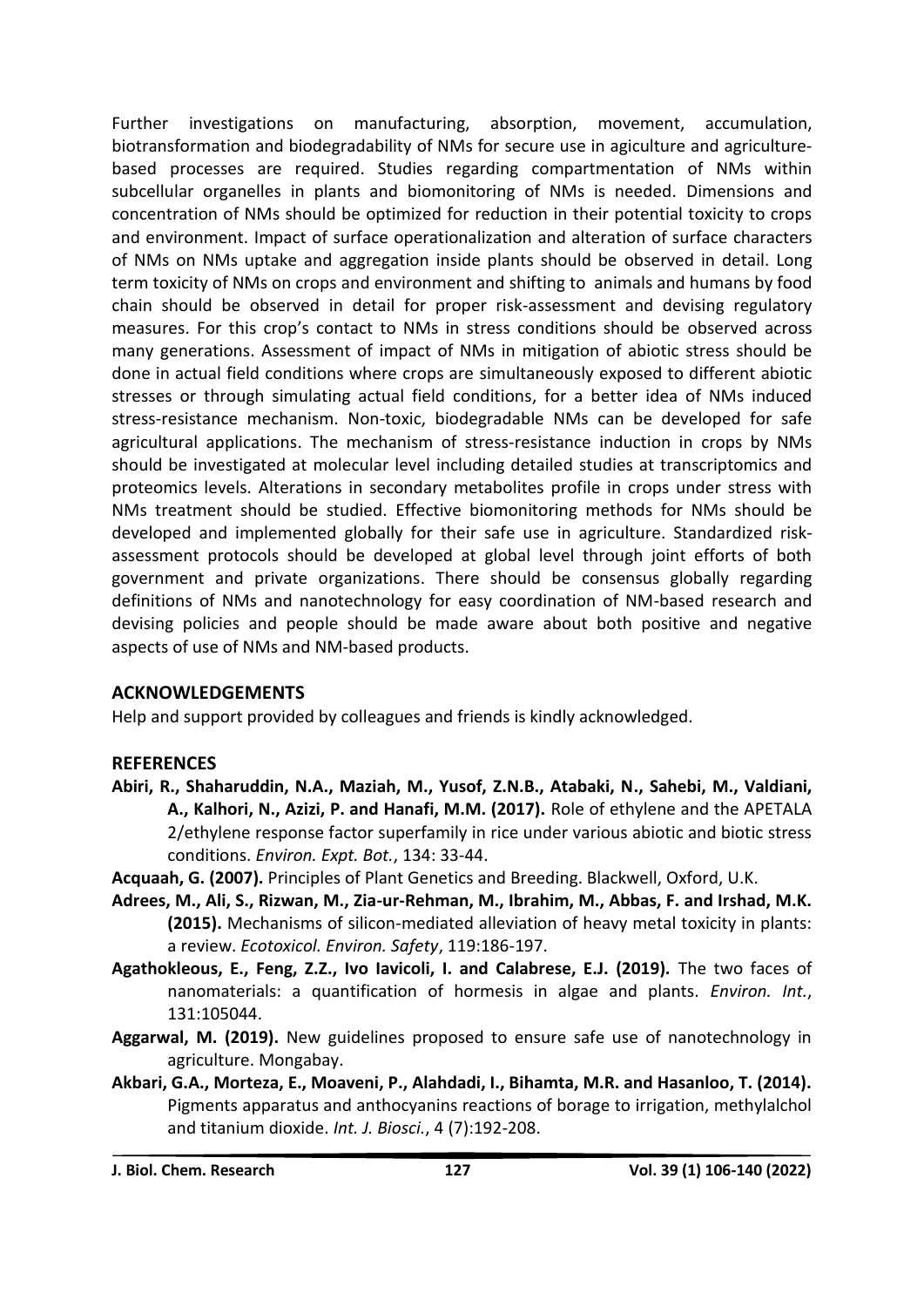- **Almutairi, Z.M. (2016a).** Influence of silver nano-particles on the salt resistance of tomato (*Solanum lycopersicum* L) during germination. *Int. J. Agric. Biol.*, 18 (2): 449-457.
- **Almutairi, Z.M. (2016b).** Effect of nano-silicon application on the expression of salt tolerance genes in germinating tomato (*Solanum lycopersicum* L) seedlings under salt stress. *Plant Omics J.*, 9(1):106-114.
- **Amenta, V., Aschberger, K., Arena, M., Bouwmeester, H., Botelho, M.F., Brandhoff, P., Gottardo, S., Marvin, H.J., Mech, A., Quiros, P.L., Rauscher, H., Schoonjans, R., Vettori, M.V., Weigel, S. and Peters, R.J. (2015).** Regulatory aspects of nanotechnology in the agri/feed/food sector in EU and Non-EU countries. *Regulatory Toxicol. Pharmacol.*, 73(1): 463-476.
- Ashkavand, P., Tabari, M., Zarafshar, M., Tomášková, I. and Struve, D. (2015). *Effect of SiO*<sub>2</sub> nanoparticles on drought resistance in hawthorn seedlings. *Leśne Prace Badawcze/Forest Res. Papers Grudzień*, 76(4): 350-359.
- **Ashraf, M. (1994).** Organic substances responsible for salt tolerance in *Eruca sativa*. *Biol. Plantarum*, 36: 255-259.
- **Auffan, M., Rose, J., Bottero, J.-Y., Lowry, G.V., Jolivet, J.-P. and Weisner, M.R. (2009).** Towards a definition of inorganic nanoparticles from an environmental, health and safety perspective. *Nature Nanotech.*, 4(10): 634-641.
- **Awwad, A.M., Albiss, B.A. and Salem, N.M. (2015).** Antibacterial activity of synthesized copper oxide nanoparticles using *Malva sylvestris* leaf extract. *SMU Medical J.*, 2(1): 91-101.
- **Banijamali, S.M., Feizian, M., Alinejadian Bidabadi, A. and Mehdipour, E. (2019).** Evaluation uptake and translocation of iron oxide nanoparticles and its effect on photosynthetic pigmentation of Chrysanthemum (*Chrysanthemum morifolium*) 'Salvador'. *J. Ornamental Plants*, 9(4): 245-258.
- **Bishoge, O.K., Zhang, L., Suntu, S.L., Jin, H., Zewde, A.A. and Qi, Z. (2018).** Remediation of water and wastewater by using engineered nanomaterials: A review. *J. Environ. Sci. Health A Tox. Hazard Subst. Environ. Eng.*, 53(6): 537-554.
- **Borgatta, J., Ma, C., Hudson-Smith, N., Elmer, W., Plaza Pérez, C.D., De La Torre-Roche, R., Zuverza-Mena, N., Haynes, C.L., White, J.C. and Hamers, R.J. (2018).** Copper based nanomaterials suppress root fungal disease in watermelon (*Citrullus lanatus*): Role of particle morphology, composition and dissolution behavior. *ACS Sustain. Chem. Eng.*, 6:14847-14856.
- **Boyer, J.S. ( 1982).** Plant productivity and environment. *Science*, 218(4571): 443-448.
- **Burke, D.J., Pietrasiak, N., Situ, S.F., Abenojar, E.C., Porche, M., Kraj, P., Lakliang, Y. and Samia, A.C.S. (2015).** Iron oxide and titanium dioxide nanoparticle effects on plant performance and root associated microbes. *Int. J. Mol. Sci.*, 16: 23630-23650.
- **Buzea, C., I Pacheco, I. and Robbie, K. (2007).** Nanomaterials and nanoparticles: sources and toxicity. *Biointerphases*, 2(4): MR17–MR71.
- **Cakmak, I. (2008).** Enrichment of cereal grains with zinc: agronomic or genetic biofortification? *Plant and Soil*, 302 (1-2): 1-17.
- **Castillo-Michel, H.A., Larue, C., Pradas del Real, A.E., Cotte, M. and Sarret, G. (2017).** Practical review on the use of synchrotron based micro- and nano-X-ray fluorescence mapping and X-ray absorption spectroscopy to investigate the interactions between plants and engineered nanomaterials. *Plant Physiol. Biochem.*, 110:13-32.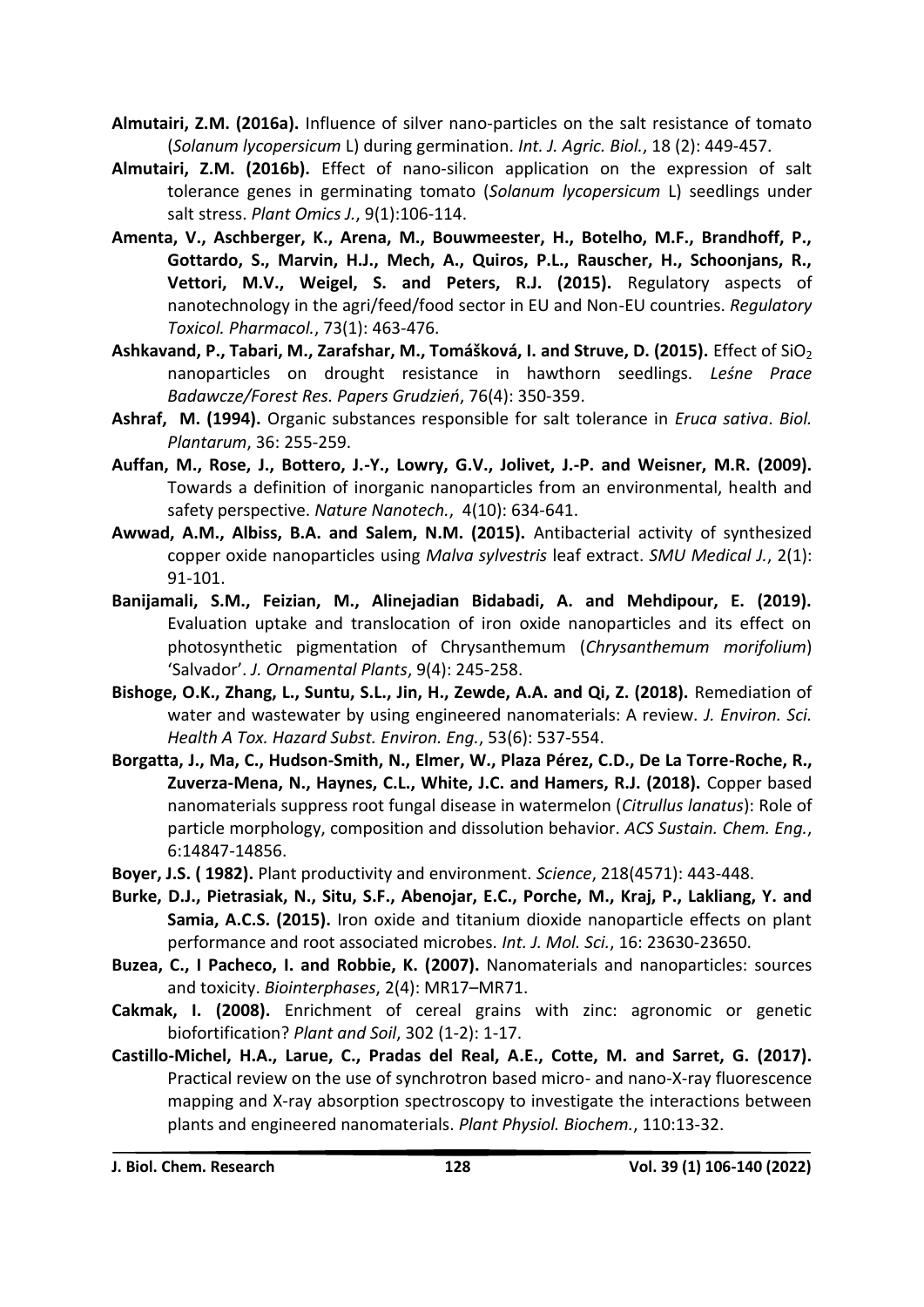- **Chakrabarty, A., Aditya, M., Dey, N., Banik, N. and Bhattacharjee, S. (2016).** Antioxidant signaling and redox regulation in drought-and salinity-stressed plants. In: *Drought Stress Tolerance in Plants*, Vol. 1, Eds.: Hossain, M.A., Wani, S.H., Bhattacharjee, S., Burritt, D.J. and Tran L.S.P.*;* Springer International Pub., Switzerland*,* pp. 465-498.
- **Cruz, T.N.M., Savassa, S.M., Gomes, M.H.F., Rodrigues, E.S., Duran, N.M., Almeida, E., Martinelli, A.P. and Carvalho, H.W.P. (2017).** Shedding light on the mechanisms of absorption and transport of ZnO nanoparticles by plants via *in vivo* X-ray spectroscopy. *Environ. Sci. Nano*, 4: 2367-2376.
- **Das, A. and Das, B. (2019).** Nanotechnology a potential tool to mitigate abiotic stress in crop plants. In: *Abiotic and Biotic Stress in Plants*. Ed.: de Oliveira, A. B.; Intech Open, pp. 1-13.
- **Dasgupta, N., [Ranjan,](https://link.springer.com/article/10.1007/s11356-015-4570-z#auth-Shivendu-Ranjan) S., [Rajendran,](https://link.springer.com/article/10.1007/s11356-015-4570-z#auth-Bhavapriya-Rajendran) B., [Manickam,](https://link.springer.com/article/10.1007/s11356-015-4570-z#auth-Venkatraman-Manickam) V., [Ramalingam,](https://link.springer.com/article/10.1007/s11356-015-4570-z#auth-Chidambaram-Ramalingam) C., [Avadhani,](https://link.springer.com/article/10.1007/s11356-015-4570-z#auth-Ganesh_S_-Avadhani) G.S. and [Kumar,](https://link.springer.com/article/10.1007/s11356-015-4570-z#auth-Ashutosh-Kumar) A. (2016).** Thermal co-reduction approach to vary size of silver nanoparticle: its microbial and cellular toxicology. *Environ. Sci. Pollut. Res.*, 23(5): 4149-4163.
- **Davar, F., Zareii, A.R. and Amir, H. (2014).** Evaluation the effect of water stress and foliar application of Fe nanoparticles on yield, yield components and oil percentage of safflower (*Carthamus tinctorious* L.). *Int. J. Advanced Biol. Biomed. Res.*, 2(4): 1150- 1159.
- **de la Rosa, G., García-Castañeda, C., Vázquez-Núñez, E., Alonso-Castro, Á.J., Basurto-Islas, G., Mendoza, Á., Cruz-Jiménez, G. and Molina, C. (2017).** Physiological and biochemical response of plants to engineered NMs: Implications on future design. *Plant Physiol. Biochem.*, 110: 226-235.
- **Deng, Y., Eitzer, B., White, J.C. and Xing, B. (2017).** Impact of multiwall carbon nanotubes on the accumulation and distribution of carbamazepine in collard greens (*Brassica oleracea*). *Environ. Sci. Nano*, 4:149-159.
- **Derosa, M.R., Monreal, C., Schmitzer, M., Walsh, R. and Sultan, Y. (2010).** Nanotechnology in fertilizers. *Nat. Nanotechnol.*, 1: 193-225.
- **Dietz, K.-J. and Herth, S. (2011).** Plant nanotoxicology. *Trends Plant Sci.*, 16(11): 582-589.
- **Dimkpa, C.O., Latta, D.E., McLean, J.E., Britt, D.W., Boyanov, M.I. and Anderson, A.J. (2013).** Fate of CuO and ZnO nano and microparticles in the plant environment. *Environ. Sci. Technol.*, 47(9): 4734-4742.
- **Dimkpa, C.O., McLean, J.E., Latta, D.E., Manango´n, E., Britt, D.W., Johnson, W.P., Boyanov, M.I. and Anderson, A.J. (2012).** CuO and ZnO nanoparticles: phytotoxicity, metal speciation, and induction of oxidative stress in sand-grown wheat*. J. Nanopart. Res.*, 14:1125.
- **Dimkpa, C.O., Singh, U., Bindraban, P.S., Elmer, W.H., Gardea-Torresdey, J.L. and White, J.C. (2019).** Zinc oxide nanoparticles alleviate drought-induced alterations in sorghum performance, nutrient acquisition, and grain fortification. *Sci. Total Environ.*, 688: 926-934.
- **Dolez, P. (2015).** Chapter 1.1-Nanomaterials definitions, classifications, and applications. In: *Nanoengineering*. Ed.: Dolez, P.; Elsevier, Amsterdam, The Netherlands, pp. 3-40.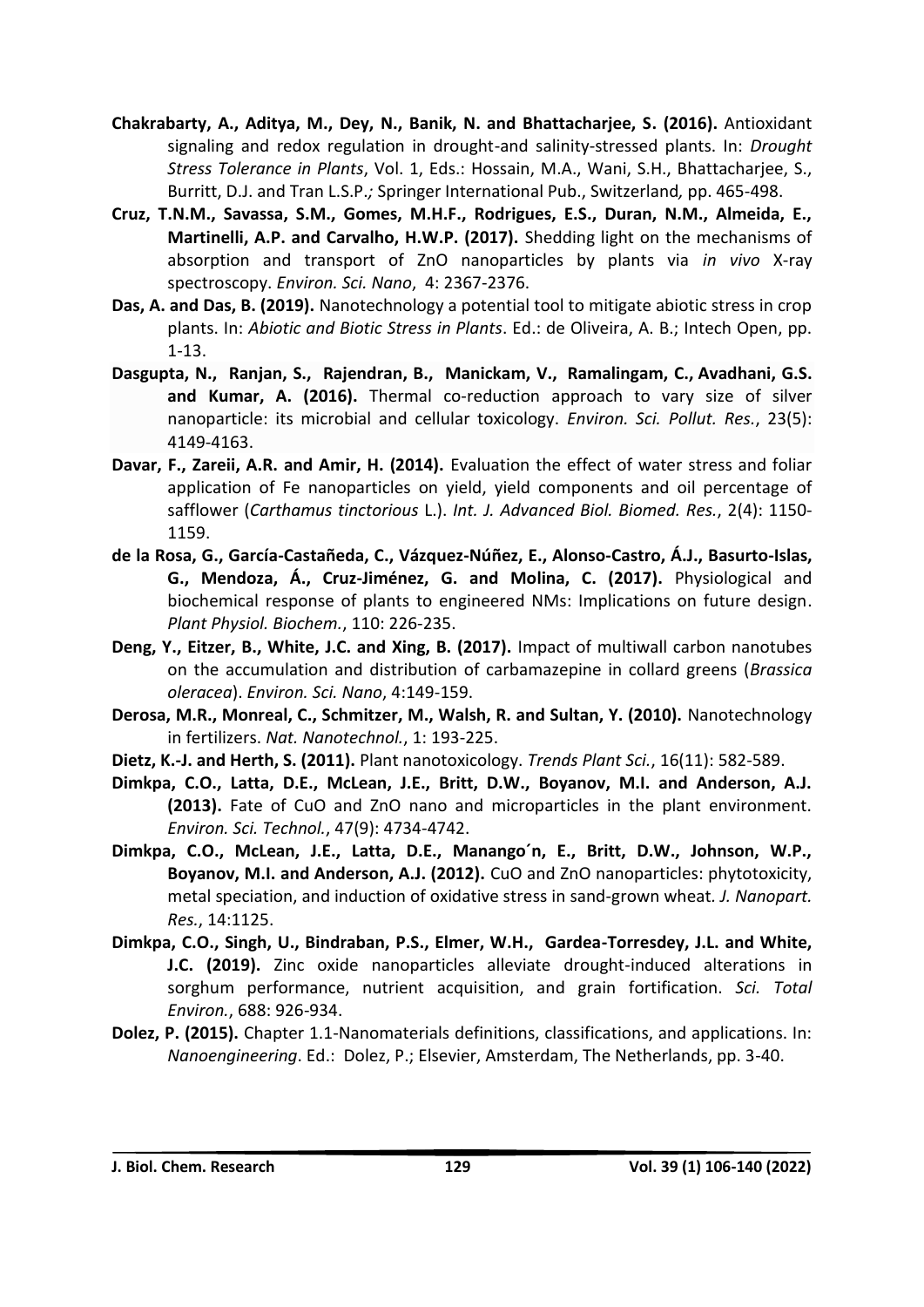- **Doolette, C.L., McLaughlin, M.J., Kirby, J.K. and Navarro, D.A. (2015).** Bioavailability of silver and silver sulfide nanoparticles nanoparticles to lettuce (*Lactuca sativa*): effect of agricultural amendments on plant uptake. *J. Hazardous Mater.*, 300:788-795.
- **Du, W., Gardea-Torresdey, J.L., Xie, Y., Yin, Y., Zhu, J., Zhang, X., Ji, R., Gu, K., Peralta-Videa, J.R. and Guo, H. (2017).** Elevated CO<sub>2</sub> levels modify TiO<sub>2</sub> nanoparticle effects on rice and soil microbial communities. *Sci. Total Environ.*, 578: 408-416.
- **Du, W., Sun, Y., Ji, R., Zhu, J., Wu, J. and Guo, H. (2011).** TiO<sub>2</sub> and ZnO nanoparticles negatively affect wheat growth and soil enzyme activities in agricultural soil. *J. Environ. Monitoring*, 13(4): 822-828.
- **Dubchak, S., Ogar, A., Mietelski, J.W. and Turnau, K. (2010).** Influence of silver and titanium nanoparticles on arbuscular mycorrhiza colonization and accumulation of radiocaesium in *Helianthus annuus*. *Spanish J. Agric. Res.*, 8:103-108.
- **Ealias, A.M. and Saravanakumar, M.P. (2017).** A review on the classification, characterization, synthesis of nanoparticles and their application. *IOP Conf. Ser. Mater. Sci. Eng.*, 263:1-15.
- **Gao, X., Avellan, A., Laughton, S.N., Vaidya, R., Rodrigues, S.M., Casman, E.A. and Lowry, G.V. (2018).** CuO nanoparticle dissolution and toxicity to wheat (*Triticum aestivum*) in rhizosphere soil. *Environ. Sci. Technol.*, 52: 2888-2897.
- **Gardea-Torresdey, J.L., Rico, C.M. and White, J.C. (2014).** Trophic transfer, transformation and Impact of engineered nanomaterials in terrestrial environments. *Environ. Sci. Technol.*, 48:2526-2540.
- **Giraldo, J.P., Landry, M.P., Faltermeier, S.M., McNicholas, T.P., Iverson, N.M., Boghossian, A.A., Reuel, N.F., Hilmer, A.J., Sen, F., Brew, J.A. and Strano, M.S. (2014).** Plant nanobionics approach to augment photosynthesis and biochemical sensing. *Nat. Mater.*, 13(4): 400-408.
- **Gohari, G., Mohammadi, A., Akbari, A., Panahirad, S., Dadpour, M.R., Fotopoulos, V. and Kimura, S. (2020).** Titanium dioxide nanoparticles (TiO<sub>2</sub> NPs) promote growth and ameliorate salinity stress effects on essential oil profile and biochemical attributes of *Dracocephalum moldavica*. *Sci. Rep.*, 10: 912.
- **Gopinath, K., Karthika, V., Gowri, S., Senthilkumar, V., Kumaresan, S. and Arumugam, A. (2014).** Antibacterial activity of ruthenium nanoparticles synthesized using *Gloriosa superba* L leaf extract. *J. Nanostruct. Chem.*, 4:83.
- **Gunjan, B., Zaidi, M.G.H. and Sandeep, A. (2014).** Impact of gold nanoparticles on physiological and biochemical characteristics of *Brassica juncea*. *J. Plant Biochem. Physiol.*, 2:133.
- **Hao, Y., Fang, P., Ma, C., White, J.C., Xiang, Z., Wang, H., Zhang, Z., Rui, Y. and Xing, B. (2019).** Engineered nanomaterials inhibit *Podosphaera pannosa* infection on rose leaves by regulating phytohormones. *Environ. Res.*, 170:1-6.
- **He, D., Dorantes-Aranda, J.J. and Waite, T.D. (2012).** Silver nanoparticle-algae interactions: oxidative dissolution, reactive oxygen species generation and synergistic toxic effects. *Environ. Sci. Technol.*, 46(16): 8731-8738.
- **Helaly, M.N., El-Metwally, M.A., El-Hoseiny, H., Omar, S.A. and El-Sheery, N.I. (2014).** Effect of nanoparticles on biological contamination of *in vitro* cultures and organogenic regeneration of banana. *Australian J. Crop Sci.*, 8(4): 612-624.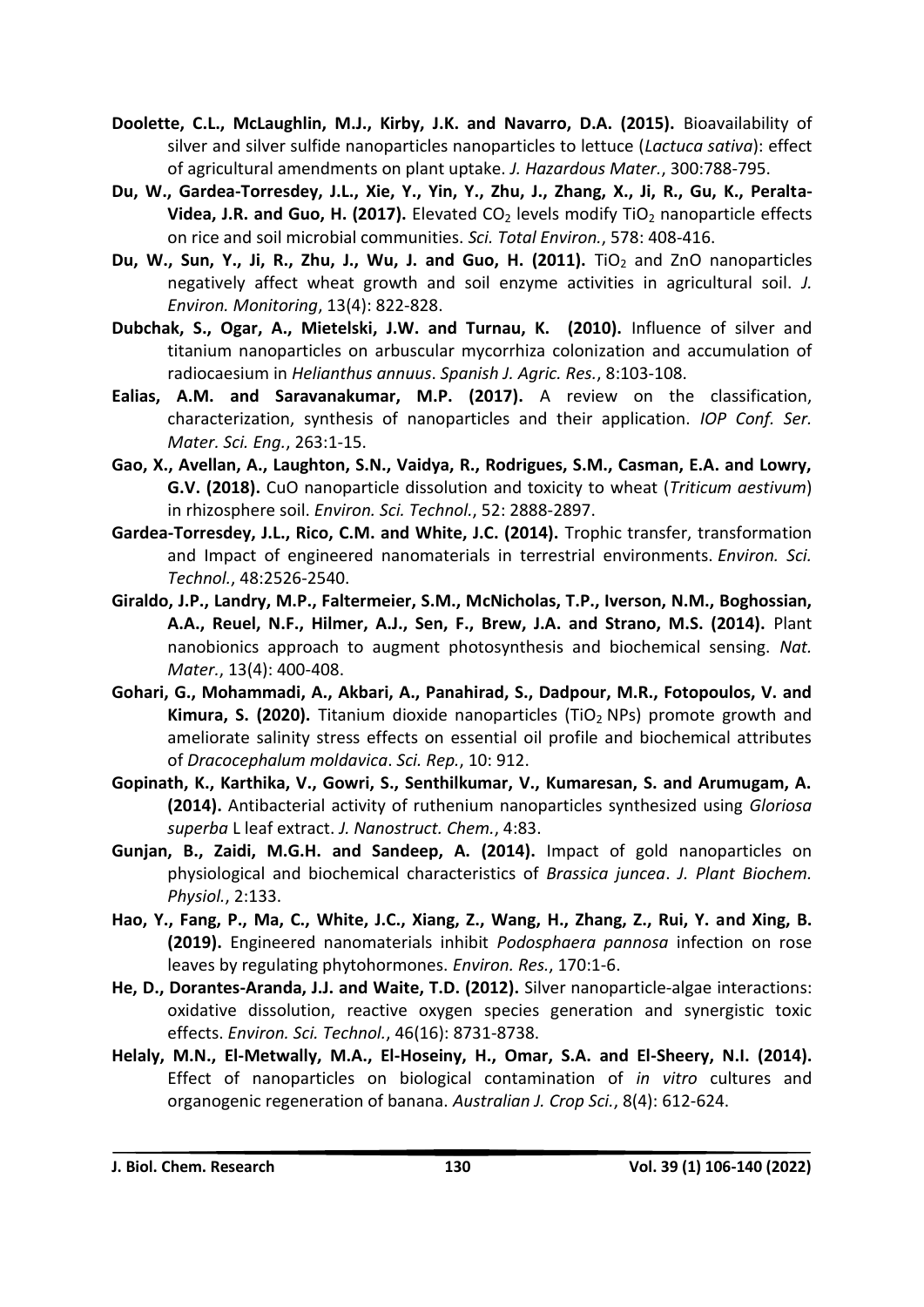- **Hendrickson, C., Garett, H. and Bunderson, L. (2017).** Emerging applications and future roles of nanotechnologies in agriculture. *Agri. Res. Tech: Open Access J.*, 11(1): 555803.
- **Hernandez-Viezcas, J.A., Castillo-Michel, H., Andrews, J.C., Cotte, M., Rico, C., Peralta-Videa, J.R., Ge, Y., Priester, J.H., Ann Holden, P. and Gardea-Torresdey, J.L. (2013).** *In situ* synchrotron X-ray fluorescence mapping and speciation of CeO<sub>2</sub> and ZnO nanoparticles in soil cultivated soybean (*Glycine max*). *ACS Nano*, 7(2):1415-1423.
- **Hobson, D.W. (2016).** Nanotoxicology: The toxicology of nanomaterials and nanostructures. *Int. J. Toxicol.*, 35: 3-4.
- **Hojjat, S.S. (2016).** The Effect of silver nanoparticle on lentil seed germination under drought stress. *Int. J. Farm. Alli. Sci.*, 5(3): 208-212.
- **Hong, F., Yang, F., Liu, C., Gao, Q., Wan, Z., Gu, F., Wu, C., Ma, Z., Zhou, J. and Yang, P. (2005a).** Influence of nano-TiO<sub>2</sub> on the chloroplast aging of spinach under light. *Biol. Trace Element Res.*, 104:249-260.
- **Hong, F., Zhou, J., Liu, C., Yang, F., Wu, C., Zheng, L. and Yang, P. (2005b).** Effect of nano-TiO<sup>2</sup> on photochemical reaction of chloroplasts of spinach. *Biol. Trace Element Res.*, 105:269-279.
- **Hu, W., Tian, S.B., Di, Q., Duan, S.H. and Dai, K. (2018).** Effects of exogenous calcium on mesophyll cell ultrastructure, gas exchange, and photosystem II in tobacco (*Nicotiana tabacum* Linn.) under drought stress. *Photosynthetica*, 56(4): 1204-1211.
- **Ikram, M., Raja, N.I., Javed, B., Mashwani, Z.-ur-R., Hussain, M., Hussain, M., Ehsan, M., Rafique, N., Malik, K., Sultana, T. and Akram, A. (2020).** Foliar applications of biofabricated selenium nanoparticles to improve the growth of wheat plants under drought stress. Green Process Synth., 9: 706-714.
- **Jaberzadeh, A., Moaveni, P., Tohidi Moghadam, H.R. and Zahedi, H. (2013).** Influence of bulk and nanoparticles titanium foliar application on some agronomic traits, seed gluten and starch contents of wheat subjected to water deficit stress. *Not. Bot. Horti. Agrobo.*, 41(1): 201-207.
- **Jalil, S.U. and Ansari, M.I. (2019).** Nanoparticles and abiotic stress tolerance in plants: synthesis, action and signaling mechanisms. In: *Plant Signaling Molecules*. Eds.: Khan, M.I.R., Reddy, P.S., Ferrante, A. and Khan, N.A.; Woodhead Pub., Elsevier, Sawston, pp. 549-561.
- **Janmohammadi, M., Amanzadeh, T., Sabaghnia, N. and Ion, V. (2016).** Effect of nanosilicon foliar application on safflower growth under organic and inorganic fertilizer regimes. *Botanica Lithuanica*, 22:53-64.
- **Jeevanandam, J., Barhoum, A., Chan, Y.S., Dufresne, A. and Danquah, M.K. (2018).** Review on nanoparticles and nanostructured materials: history, sources, toxicity and regulations. *Beilstein J. Nanotechnol.*, 9:1050-1074.
- **Judy, J.D., Unrine, J.M. and Bertsch, P.M. (2011).** Evidence for biomagnification of gold nanoparticles within a terrestrial food chain. *Environ. Sci. Technol.*, 45:776-781.
- **Kalteh, M., Alipour, Z.T., Ashraf, S., Aliabadi, M.M. and Nosratabadi, A.F. (2014).** Effect of silica nanoparticles on basil (*Ocimum basilicum*) under salinity stress. *J. Chem. Health and Risks*, 4: 49-55.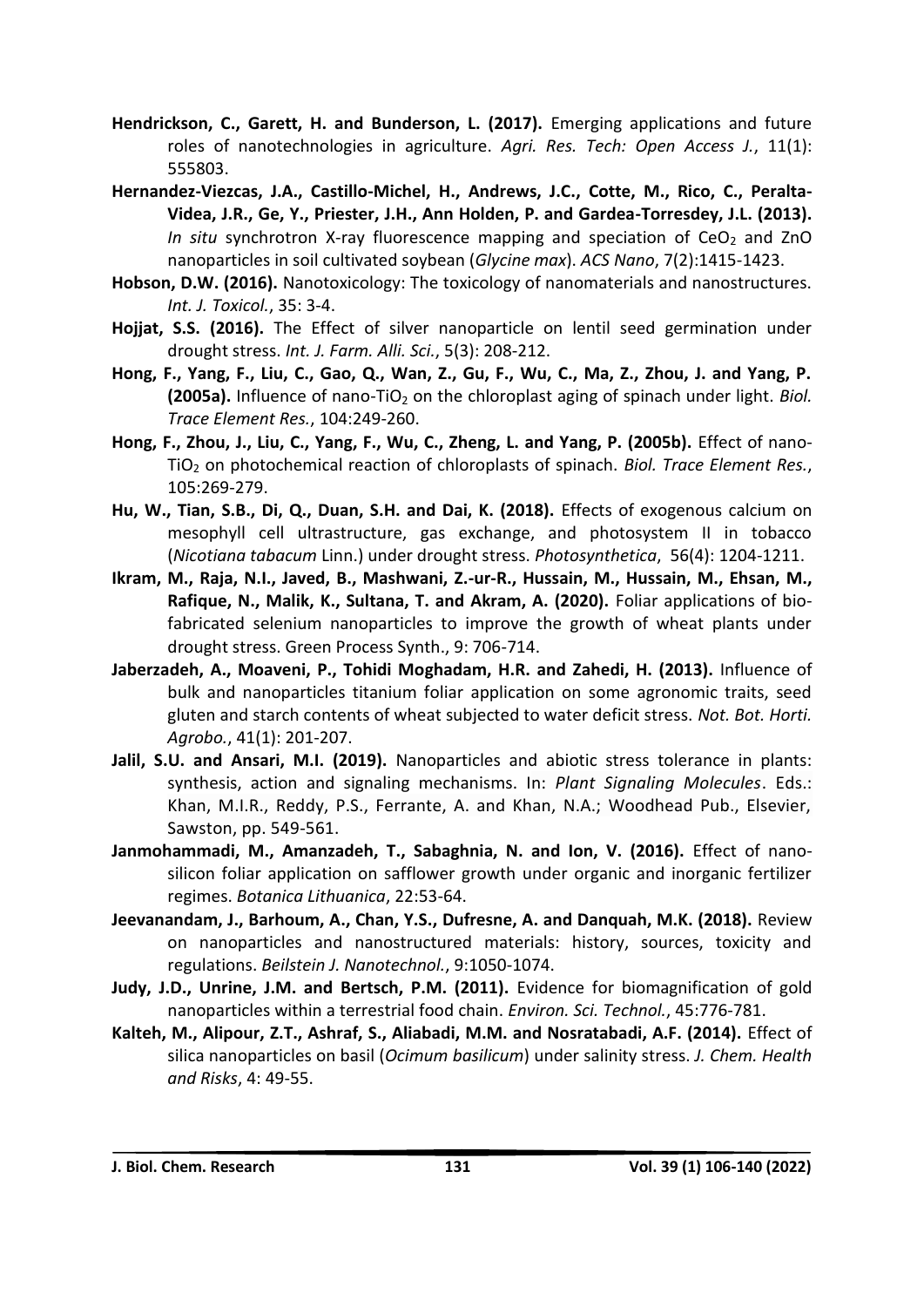- **Kaphle, A., Navya, P.N., Umapathi, A. and Daima, H.K. (2018).** Nanomaterials for agriculture, food and environment: applications, toxicity and regulation. *Environ. Chem. Lett.*, 16(1): 43-58.
- **Kargara, H., Ghasemi, F. and Darroudid, M. (2015).** Bioorganic polymer-based synthesis of cerium oxide nanoparticles and their cell viability assays. *Ceramics International*, 41:1589-1594.
- **Kasote, D.M., Lee, J.H.J., Jayaprakasha, G.K. and Patil, B.S. (2019).** Seed priming with iron oxide nanoparticles modulate antioxidant potential and defense-linked hormones in watermelon seedlings. *ACS Sustain. Chem. Eng.*, 7: 5142-5151.
- **Kaushal, M. and Wani, S.P. (2016).** Rhizobacterial-plant interactions: strategies ensuring plant growth promotion under drought and salinity stress. *Agric. Ecosyst. Environ.*, 231: 68-78.
- **Kaveh, R., Li, Y.S., Ranjbar, S., Tehrani, R., Brueck, C.L. and Van Aken, B. (2013).** Changes in *Arabidopsis thaliana* gene expression in response to silver nanoparticles and silver ions. *Environ. Sci. Technol.*, 47:10637-10644.
- **Khan, A.L., Waqas, M., Asaf, S., Kamran, M., Shahzad, R., Bilal, S., Khan, M.A., Kang, S.-M., Kim, Y.-H., Yun, B.-W., Al-Rawahi, A., Al-Harrasi, A. and Lee, I.-J. (2017).** Plant growth-promoting endophyte *Sphingomonas* sp LK11 alleviates salinity stress in *Solanum pimpinellifolium*. *Environ. Exp. Bot.*, 133: 58-69.
- **Khan, I., Saeed, K. and Khan, I. (2019).** Nanoparticles: Properties, applications and toxicities. *Arabian J. Chem.*, 12(7): 908-931.
- **Khodakovskaya, M., Dervishi, E., Mahmood, M., Xu, Y., Li, Z., Watanabe, F. and Biris, A.S. (2009).** Carbon nanotubes are able to penetrate plant seed coat and dramatically affect seed germination and plant growth. *ACS Nano*, 3(10): 3221-3227.
- **Khodakovskaya, M.V., de Silva, K., Nedosekin, D.A., Dervishi, E., Biris, A.S., Shashkov, E.V., Ekaterina, I.G. and Zharov, V.P. (2011).** Complex genetic, photo thermal, and photo acoustic analysis of nanoparticle-plant interactions. *Proc. Natl. Acad. Sci.*, 108 (3):1028-1033.
- **Kim, J.-H., Oh, Y., Yoon, H., Hwang, I. and Chang, Y.-S. (2015).** Iron nanoparticle-induced activation of plasma membrane H+-ATPase promotes stomatal opening in *Arabidopsis thaliana*. *Environ. Sci. Technol.*, 49(2): 1113-1119.
- **Kole, C., Kumar, D.S. and Khodakovskaya, M.V. (2016).** Plant Nanotechnology: Principles and Practices, Springer International Pub., Switzerland.
- **Kookana, R.S., Boxall, A.B.A., Reeves, P.T., Ashauer, R., Beulke, S., Chaudhry, Q., Cornelis, G., Fernandes, T.F., Gan, J., Kah, M., Lynch, I., Ranville, J., Sinclair, C., Spurgeon, D., Tiede, K. and Van den Brink, P.J. (2014).** Nanopesticides: Guiding principles for regulatory evaluation of environmental risks. *J. Agric. Food Chem.*, 62(19): 4227- 4240.
- **Korenkova, L., Sebesta, M., Urik, M., Kolencik, M., Kratosova, G., Bujdos, M., Vavra, I. and Dobrocka, E. (2017).** Physiological response of culture media-grown barley (*Hordeum vulgare* L) to titanium oxide nanoparticles. *Acta Agric. Scand. Sect. B- Soil Plant Sci.*, 67(4): 285-291.
- **Kranjc, E., Mazej, D., Regvar, M., Drobne, D. and Remškar, M. (2018).** Foliar surface free energy affects platinum nanoparticle adhesion, uptake, and translocation from leaves to roots in arugula and escarole. *Environ. Sci.: Nano*, 5: 520-532.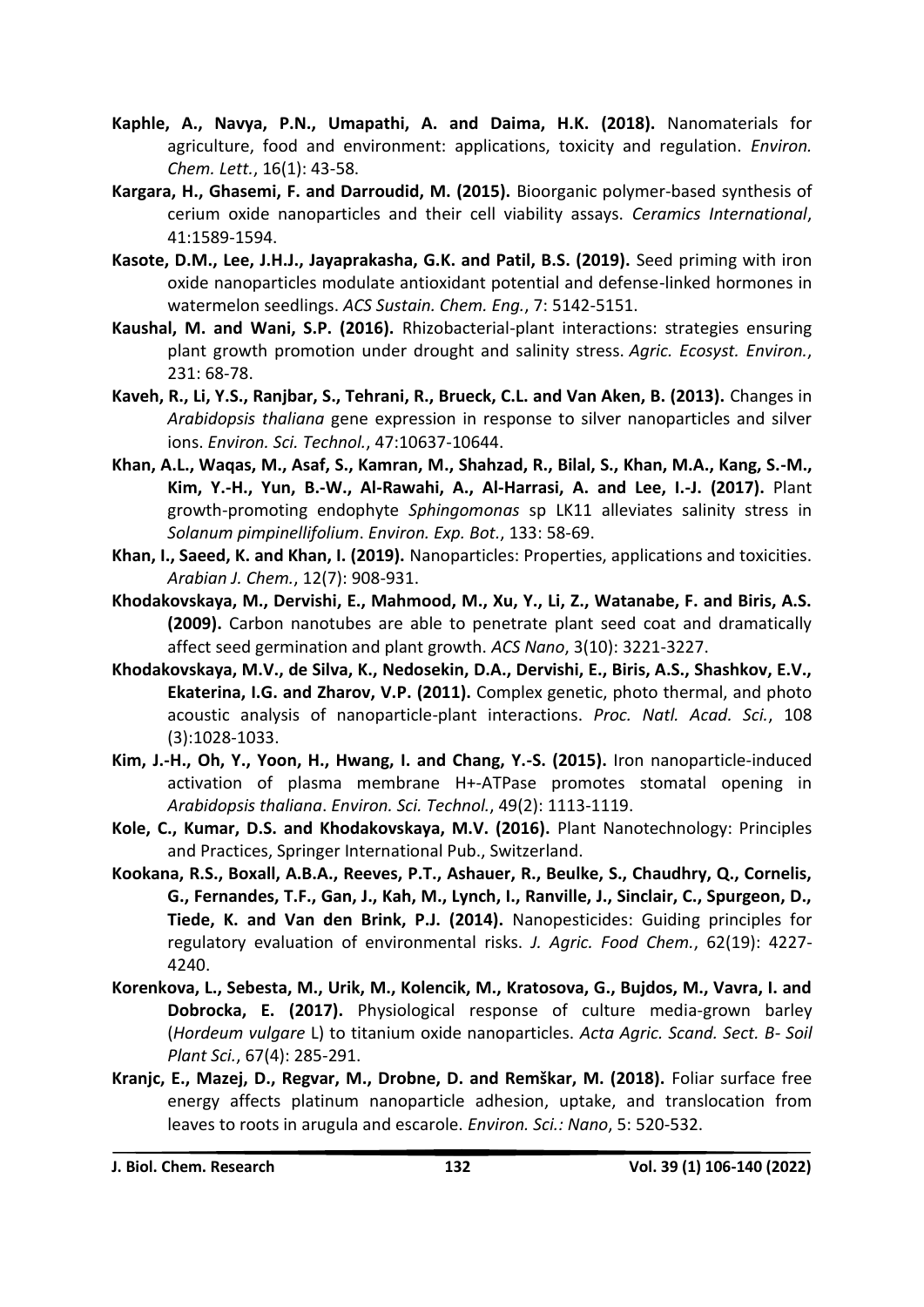- **Kurepa, J., Paunesku, T., Vogt, S., Arora, H., Rabatic, B.M., Lu, J., Wanzer, M.B., Woloschak, G.E. and Smalle, J.A. (2010).** Uptake and distribution of ultrasmall anatase TiO<sub>2</sub> alizarin red S nanoconjugates in *Arabidopsis thaliana*. *Nano Lett.*, 10(7): 2296-2302. doi: 10.1021/nl903518f.
- **Landa, P., Vankova, R., Andrlova, J., Hodek, J., Marsik, P., Storchova, H., White, J.C. and Vanek, T. (2012).** Nanoparticle-specific changes in *Arabidopsis thaliana* gene expression after exposure to ZnO, TiO2, and fullerene soot. *J Hazard Mater.*, 241- 242:55-62. doi: 10.1016/j.jhazmat.2012.08.059.
- **Larue, C., Castillo-Michel, H., Sobanska, S., Cecillon, L., Bureau, S., Barthes, V., Ouerdene, L., Carriere, M. and Sarret, G. (2014).** Foliar exposure of the crop *Lactuca sativa* to silver nanoparticles: evidence for internalization and changes in Ag speciation. *J. Hazard Mater.*, 264: 98-106.
- **Larue, C., Khodja, H., Herlin-Boime, N., Brisset, F., Flank, A.M., Fayard, B., Chaillou, S. and Carriere, M. (2011).** Investigation of titanium dioxide nanoparticles toxicity and uptake by plants. *J. Physics: Conf. Ser.*, 304:12057.
- **Larue, C., Laurette, J., Herlin-Boime, N., [Khodja,](https://pubmed.ncbi.nlm.nih.gov/?term=Khodja+H&cauthor_id=22684121) H., [Fayard,](https://pubmed.ncbi.nlm.nih.gov/?term=Fayard+B&cauthor_id=22684121) B., [Flank,](https://pubmed.ncbi.nlm.nih.gov/?term=Flank+AM&cauthor_id=22684121) A.-M., [Brisset,](https://pubmed.ncbi.nlm.nih.gov/?term=Brisset+F&cauthor_id=22684121) F.**  and **[Carriere,](https://pubmed.ncbi.nlm.nih.gov/?term=Carriere+M&cauthor_id=22684121) M. (2012).** Accumulation, translocation and impact of TiO<sub>2</sub> nanoparticles in wheat (*Triticum aestivum* spp): influence of diameter and crystal phase. *Sci. Total Environ.*, 431:197-208.
- **Laware, S.L. and Raskar, S. (2014).** Effect of titanium dioxide nanoparticles on hydrolytic and antioxidant enzymes during seed germination in onion. *Int. J. Curr. Microbiol. App. Sci.*, 3(7): 749-760.
- **Layet, C., Auffan, M., Santaella, C., Chevassus-Rosset, C., Montes, M., Ortet, P., Barakat, M., Collin, B., Legros, S., Bravin, M.N., Angeletti, B., Kieffer, I., Proux, O., Hazemann, J.-L. and Doelsch, E. (2017).** Evidence that soil properties and organic coating drive the phytoavailability of cerium oxide nanoparticles. *Environ. Sci. Technol.*, 51: 9756-9764.
- **Li, X., Mu, L. and Hu, X. (2018).** Integrating proteomics, metabolomics and typical analysis to investigate the uptake and oxidative stress of graphene oxide and polycyclic aromatic hydrocarbons. *Environ. Sci.: Nano*, 5:115-129.
- **Liang, Y., Sun, W., Zhu, Y.-G. and Christie, P. (2007).** Mechanisms of silicon-mediated alleviation of abiotic stresses in higher plants: a review. *Environ. Pollut.*, 147(2): 422- 428.
- **Lin, D. and Xing, B. (2008).** Root uptake and phytotoxicity of ZnO nanoparticles. *Environ. Sci. Technol.*, 42: 5580–5585.
- **Lin, S., Reppert, J., Hu, Q., Hudson, J.S., Reid, M.L., Ratnikova, T.A., Rao, A.M., Luo, H. and Ke, P.C. (2009).** Uptake, translocation, and transmission of carbon nanomaterials in rice plants. *Small*, 5(10): 1128-1132.
- **Ling, F. and Silberbush, M. (2002).** Response of maize to foliar vs soil application of nitrogen-phosphorus-potassium fertilizers. *J. Plant Nutr.*, 25(11): 2333-2342.
- **Linh, T.M., Mai, N.C., Hoe, P.T., Lien, L.Q., Ban, N.K., Hien, L.T.T., Chau, N.H. and Van, N.T. (2020).** Metal based nanoparticles enhance drought tolerance in soybean. *J. Nanomater.*, 2020: 4056563.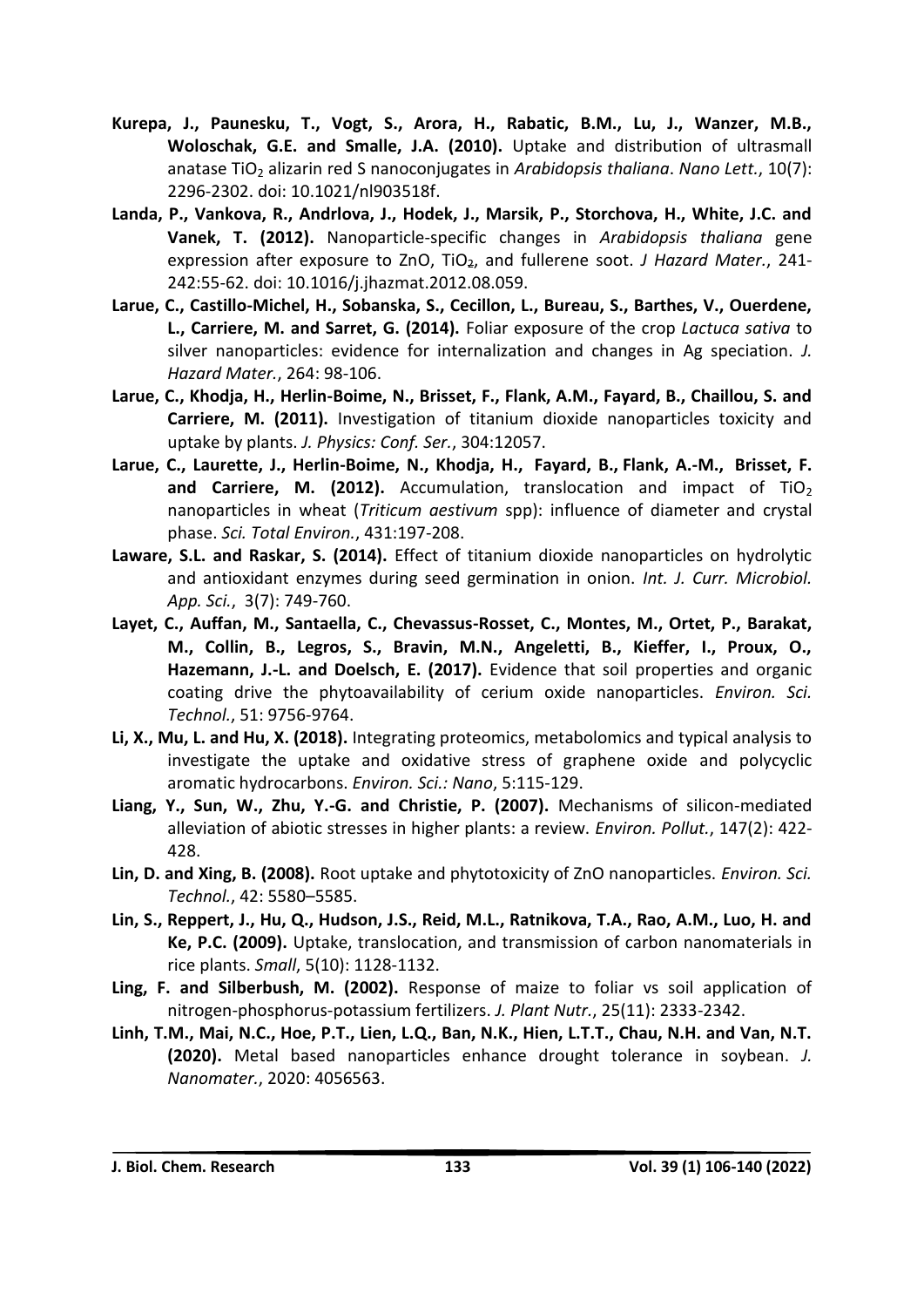- **Liu, J., Cai, H., Mei, C. and Wang, M. (2015).** Effects of nano-silicon and common silicon on lead uptake and translocation in two rice cultivars. *Frontiers Environ. Sci. Eng.*, 9(5): 905-911.
- **Liu, J., Li, G., Chen, L., Gu, J., Wu, H. and Li, Z. (2021).** Cerium oxide nanoparticles improve cotton salt tolerance by enabling better ability to maintain cytosolic K<sup>+</sup>/Na<sup>+</sup> ratio. J. *Nanobiotechnol.*, 19:153.
- **Lu, H.D., Xue, J.Q. and Guo, D.W. (2017).** Efficacy of planting date adjustment as a cultivation strategy to cope with drought stress and increase rainfed maize yield and water-use efficiency. *Agric. Water Manag.*, 179: 227-235.
- **Lv, J., Zhang, S., Luo, L., Zhang, J., Yang, K. and Christie, P. (2015).** Accumulation, speciation and uptake pathway of ZnO nanoparticles in maize. *Environ Sci: Nano*, 2: 68-77.
- **Ma, C., Liu, H., Chen, G., Zhao, Q., Eitzer, B., Wang, Z., Cai, W., Newman, L.A., White, J.C., Dhankher, O.P. and Xing, B. (2017a).** Effects of titanium oxide nanoparticles on tetracycline accumulation and toxicity in *Oryza sativa*. *Environ. Sci.: Nano*, 4: 1827- 1839.
- **Ma, C., White, J.C., Dhankher, O.P. and Xing, B. (2015).** Metal-based nanotoxicity and detoxification pathways in higher plants. *Environ. Sci. Technol.*, 49(12): 7109-7122.
- **Ma, Y., He, X., Zhang, P., Zhang, Z., Ding, Y., Zhang, J., Wang, G., Xie, C., Luo, W., Zhang, J., Zheng, L., Chai, Z. and Yang, K. (2017b).** Xylem and phloem based transport of  $CeO<sub>2</sub>$ nanoparticles in hydroponic cucumber plants. *Environ. Sci. Technol.*, 51(9): 5215- 5221.
- **Maddinedi, S.B., Mandal, B.K., Ranjan, S. and Dasgupta, N. (2015).** Diastase assisted green synthesis of size-controllable gold nanoparticles. *RSC Adv.*, 5(34): 26727-26733.
- **Mahmoodzadeh, H., Nabavi, M. and Kashefi, H. (2013).** Effect of nanoscale titanium dioxide particles on the germination and growth of canola (*Brassica napus*). *J. Ornamental Hortic. Plants*, 3(1): 25-32.
- **Majumdar, S., Peralta-Videa, J.R., Bandyopadhyay, S., Castillo-Michel, H., Hernandez-Viezcas, J.A., Sahi, S. and Gardea-Torresdey, J.L. (2014).** Exposure of cerium oxide nanoparticles to kidney bean shows disturbance in the plant defense mechanisms*. J. Hazard Mater.*, 278: 279-287.
- **Marslin, G., Sheeba, C.J. and Franklin, G. (2017).** Nanoparticles alter secondary metabolism in plants via ROS burst. *Front. Plant Sci.,* 8: 832.
- **Maurer-Jones, M.A., Gunsolus, I.L., Murphy, C.J. and Haynes, C.L. (2013).** Toxicity of engineered nanoparticles in the environment. *Anal. Chem.*, 85: 3036-3049.
- **Mirzajani, F., Askari, H., Hamzelou, S., Schober, Y., Römpp, A., Ghassempour, A. and Spengler, B. (2014).** Proteomics study of silver nanoparticles toxicity on *Oryza sativa*  L. *Ecotoxicol. Environ. Saf.*, 108: 335-339.
- **Mohammadi, R., Maali-Amiri, R. and Abbasi, A. (2013).** Effect of TiO<sub>2</sub> nanoparticles on chickpea response to cold stress. *Biol. Trace Elem. Res.*, 152(3):403-410.
- **Mousavi, S.R., Galavi, M. and Ahmadvand, G. (2007).** Effect of zinc and manganese foliar application on yield, quality and enrichment on potato (*Solanum tuberosum* L). *Asian J. Plant Sci.*, 6(8):1256-1260.
- **Mukhopadhyay, S.S. and Kaur, N. (2016).** Nanotechnology in soil-plant system. In: Plant Nanotechnology. Eds.: Kole, C., Kumar, D.S. and Khodakovskaya, M.V.*,* Springer International Pub., Switzerland, pp. 329 -348.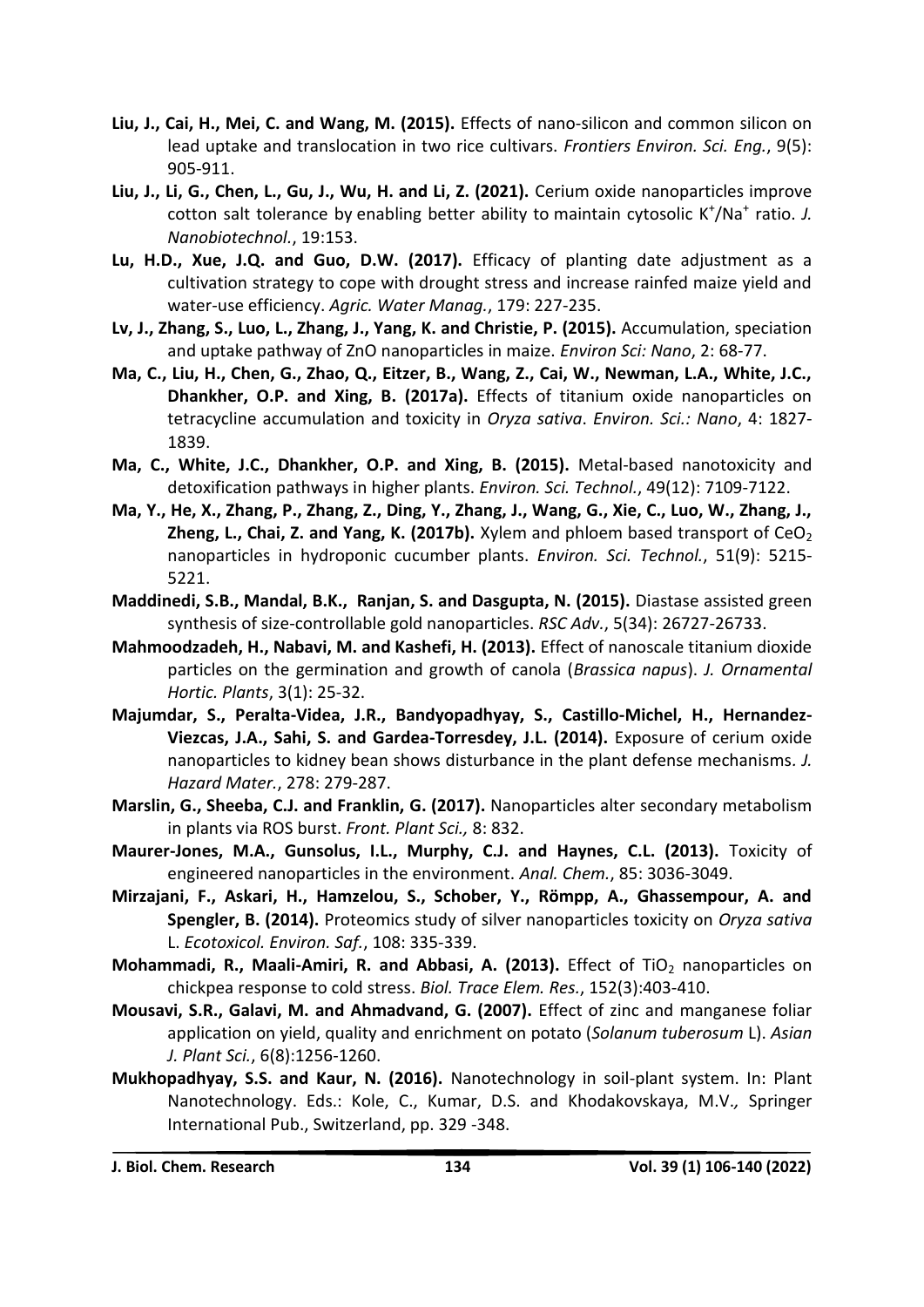- **Nair, R., Varghese, S.H., Nair, B.G., Maekawa, T., Yoshida, Y. and Kumar, D.S. (2010).**  Nanoparticulate material delivery to plants. *Plant Sci.*, 179 (3): 154-163.
- **Nano-particles in baby formula: Tiny new ingredients are a big concern (2016)**; [http://webiva](http://webiva/) downton.s3.amazonaws.com/877/eb/2/8482/FOE\_Nano BabyFormulaReport\_13.pdf
- **Navarro, E., Baun, A., Behra, R., Hartmann, N.B., Filser, J., Miao, A.J., Quigg, A., Santschi, P.H. and Sigg, L. (2008).** Environmental behavior and ecotoxicity of engineered nanoparticles to algae, plants, and fungi. *Ecotoxicol.*, 17(5): 372-386.
- **Noori, A., White, J.C. and Newman, L.A. (2017).** Mycorrhizal fungi influence on silver uptake and membrane protein gene expression following silver nanoparticle exposure. *J. Nanoparticle Res.*, 19(2): 66.
- **OECD (2013a).** Regulatory Frameworks for Nanotechnology in Foods and Medical Products. Summary Results of a Survey Activity. Paris from. http://search.oecd.org/officialdocuments/publicdisplaydocumentpdf/?cote¼DSTI/ST P/NANO(2012)22/FINAL&docLanguage¼En
- **OECD (2013b).** "Symposium on Assessing the Economic Impact of Nanotechnology Synthesis Report." OECD
- **Oliveira, H.C., Gomes, B.C.R., Pelegrino, M.T. and Seabra, A.B. (2016).** Nitric oxide-releasing chitosan nanoparticles alleviate the effects of salt stress in maize plants. *Nitric Oxide*, 61: 10-19.
- **Oomen, A.G., Bleeker, E.A.J., Bos, P.M.J., Broekhizen, F.V., Gottardo, S., Groenewold, M., Hristozov, D., Hund-Rinke, K., Irfan, M.A., Marcomini, A., Peignenberg, W.J.G.M., Rasmussen, K., Jimenez, A.S., Scott-Fordsmand, J.J., Tongeren, M.V., Wiench, K., Wohlleben, W. and Landsiedel, R. (2015).** Grouping and read-across approaches for risk assessment of nanomaterials. *Int. J. Environ. Res. Public Health* 12(10):13415- 13434.
- **Pagano, L., Pasquali, F., Majumdar, S., Torre-Roche, R.D., Zuverza-Mena, N., Villani, M., Zappettini, A., Marra, R.E., Isch, S.M., Marmiroli, M., Maestri, E., Dhankher, O.P., White, J.C. and Marmiroli, N. (2017).** Exposure of *Cucurbita pepo* to binary combinations of engineered nanomaterials: physiological and molecular response. *Environ Sci.*: *Nano*, 4:1579-1590.
- **Palmqvist, N.G.M., Seisenbaeva, G.A., Svedlindh, P. and Kessler, V.G. (2017).** Maghemite nanoparticles acts as nanozymes, improving growth and abiotic stress tolerance in *Brassica napus*. *Nanoscale Res. Lett.*, 12: 631.
- **Paramo, L.A., Feregrino-Pérez, A.A., Guevara, R., Mendoza, S. and Esquivel, K. (2020).** Nanoparticles in agroindustry: applications, toxicity, challenges, and trends. *Nanomater.*, 10(9):1654.<https://doi.org/10.3390/nano10091654>
- **Paterson, G., Macken, A. and Thomas, K.V. (2011).** The need for standardized methods and environmental monitoring programs for anthropogenic nanoparticles. *Anal. Methods*, 3:1461-1467.
- **Patra, A.K., Adhikari, T. and Bhardwaj, A.K. (2016).** Enhancing crop productivity in saltaffected environments by stimulating soil biological processes and remediation using nanotechnology. In: *Innovative Saline Agriculture*. Eds.: Dagar, J.C., Sharma, P.C., Sharma, D.K. and Singh, A.K.*,* Springer, New Delhi, India, pp. 83-103.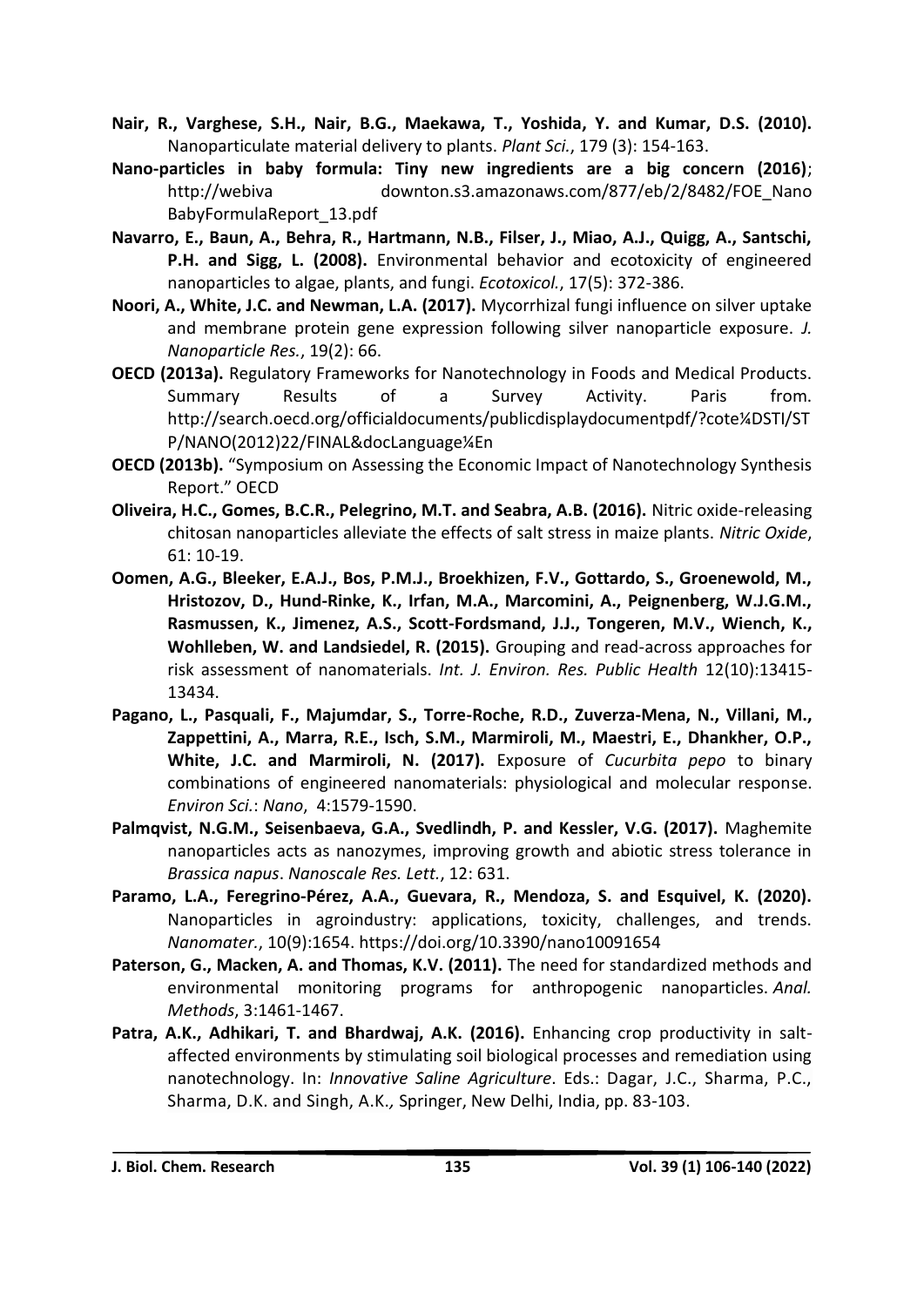- **Peng, C., Xu, C., Liu, Q., Sun, L., Luo, Y. and Shi, J. (2017).** Fate and Transformation of CuO Nanoparticles in the soil-rice system during the life cycle of rice plants. *Environ. Sci. Technol.*, 51: 4907-4917.
- **Perez-de-Luque, A. (2017).** Interaction of nanomaterials with plants: what do we need for real applications in agriculture? *Front. Environ. Sci.*, 5:12.
- **Philip, D. (2009).** Biosynthesis of Au, Ag and Au–Ag nanoparticles using edible mushroom extract. *Spectrochim Acta A Mol. Biomol. Spectrosc.*, 73(2): 374-381.
- **Pradas Del Real, A.E., Vidal, V., Carrière, M., Castillo-Michel, H., Levard, C., Chaurand, P. and Sarret, G. (2017).** Silver nanoparticles and wheat roots: a complex interplay. *Environ. Sci. Technol.*, 51: 5774-5782.
- **Prasad, C., Tang, H., Liu, Q.Q., Zulfiqar, S., Shah, S. and Bahadur, I. (2019).** An overview of semiconductors/layered double hydroxides composites: Properties, synthesis, photocatalytic and photoelectrochemical applications. *J. Mol. Liq.*, 289:111114.
- **Qados, A.M.S.A. (2015).** Mechanism of nano silicon-mediated alleviation of salinity stress in faba bean (*Vicia faba* L) Plants. *American J. Exp. Agric.*, 7(2):78-95.
- **Quoc, B.N., Trong, H.D., Hoai, C.N., Xuan, T.T., Tuong, V.N., Thuy, D.K. and Thi Ha, H. (2014).** Effects of nanocrystalline powders (Fe, Co and Cu) on the germination, growth, crop yield and product quality of soybean (Vietnamese species DT-51). *Adv. Nat. Sci.: Nanosci. Nanotechnol.*, 5(1) :015016.
- **Rai, P.K., Kumar, V., Lee, S.S., Raza, N., Kim, K.H., Ok, Y.S. and Tsang, D.C.W. (2018).** Nanoparticle-plant interaction: Implications in energy, environment, and agriculture. *Environ. Int.*, 119:1-19.
- **Rajakumar, G., Rahuman, A.A., Priyamvada, B., Khanna, V.G., Kumar, D.K. and Sujin, P.J. (2012).** *Eclipta prostrata* leaf aqueous extract mediated synthesis of titanium dioxide nanoparticles. *Mater. Lett.*, 68:115-117.
- **Raven, J.A. (1983).** Transport and function of silicon in plants. *Biol. Rev.*, 58(2):179-207.
- **Rawson, H.M., Iong, M.J. and Munns, R. (1998).** Growth and development in NaCl treated plants I. Leaf Na<sup>+</sup> and Cl concentrations do not determine gas exchange of leaf blades in barley. *Aust*. *J. Plant Physiol.*, 15: 519-527.
- **Reddy, P.V.L., Hernandez-Viezcas, J.A., Peralta-Videa, J.R. and Gardea-Torresdey, J.L. (2016).** Lessons learned: Are engineered nanomaterials toxic to terrestrial plants? *Sci. Total Environ.*, 568: 470-479.
- **Rico, C.M., Johnson, M.G., Marcus, M.A. and Andersen, C.P. (2017).** Intergenerational responses of wheat (*Triticum aestivum* L) to cerium oxide nanoparticles exposure. *Environ Sci.: Nano*, 4(3):700-711.
- **Rossi, L., Sharifan, H., Zhang, W., Schwab, A.P. and Ma, X. (2018).** Mutual effects and in planta accumulation of co-existing cerium oxide nanoparticles and cadmium in hydroponically grown soybean (*Glycine max* (L) Merr). *Environ Sci.: Nano*, 5:150-157.
- **Rossi, L., Zhang, W. and Ma, X. (2017).** Cerium oxide nanoparticles alter the salt stress tolerance of *Brassica napus* L by modifying the formation of root apoplastic barriers. *Environ. Pollut.*, 229:132-138.
- **Rui, M., Ma, C., Hao, Y., Guo, J., Rui, Y., Tang, X., Zhao, Q., Fan, X., Zhang, Z., Hou, T. and Zhu, S. (2016).** Iron oxide nanoparticles as a potential iron fertilizer for peanut (*Arachis hypogaea*). *Front. Plant Sci.*, 7: 815.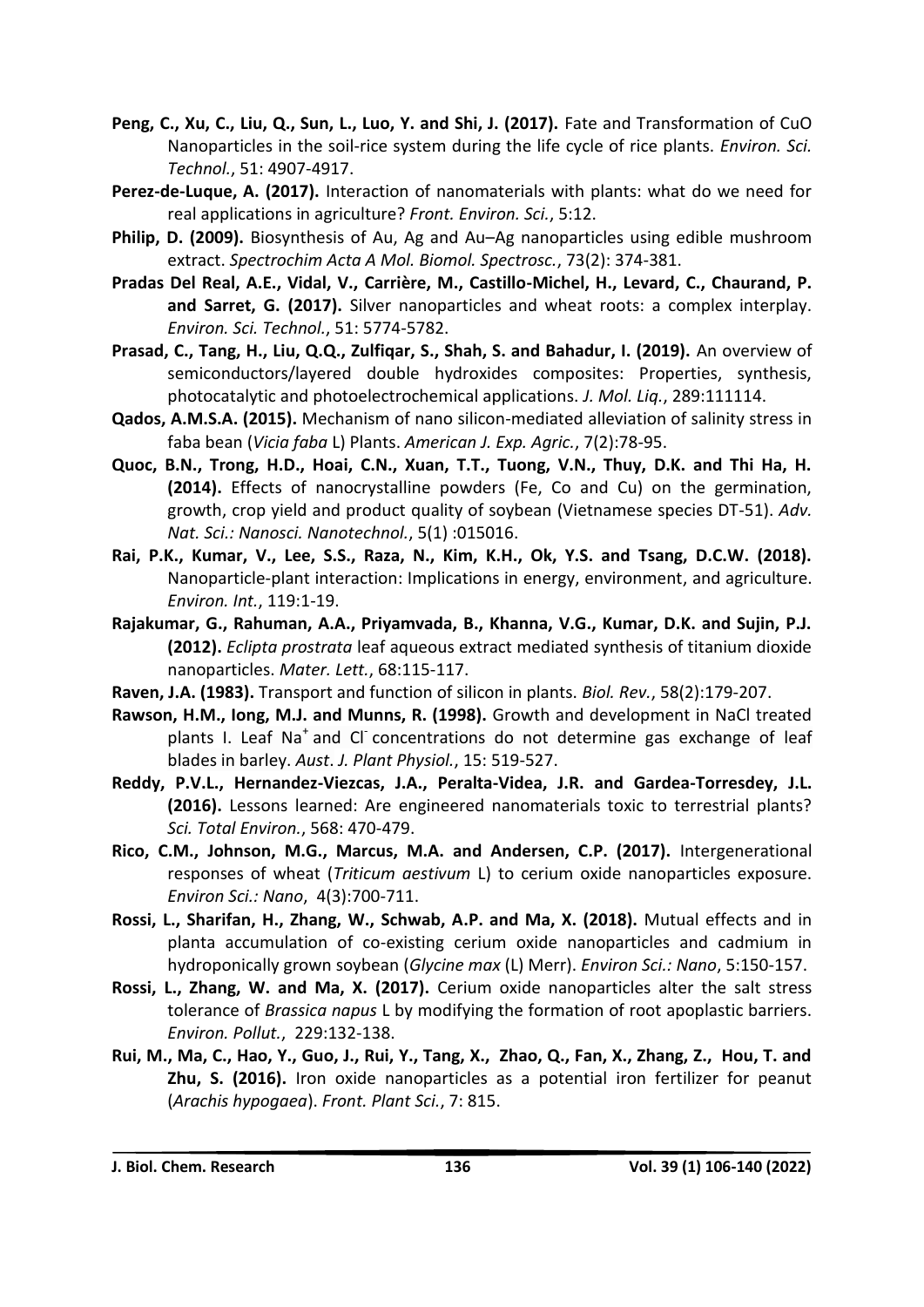- Rui, Y., Zhang, P., Zhang, Y., Ma, Y., He, X., Gui, X., Li, Y., Zhang, J., Zheng, L., Chu, S., Guo, Z, **Chai, Z., Zhao, Y. and Zhang, Z. (2015).** Transformation of ceria nanoparticles in cucumber plants is influenced by phosphate. *Environ Pollut.*, 198: 8-14.
- **Ruttkay-Nedecky, B., Krystofova, O., Nejdl, L. and Adam, V. (2017).** Nanoparticles based on essential metals and their phytotoxicity. *J. Nanbiotechnol.*, 15(1): 33.
- **Sabaghnia, N. and Janmohammad, M. (2015).** Effect of nano-silicon particles application on salinity tolerance in early growth of some lentil genotypes. *Annales UMCS, Biologia*, 69(2): 39-55.
- **Saleh, T.A. (2020).** Nanomaterials: Classification, properties, and environmental toxicities. *Environ. Technol. Innovation*, 20(11):101067.
- **Savassa, S.M., Duran, N.M., Rodrigues, E.S., Almeida, E. de, van Gestel, C.A.M., Bompadre, T.F.V. and Carvalho, H.W.P. de (2018).** Effects of ZnO nanoparticles on *Phaseolus vulgaris* germination and seedling development determined by X-Ray spectroscopy. *ACS Applied Nano Mat.*, 1(11): 6414-6426.
- **Saxena, R., Tomar, R.S. and Kumar, M. (2016).** Exploring nanobiotechnology to mitigate abiotic stress in crop plants. *J. Pharma Sci. Res.*, 8(9): 974-980.
- **Scientific committee on emerging and newly identified health risks SCENIHR, Risk Assessment of Products of Nanotechnologies. 2009**. http://ec.europa.eu/health/ph\_risk/committees/04\_scenihr/docs/scenihr\_o\_023.pd f (accessed July 17, 2017).
- **Seabra, A.B., Rai, M. and Duran, N. (2014).** Nano carriers for nitric oxide delivery and its potential applications in plant physiological process: a mini review. *J. Plant Biochem. Biotechnol.*, 23(1):1-10.
- **Seghatoleslami, M. and Forutani, R. (2015).** Yield and water use efficiency of sunflower as affected by nanoZnO and water stress. *J. Advanced Agric. Technol.,* 2(1): 34-37.
- **Servin, A.D. and White, J.C. (2016).** Nanotechnology in agriculture: Next steps for understanding engineered nanoparticle exposure and risk*. NanoImpact*, 1: 9-12.
- **Servin, A.D., Castillo-Michel, H., Hernandez-Viezcas, J.A., Diaz, B.C., Peralta-Videa, J.R. and Gardea-Torresdey, J.L. (2012).** Synchrotron micro-XRF and micro-XANES confirmation of the uptake and translocation of  $TiO<sub>2</sub>$  nanoparticles in cucumber (*Cucumis sativus*) plants. *Environ. Sci. Tech.*, 46(14):7637-7643.
- **Shallan, M.A., Hassan, H.M.M., Namich, A.A.M. and Ibrahim, A.A. (2016).** Biochemical and physiological effects of TiO<sub>2</sub> and SiO<sub>2</sub> nanoparticles on cotton plant under drought stress. *Res. J. Pharma. Biol. Chem. Sci.*, 7(4):1540-1551.
- **Sharma, A., Ahmad, J. and Flora, S.J.S. (2018).** Application of advanced oxidation processes and toxicity assessment of transformation products. *Environ. Res.*, 167: 223-233.
- **Sharma, P., Bhatt, D., Zaidi, M.G.H., Saradhi, P.P., Khanna, P.K. and Arora, S. (2012).** Silver nanoparticle mediated enhancement in growth and antioxidant status of *Brassica juncea*. *Applied Biochem. Biotechnol.*, 167(8): 2225-2233.
- **Sharma, V.K., Yngard, R.A. and Lin, Y. (2009).** Silver nanoparticles: Green synthesis and their antimicrobial activities. *Adv. Colloid Interface Sci.*, 145(1): 83-96.
- **Siddiqui, M.H., Al-Whaibi, M.H., Faisal, M. and Al Sahli, A.A. (2014).** Nano-silicon dioxide mitigates the adverse effects of salt stress on *Cucurbita pepo* L. *Environ. Toxicol. Chem.*, 33(11): 2429-2437.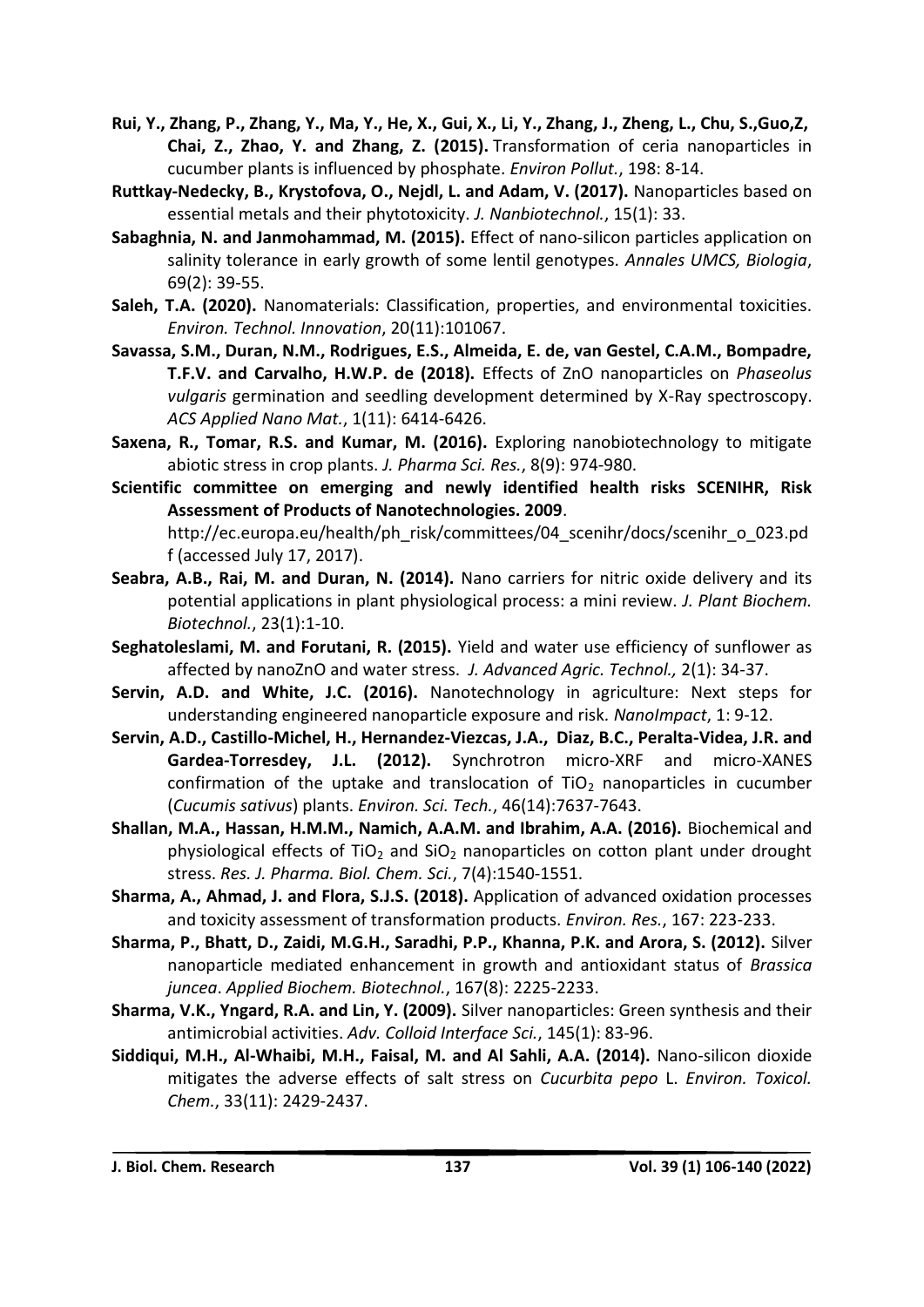- **Singh, A., Singh, S. and Prasad, S.M. (2016).** Scope of nanotechnology in crop science: Profit or loss. *Res. Rev. J. Bot. Sci.*, 5(1):1-4.
- **Singh, A.K. (2016).** Introduction to nanoparticles and nanotoxicology. In: *Engineered Nanoparticles*. Academic Press, Boston, M.A., U.S.A., pp. 1-18.
- **Singh, D., Sillu, D., Kumar, A. and Agnihotri, S. (2021).** Dual nanozyme characteristics of iron oxide nanoparticles alleviate salinity stress and promote the growth of an agroforestry tree *Eucalyptus tereticornis* Sm. *Environ. Sci: Nano*, 8:1308-1325.
- **Singh, J. and Lee, B.K. (2016).** Influence of nano- TiO<sub>2</sub> particles on the bioaccumulation of Cd in soybean plants (*Glycine max*): A possible mechanism for the removal of Cd from the contaminated soil. *J. Environ. Manag.,* 170: 88-96.
- **Soares, C., Branco-Neves, S., de Sousa, A., Azenha, M., Cunha, A., Pereira, R. and Fidalgo, F. (2018).** SiO<sub>2</sub> nanomaterial as a tool to improve *Hordeum vulgare* L tolerance to nano-NiO stress. *Sci. Total Environ.*, 622-623: 517-525.
- **Spielman-Sun, E., Lombi, E., Donner, E., Howard, D., Unrine, J.M. and Lowry, G.V. (2017).** Impact of surface charge on cerium oxide nanoparticle uptake and translocation by wheat (*Triticum aestivum*). *Environ. Sci. Technol.*, 51(13): 7361-7368.
- **Stampoulis, D., Sinha, S.K. and White, J.C. (2009).** Assay-dependent phytotoxicity of nanoparticles to plants. *Environ. Sci. Technol.*, 43: 9473-9479.
- **Subbaiah, L.V., Prasad, T.N.V.K.V., Krishna, T.G., Sudhakar, P., Reddy, B.R. and Pradeep, T. (2016).** Novel effects of nanoparticulate delivery of zinc on growth, productivity, and zinc biofortification in maize (*Zea mays* L). *J. Agric. Food Chem.*, 64(19): 3778-3788.
- **Sun, L., Song, F., Guo, J., Zhu, X., Liu, S., Liu, F. and Li, X. (2020).** Nano-ZnO-induced drought tolerance is associated with melatonin synthesis and metabolism in maize. *Int. J. Mol. Sci.*, 21(3): 782.
- **Suriyaprabha, R., Karunakaran, G., Yuvakkumar, R., Prabu, P., Rajendran, V. and Kannan, N. (2012).** Growth and physiological responses of maize (*Zea mays* L) to porous silica nanoparticles in soil. *J*. *Nanoparticle Res*., 14: 1294.
- **Taran, N., Storozhenko, V., Svietlova, N., Batsmanova, L., Shvartau, V. and Kovalenko, M. (2017).** Effect of zinc and copper nanoparticles on drought resistance of wheat seedlings. *Nanoscale Res. Lett.*, 12: 60.
- **Thapa, G., Dey, M., Sahoo, L. and Panda, S.K. (2011).** An insight into the drought stress induced alterations in plants. *Biol. Plant.*, 55(4):603-613.
- **Thomas, S.C., Harshita, Mishra, P.K. and Talegaonkar, S. (2015).** Ceramic nanoparticles: Fabrication Methods and applications in drug delivery. *Curr. Pharma. Des.*, 21(42): 6165-6188.
- **Thomas, T., Thomas, K., Sadrieh, N., Savage, N., Adair, P.K. and Bronaugh, R.** *(***2006).** Research strategies for safety evaluation of nanomaterials, Part VII: Evaluating consumer exposure to nanoscale materials. *Toxicol. Sci.*, 91(1):14-19.
- **Torney, F., Trewyn, B.G., Lin, V.S.Y. and Wang, K. (2007).** Mesoporous silica nanoparticles deliver DNA and chemicals into plants. *Nat. Nanotechnol.*, 2(5):295-300.
- **Tripathi, D.K., Shweta, Singh, S., Singh, S., Pandey, R., Singh, V.P., Sharma, N.C., Prasad, S.M., Dubey, N.K. and Chauhan, D.K. (2017).** An overview on manufactured nanoparticles in plants: Uptake, translocation, accumulation and phytotoxicity. *Plant Physiol. Biochem.*, 110: 2-12.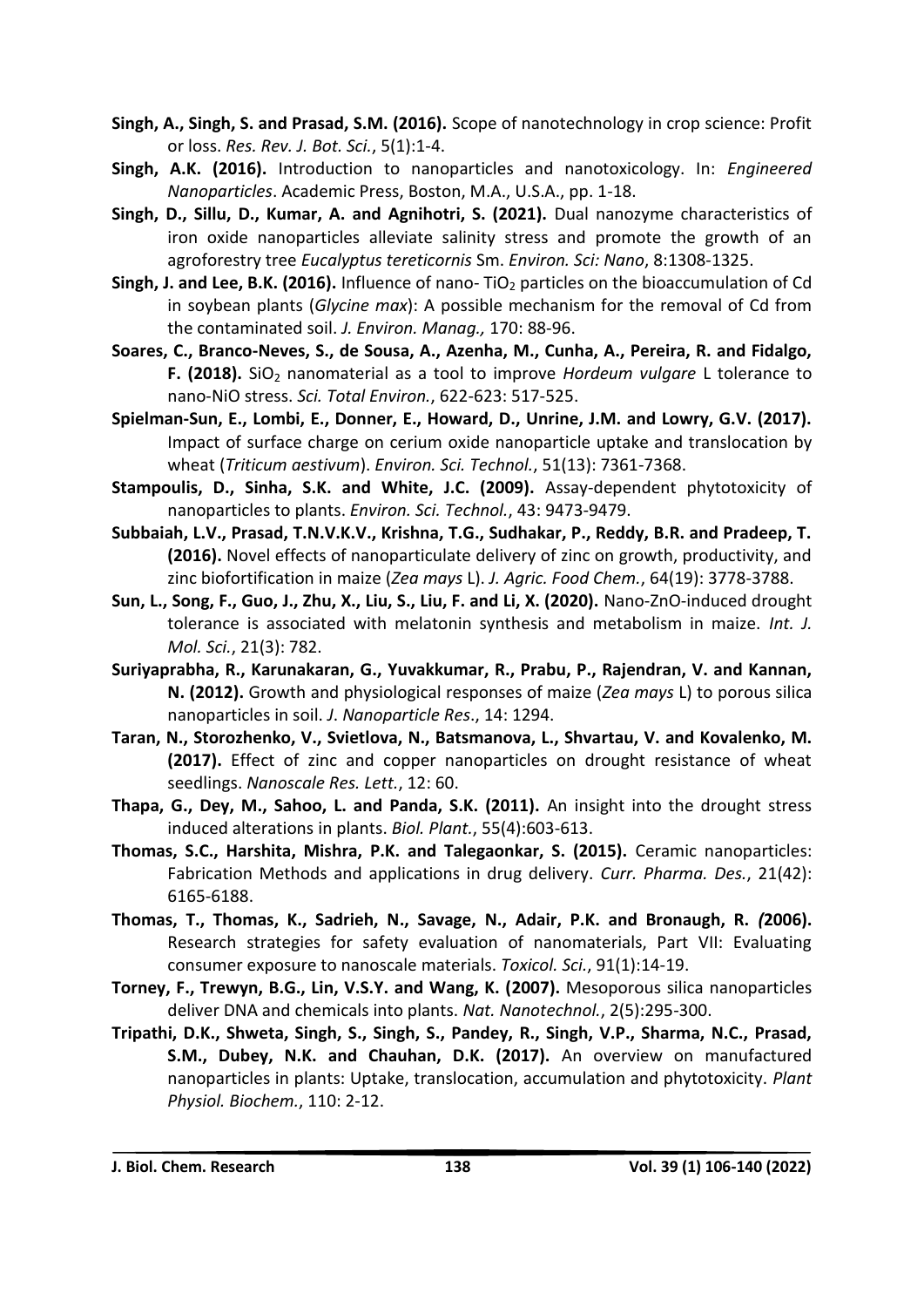- **Verma, S.K., Das, A.K., Gantait, S., Kumar, V. and Gurel, E. (2019).** Applications of carbon nanomaterials in the plant system: A perspective view on the pros and cons. *Sci*. *Total Environ*., 667:485-499.
- **[Viera,](https://www.ncbi.nlm.nih.gov/pubmed/?term=Viera%20I%5BAuthor%5D&cauthor=true&cauthor_uid=30609768) I., [Pérez-Gálvez,](https://www.ncbi.nlm.nih.gov/pubmed/?term=P%26%23x000e9%3Brez-G%26%23x000e1%3Blvez%20A%5BAuthor%5D&cauthor=true&cauthor_uid=30609768) A. and [Roca,](https://www.ncbi.nlm.nih.gov/pubmed/?term=Roca%20M%5BAuthor%5D&cauthor=true&cauthor_uid=30609768) M. (2019).** Green natural colorants. *Molecules*, 24(1):154.
- **Wang, H., Kou, X., Pei, Z., Xiao, J.Q., Shan, X. and Xing, B. (2011).** Physiological effects of magnetite (Fe3O4) nanoparticles on perennial ryegrass (*Lolium perenne* L) and pumpkin (*Cucurbita mixta*) plants. *Nanotoxicol.*, 5(1): 30-42.
- **Wang, J. and Naser, N. (1994).** Improved performance of carbon paste ampermeric biosensors through the incorporation of fumed silica. *Electroanalysis*, 6: 571-575.
- **Wang, T., Lin, J., Chen, Z., Megharaj, M. and Naidu, R. (2014).** Green synthesized iron nanoparticles by green tea and eucalyptus leaves extracts used for removal of nitrate in aqueous solution. *J. Cleaner Production*, 83: 413-419.
- **Wang, W.N., Tarafdar, J.C. and Biswas, P. (2013).** Nanoparticle synthesis and delivery by an aerosol route for watermelon plant foliar uptake. *J. Nanopart. Res.*, 15:1417.
- **Wang, X., Wei, Z., Liu, D. and Zhao, G. (2011).** Effects of NaCl and silicon on activities of antioxidative enzymes in roots, shoots and leaves of alfalfa. *African J. Biotechnol.*, 10(4): 545-549.
- **Wang, X., Yang, X., Chen, S., Li, Q., Wang, W., Hou, C., Gao, X., Wang, L. and Wang, S. (2016).** Zinc oxide nanoparticles affect biomass accumulation and photosynthesis in *Arabidopsis*. *Front. Plant Sci.,* 6:1243.
- **Wang, X.D., Ou-yang, C., Fan, Z.R., Gao, S., Chen, F. and Tang, L. (2010).** Effects of exogenous silicon on seed germination and antioxidant enzyme activities of *Momordica charantia* under salt stress. *J. Anim. Plant Sci.*, 6(3):700-708.
- **Wang, Z., Xie, X., Zhao, J., Liu, X., Feng, W., White, J.C. and Xing, B. (2012).** Xylem-and phloem-based transport of CuO nanoparticles in maize (*Zea mays* L*). Environ Sci Technol.*, 46(8):4434-4441.
- **Wani, S.H., Kumar, V., Shriram, V. and Sah, S.K. (2016).** Phytohormones and their metabolic engineering for abiotic stress tolerance in crop plants. *The Crop J.*, 4(3):162-176.
- **Watanabe, T., Misaw,a S., Hiradate, S. and Osaki, M. (2008).** Root mucilage enhances aluminum accumulation in *Melastoma malabathricum*, an aluminum accumulator. *Plant Signaling and Behavior.*, 3(8): 603-605.
- **Xu, Z.Z., Zhou, G.S. and Shimizu, H. (2009).** Effects of soil drought with nocturnal warming on leaf stomatal traits and mesophyll cell ultrastructure of a perennial grass. *Crop Sci.*, 49(5): 1843-1851.
- **Xue, W., Han, Y., Tan, J., Wang, Y., Wang, G. and Wang, H. (2018).** Effects of nanochitin on the enhancement of the grain yield and quality of winter wheat. *J. Agric. Food Chem.*, 66(26): 6637-6645.
- **Xue, Y., Lung, S.C. and Chye, M.L. (2016).** Present status and future prospects of transgenic approaches for drought tolerance. In: *Drought Stress Tolerance in Plants.* Eds.: Hossain, M.A., Wani, S.H., Bhattachajee, **S.,** Burritt, D.J. and Tran L.S.P.*,* Vol. 2, *Molecular and Genetic Perspectives*, Springer International Pub., Switzerland, pp. 549-569.